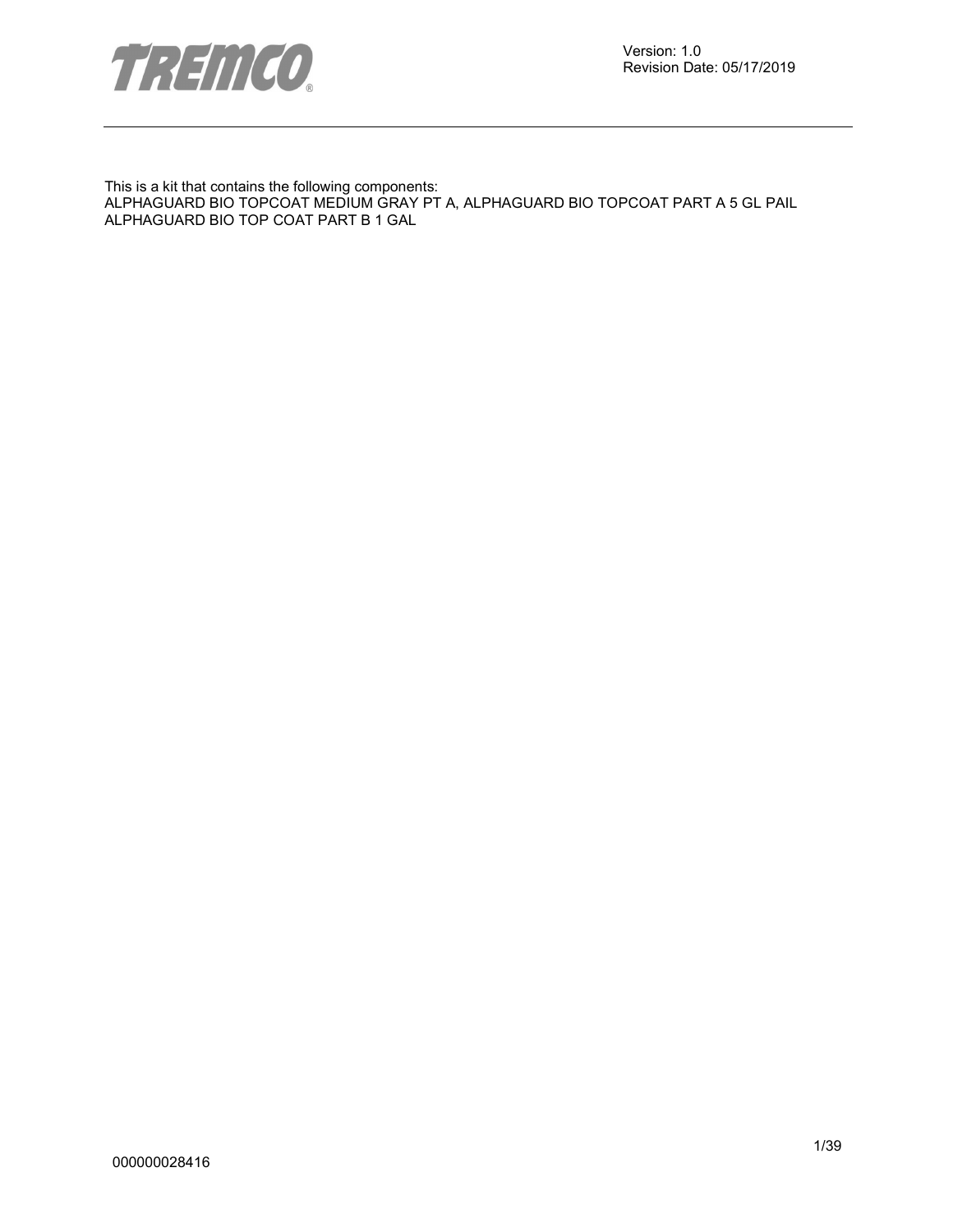

# **SAFETY DATA SHEET**

#### **1. Identification**

**Product identifier:** ALPHAGUARD BIO TOPCOAT MEDIUM GRAY PT A, ALPHAGUARD BIO TOPCOAT PART A 5 GL PAIL **Product Code:** 351713T800

#### **Recommended use and restriction on use**

**Recommended use:** Coatings **Restrictions on use:** Not known.

#### **Manufacturer/Importer/Supplier/Distributor Information**

Tremco U.S. Roofing 3735 Green Road Beachwood OH 44122 US

**Contact person:** EH&S Department<br>
Telephone: 216-292-5000 **Telephone:** 216-292-5000

**Emergency telephone number:** 1-800-424-9300 (US); 1-613-996-6666 (Canada)

#### **2. Hazard(s) identification**

#### **Hazard Classification**

#### **Health Hazards**

| Acute toxicity (Inhalation - dust and<br>mist) | Category 4  |
|------------------------------------------------|-------------|
| <b>Skin Corrosion/Irritation</b>               | Category 2  |
| Serious Eye Damage/Eye Irritation              | Category 2A |
| Carcinogenicity                                | Category 1A |

#### **Unknown toxicity - Health**

| Acute toxicity, oral              | 68.85 % |
|-----------------------------------|---------|
| Acute toxicity, dermal            | 81.41 % |
| Acute toxicity, inhalation, vapor | 97.22 % |
| Acute toxicity, inhalation, dust  | 88.23 % |
| or mist                           |         |

#### **Label Elements**

**Hazard Symbol:**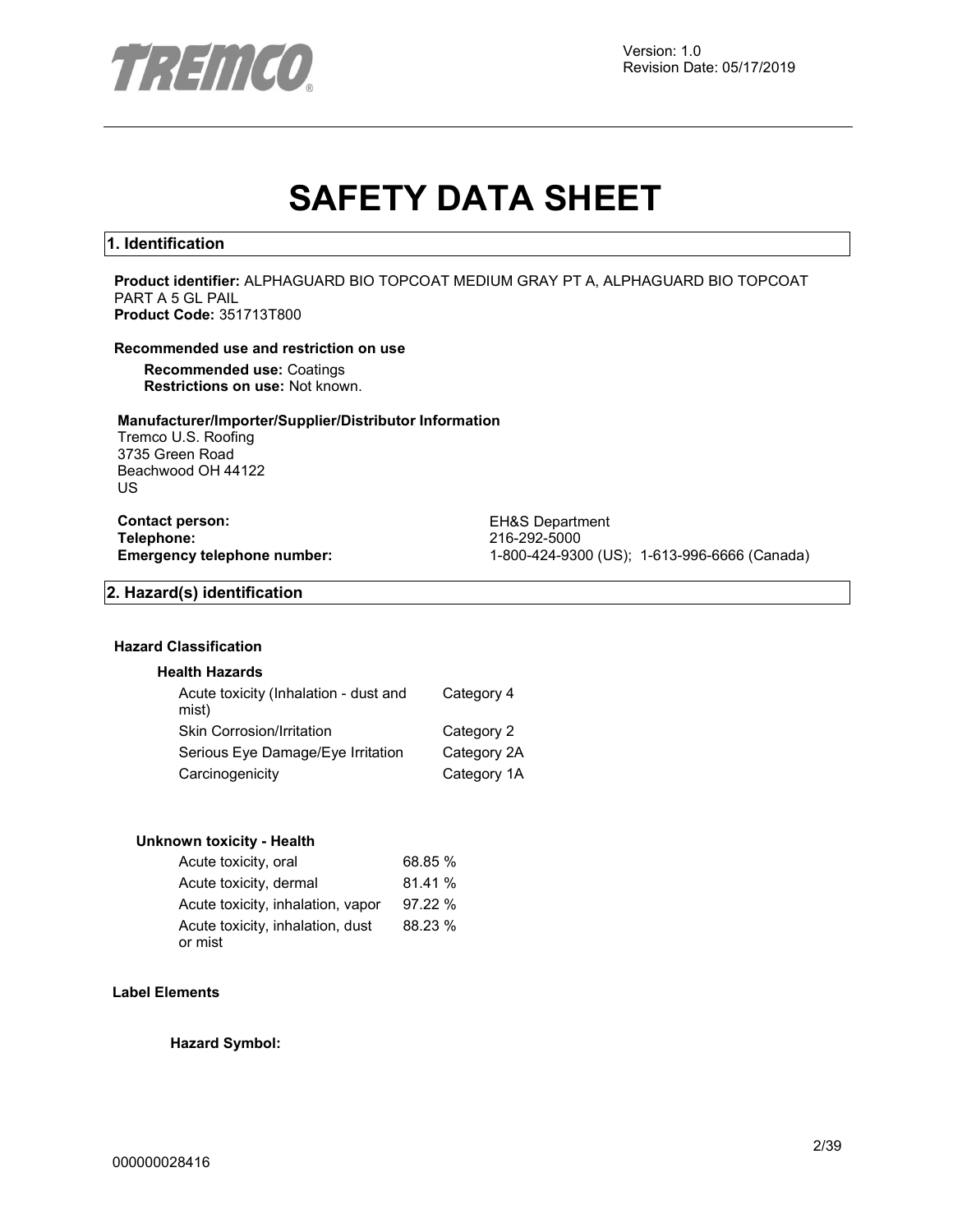

| <b>Signal Word:</b>                | Danger                                                                                                                                                                                                                                                                                                                                                                                                                                                                                                          |
|------------------------------------|-----------------------------------------------------------------------------------------------------------------------------------------------------------------------------------------------------------------------------------------------------------------------------------------------------------------------------------------------------------------------------------------------------------------------------------------------------------------------------------------------------------------|
| <b>Hazard Statement:</b>           | Harmful if inhaled.<br>Causes skin irritation.<br>Causes serious eye irritation.<br>May cause cancer.                                                                                                                                                                                                                                                                                                                                                                                                           |
| Precautionary<br><b>Statements</b> |                                                                                                                                                                                                                                                                                                                                                                                                                                                                                                                 |
| <b>Prevention:</b>                 | Avoid breathing dust/fume/gas/mist/vapors/spray. Use only outdoors or in a<br>well-ventilated area. Wash thoroughly after handling. Wear protective<br>gloves/protective clothing/eye protection/face protection. Obtain special<br>instructions before use. Do not handle until all safety precautions have been<br>read and understood. Use personal protective equipment as required.                                                                                                                        |
| <b>Response:</b>                   | IF INHALED: Remove person to fresh air and keep comfortable for<br>breathing. IF IN EYES: Rinse cautiously with water for several minutes.<br>Remove contact lenses, if present and easy to do. Continue rinsing. If eye<br>irritation persists: Get medical advice/attention. IF ON SKIN: Wash with<br>plenty of water/ If skin irritation occurs: Get medical advice/attention. Call<br>a POISON CENTER/doctor if you feel unwell. Specific treatment (see on<br>this label). Take off contaminated clothing. |
| Storage:                           | Store locked up.                                                                                                                                                                                                                                                                                                                                                                                                                                                                                                |
| Disposal:                          | Dispose of contents/container to an appropriate treatment and disposal<br>facility in accordance with applicable laws and regulations, and product<br>characteristics at time of disposal.                                                                                                                                                                                                                                                                                                                      |
| Hazard(s) not otherwise            | None.                                                                                                                                                                                                                                                                                                                                                                                                                                                                                                           |

# **3. Composition/information on ingredients**

#### **Mixtures**

**classified (HNOC):** 

| <b>Chemical Identity</b>         | <b>CAS number</b> | Content in percent $(\%)^*$ |
|----------------------------------|-------------------|-----------------------------|
| Low acid filtered neutral oil    | 8001-79-4         | $20 - 50\%$                 |
| Talc                             | 14807-96-6        | $10 - 20%$                  |
| Calcium Carbonate<br>(Limestone) | 1317-65-3         | $10 - 20%$                  |
| Aluminum hydroxide               | 21645-51-2        | $5 - 10\%$                  |
| Calcium carbonate                | 471-34-1          | $5 - 10\%$                  |
| Titanium dioxide                 | 13463-67-7        | $1 - 5\%$                   |
| Calcium oxide                    | 1305-78-8         | $1 - 5\%$                   |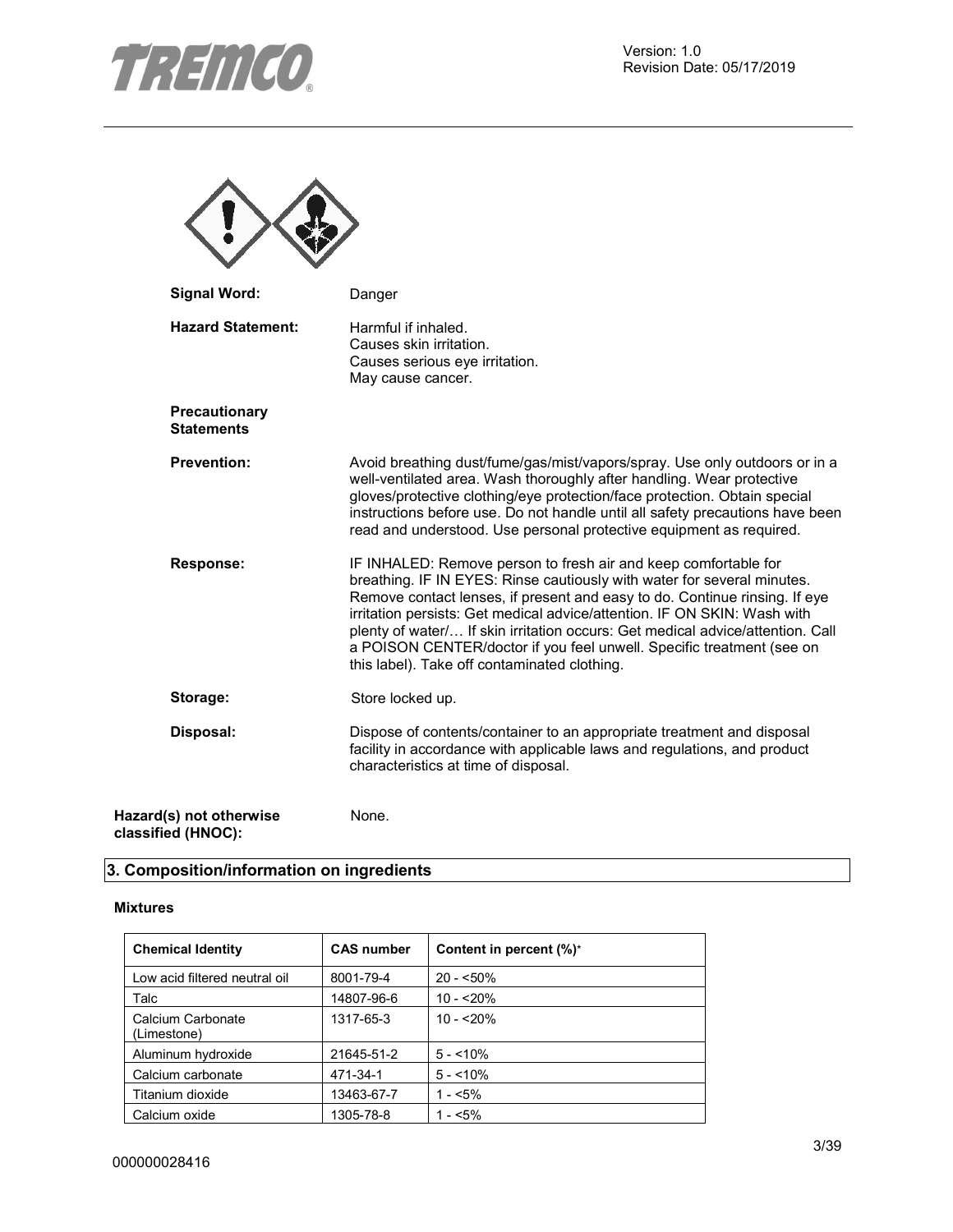| Zinc oxide                                  | 1314-13-2  | $1 - 5\%$   |
|---------------------------------------------|------------|-------------|
| Hydrotreated heavy<br>naphthenic distillate | 64742-52-5 | $0.1 - 1\%$ |
| Carbon Black                                | 1333-86-4  | $0.1 - 1\%$ |
| Amorphous silica                            | 7631-86-9  | $0.1 - 1\%$ |
| Crystalline Silica (Quartz)/<br>Silica Sand | 14808-60-7 | $0.1 - 1\%$ |
| Dolomite                                    | 16389-88-1 | $0.1 - 1\%$ |
| Magnesite                                   | 546-93-0   | $0.1 - 1\%$ |
| Aluminum oxide                              | 1344-28-1  | $0.1 - 1\%$ |

\* All concentrations are percent by weight unless ingredient is a gas. Gas concentrations are in percent by volume.

## **4. First-aid measures Description of necessary first-aid measures**

| Inhalation:                                              | Move to fresh air.                                                                                                                                                                   |
|----------------------------------------------------------|--------------------------------------------------------------------------------------------------------------------------------------------------------------------------------------|
| <b>Skin Contact:</b>                                     | Immediately flush with plenty of water for at least 15 minutes while<br>removing contaminated clothing and shoes. Wash contaminated<br>clothing before reuse. Get medical attention. |
| Eye contact:                                             | Immediately flush with plenty of water for at least 15 minutes. If easy<br>to do, remove contact lenses. Get medical attention.                                                      |
| Ingestion:                                               | Call a POISON CENTER/doctor if you feel unwell. Rinse mouth.                                                                                                                         |
| <b>Personal Protection for First-</b><br>aid Responders: | Self-contained breathing apparatus and full protective clothing must<br>be worn in case of fire.                                                                                     |
| Most important symptoms/effects, acute and delayed       |                                                                                                                                                                                      |
| <b>Symptoms:</b>                                         | Prolonged or repeated contact with skin may cause redness, itching,<br>irritation and eczema/chapping.                                                                               |
| Hazards:                                                 | No data available.                                                                                                                                                                   |
|                                                          | Indication of immediate medical attention and special treatment needed                                                                                                               |
| Treatment:                                               | Symptoms may be delayed.                                                                                                                                                             |
| 5. Fire-fighting measures                                |                                                                                                                                                                                      |
| <b>General Fire Hazards:</b>                             | No unusual fire or explosion hazards noted.                                                                                                                                          |
| Suitable (and unsuitable) extinguishing media            |                                                                                                                                                                                      |
| Suitable extinguishing<br>media:                         | Use fire-extinguishing media appropriate for surrounding materials.                                                                                                                  |
| Unsuitable extinguishing<br>media:                       | Do not use water jet as an extinguisher, as this will spread the fire.                                                                                                               |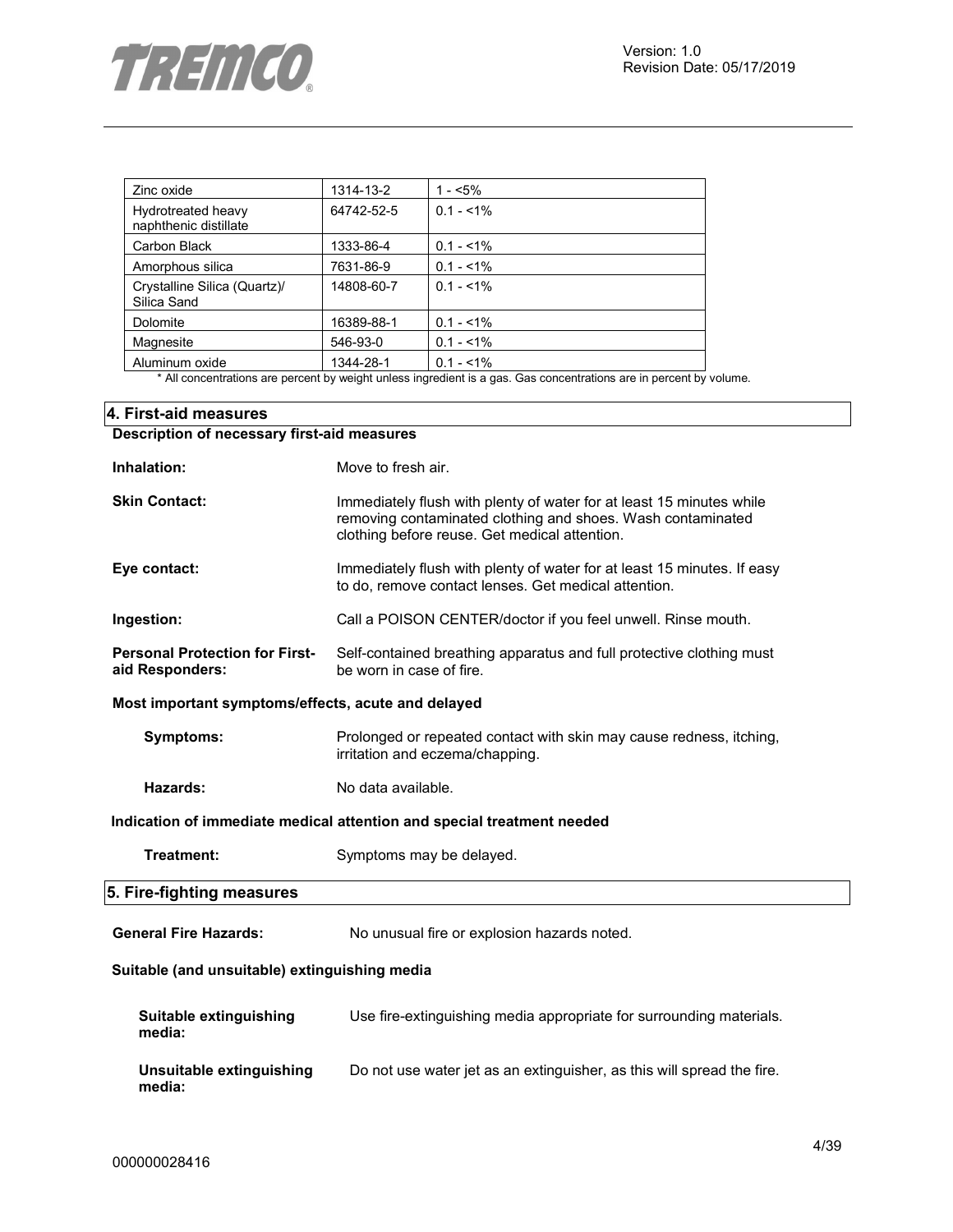

| Specific hazards arising from<br>the chemical:                             | During fire, gases hazardous to health may be formed.                                                                                                                                                                                                                                                                                                                                            |  |  |
|----------------------------------------------------------------------------|--------------------------------------------------------------------------------------------------------------------------------------------------------------------------------------------------------------------------------------------------------------------------------------------------------------------------------------------------------------------------------------------------|--|--|
| Special protective equipment and precautions for firefighters              |                                                                                                                                                                                                                                                                                                                                                                                                  |  |  |
| <b>Special fire fighting</b><br>procedures:                                | No data available.                                                                                                                                                                                                                                                                                                                                                                               |  |  |
| Special protective equipment<br>for fire-fighters:                         | Self-contained breathing apparatus and full protective clothing must be<br>worn in case of fire.                                                                                                                                                                                                                                                                                                 |  |  |
| 6. Accidental release measures                                             |                                                                                                                                                                                                                                                                                                                                                                                                  |  |  |
| Personal precautions,<br>protective equipment and<br>emergency procedures: | See Section 8 of the SDS for Personal Protective Equipment. Do not touch<br>damaged containers or spilled material unless wearing appropriate<br>protective clothing. Keep unauthorized personnel away.                                                                                                                                                                                          |  |  |
| Accidental release measures:                                               | In the event of a spill or accidental release, notify relevant authorities in<br>accordance with all applicable regulations.                                                                                                                                                                                                                                                                     |  |  |
| <b>Methods and material for</b><br>containment and cleaning<br>up:         | Dam and absorb spillages with sand, earth or other non-combustible<br>material. Collect spillage in containers, seal securely and deliver for<br>disposal according to local regulations.                                                                                                                                                                                                        |  |  |
| <b>Environmental Precautions:</b>                                          | Do not contaminate water sources or sewer. Prevent further leakage or<br>spillage if safe to do so.                                                                                                                                                                                                                                                                                              |  |  |
| 7. Handling and storage                                                    |                                                                                                                                                                                                                                                                                                                                                                                                  |  |  |
| <b>Handling</b>                                                            |                                                                                                                                                                                                                                                                                                                                                                                                  |  |  |
| Technical measures (e.g. Local<br>and general ventilation):                | Observe good industrial hygiene practices. Observe occupational exposure<br>limits and minimize the risk of inhalation of vapors and mist. Mechanical<br>ventilation or local exhaust ventilation may be required.                                                                                                                                                                               |  |  |
| Safe handling advice:                                                      | Provide adequate ventilation. Wear appropriate personal protective<br>equipment. Observe good industrial hygiene practices. Wash hands<br>thoroughly after handling. Do not handle until all safety precautions have<br>been read and understood. Obtain special instructions before use. Use<br>personal protective equipment as required. Avoid contact with eyes. Avoid<br>contact with skin. |  |  |
| <b>Contact avoidance measures:</b>                                         | No data available.                                                                                                                                                                                                                                                                                                                                                                               |  |  |
| <b>Hygiene measures:</b>                                                   | Observe good industrial hygiene practices. Wash hands before breaks and<br>immediately after handling the product. Avoid contact with eyes. Wash<br>contaminated clothing before reuse. Avoid contact with skin.                                                                                                                                                                                 |  |  |
| <b>Storage</b>                                                             |                                                                                                                                                                                                                                                                                                                                                                                                  |  |  |
| Safe storage conditions:                                                   | Store locked up.                                                                                                                                                                                                                                                                                                                                                                                 |  |  |
| Safe packaging materials:                                                  | No data available.                                                                                                                                                                                                                                                                                                                                                                               |  |  |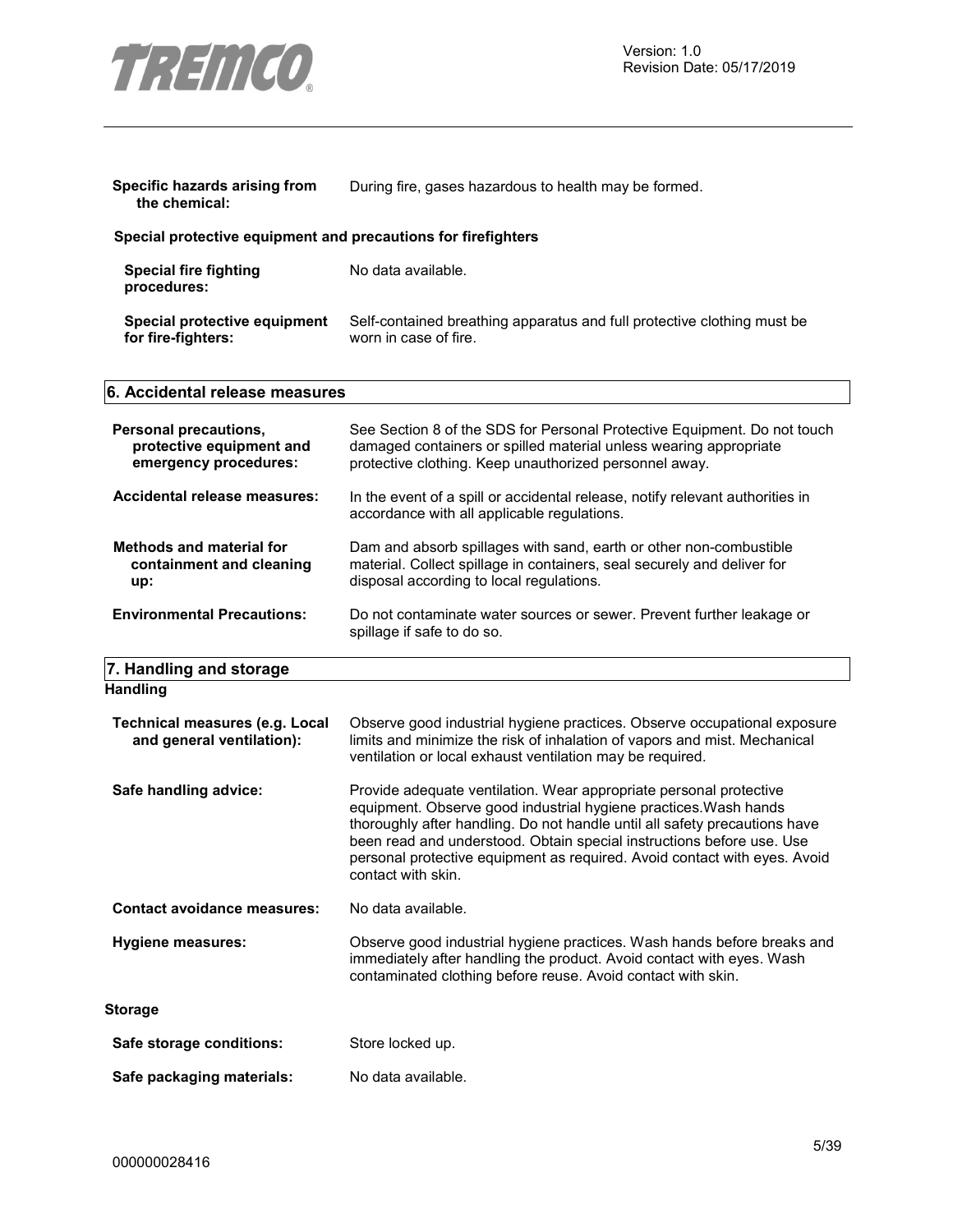

# **8. Exposure controls/personal protection**

#### **Control Parameters**

#### **Occupational Exposure Limits**

| <b>Chemical Identity</b>                                   | <b>Type</b> | <b>Exposure Limit Values</b>                             | Source                                                                         |
|------------------------------------------------------------|-------------|----------------------------------------------------------|--------------------------------------------------------------------------------|
| Talc - Respirable fraction.                                | <b>TWA</b>  | $2$ mg/m $3$                                             | US. ACGIH Threshold Limit Values (2011)                                        |
| Talc                                                       | <b>TWA</b>  | 20 millions of<br>particles per<br>cubic foot of<br>air  | US. OSHA Table Z-3 (29 CFR 1910.1000)<br>(2000)                                |
| Talc - Respirable.                                         | <b>TWA</b>  | 2.4 millions<br>of particles<br>per cubic foot<br>of air | US. OSHA Table Z-3 (29 CFR 1910.1000)<br>(2000)                                |
|                                                            | <b>TWA</b>  | $0.1 \text{ mg/m}$                                       | US. OSHA Table Z-3 (29 CFR 1910.1000)<br>(2000)                                |
| Calcium Carbonate<br>(Limestone) - Total dust.             | <b>PEL</b>  | 15 mg/m3                                                 | US. OSHA Table Z-1 Limits for Air<br>Contaminants (29 CFR 1910.1000) (02 2006) |
| Calcium Carbonate<br>(Limestone) - Respirable<br>fraction. | PEL         | $5 \overline{\mathrm{mg}}$ m3                            | US. OSHA Table Z-1 Limits for Air<br>Contaminants (29 CFR 1910.1000) (02 2006) |
| Aluminum hydroxide -<br>Respirable fraction.               | <b>TWA</b>  | 1 $mg/m3$                                                | US. ACGIH Threshold Limit Values (2011)                                        |
|                                                            | <b>TWA</b>  | $5$ mg/m $3$                                             | US. OSHA Table Z-3 (29 CFR 1910.1000) (03<br>2016)                             |
| Aluminum hydroxide - Total<br>dust.                        | <b>TWA</b>  | 15 mg/m3                                                 | US. OSHA Table Z-3 (29 CFR 1910.1000) (03<br>2016)                             |
|                                                            | <b>TWA</b>  | 50 millions of<br>particles per<br>cubic foot of<br>air  | US. OSHA Table Z-3 (29 CFR 1910.1000) (03<br>2016)                             |
| Aluminum hydroxide -<br>Respirable fraction.               | <b>TWA</b>  | 15 millions of<br>particles per<br>cubic foot of<br>air  | US. OSHA Table Z-3 (29 CFR 1910.1000) (03<br>2016)                             |
| Calcium carbonate - Total<br>dust.                         | <b>PEL</b>  | 15 mg/m3                                                 | US. OSHA Table Z-1 Limits for Air<br>Contaminants (29 CFR 1910.1000) (02 2006) |
| Calcium carbonate -<br>Respirable fraction.                | <b>PEL</b>  | $5 \,\mathrm{mg/m}$                                      | US. OSHA Table Z-1 Limits for Air<br>Contaminants (29 CFR 1910.1000) (02 2006) |
| Titanium dioxide                                           | <b>TWA</b>  | $10 \text{ mg/m}$                                        | US. ACGIH Threshold Limit Values (2011)                                        |
| Titanium dioxide - Total dust.                             | <b>PEL</b>  | 15 mg/m3                                                 | US. OSHA Table Z-1 Limits for Air<br>Contaminants (29 CFR 1910.1000) (02 2006) |
| Titanium dioxide - Respirable<br>fraction.                 | <b>TWA</b>  | 15 millions of<br>particles per<br>cubic foot of<br>air  | US. OSHA Table Z-3 (29 CFR 1910.1000) (03<br>2016)                             |
| Titanium dioxide - Total dust.                             | <b>TWA</b>  | $15 \text{ mg/m}$                                        | US. OSHA Table Z-3 (29 CFR 1910.1000) (03<br>2016)                             |
| Titanium dioxide - Respirable<br>fraction.                 | <b>TWA</b>  | $5 \,\mathrm{mg/m}$                                      | US. OSHA Table Z-3 (29 CFR 1910.1000) (03<br>2016)                             |
| Titanium dioxide - Total dust.                             | <b>TWA</b>  | 50 millions of<br>particles per<br>cubic foot of<br>air  | US. OSHA Table Z-3 (29 CFR 1910.1000) (03<br>2016                              |
| Calcium oxide                                              | TWA         | $2$ mg/m $3$                                             | US. ACGIH Threshold Limit Values (2011)                                        |
|                                                            | PEL         | $5 \text{ mg/m}$                                         | US. OSHA Table Z-1 Limits for Air<br>Contaminants (29 CFR 1910.1000) (02 2006) |
| Zinc oxide - Respirable<br>fraction.                       | <b>TWA</b>  | $2$ mg/m $3$                                             | US. ACGIH Threshold Limit Values (2011)                                        |
|                                                            | <b>STEL</b> | 10 mg/m3                                                 | US. ACGIH Threshold Limit Values (2011)                                        |
| Zinc oxide - Fume.                                         | PEL         | $5 \overline{\mathrm{mg}}$ m3                            | US. OSHA Table Z-1 Limits for Air<br>Contaminants (29 CFR 1910.1000) (02 2006) |
| Zinc oxide - Total dust.                                   | PEL         | 15 mg/m3                                                 | US. OSHA Table Z-1 Limits for Air<br>Contaminants (29 CFR 1910.1000) (02 2006) |
| Zinc oxide - Respirable<br>fraction.                       | PEL         | $5 \text{ mg/m}$                                         | US. OSHA Table Z-1 Limits for Air<br>Contaminants (29 CFR 1910.1000) (02 2006) |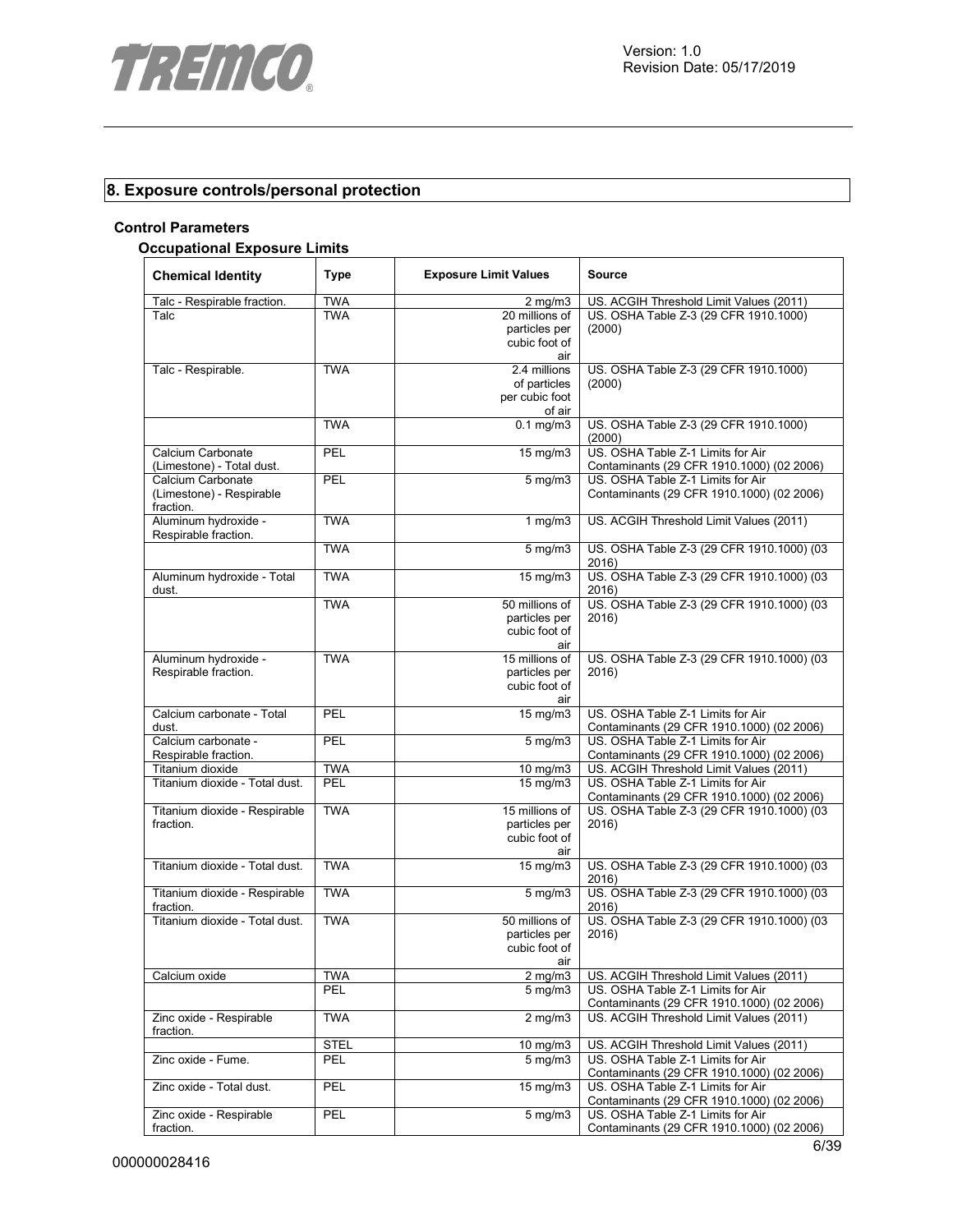

| Hydrotreated heavy                        | <b>TWA</b> | 5 mg/m3                         | US. ACGIH Threshold Limit Values (03 2014)                                             |
|-------------------------------------------|------------|---------------------------------|----------------------------------------------------------------------------------------|
| naphthenic distillate -                   |            |                                 |                                                                                        |
| Inhalable fraction.<br>Hydrotreated heavy | PEL        | 500 ppm 2,000 mg/m3             | US. OSHA Table Z-1 Limits for Air                                                      |
| naphthenic distillate                     |            |                                 | Contaminants (29 CFR 1910.1000) (02 2006)                                              |
| Hydrotreated heavy                        | PEL        | $5$ mg/m $3$                    | US. OSHA Table Z-1 Limits for Air                                                      |
| naphthenic distillate - Mist.             |            |                                 | Contaminants (29 CFR 1910.1000) (02 2006)                                              |
| Carbon Black - Inhalable                  | <b>TWA</b> | $3$ mg/m $3$                    | US. ACGIH Threshold Limit Values (2011)                                                |
| fraction.                                 |            |                                 |                                                                                        |
| Carbon Black                              | PEL        | $3.5$ mg/m $3$                  | US. OSHA Table Z-1 Limits for Air<br>Contaminants (29 CFR 1910.1000) (02 2006)         |
| Amorphous silica                          | <b>TWA</b> | 20 millions of                  | US. OSHA Table Z-3 (29 CFR 1910.1000)                                                  |
|                                           |            | particles per                   | (2000)                                                                                 |
|                                           |            | cubic foot of                   |                                                                                        |
|                                           | <b>TWA</b> | air<br>$0.8$ mg/m3              | US. OSHA Table Z-3 (29 CFR 1910.1000)                                                  |
|                                           |            |                                 | (2000)                                                                                 |
| Crystalline Silica (Quartz)/              | <b>TWA</b> | $0.025$ mg/m $3$                | US. ACGIH Threshold Limit Values (2011)                                                |
| Silica Sand - Respirable                  |            |                                 |                                                                                        |
| fraction.<br>Crystalline Silica (Quartz)/ | <b>TWA</b> | $0.05$ mg/m $3$                 | US. OSHA Specifically Regulated Substances                                             |
| Silica Sand - Respirable dust.            |            |                                 | (29 CFR 1910.1001-1053) (03 2016)                                                      |
|                                           | OSHA_AC    | 0.025 mg/m3                     | US. OSHA Specifically Regulated Substances                                             |
|                                           | т          |                                 | (29 CFR 1910.1001-1053) (03 2016)                                                      |
| Crystalline Silica (Quartz)/              | PEL        | $0.05$ mg/m $3$                 | US. OSHA Table Z-1 Limits for Air                                                      |
| Silica Sand - Respirable dust.            |            |                                 | Contaminants (29 CFR 1910.1000) (03 2016)                                              |
| Crystalline Silica (Quartz)/              | <b>TWA</b> | 2.4 millions                    | US. OSHA Table Z-3 (29 CFR 1910.1000)                                                  |
| Silica Sand - Respirable.                 |            | of particles<br>per cubic foot  | (2000)                                                                                 |
|                                           |            | of air                          |                                                                                        |
|                                           | <b>TWA</b> | $0.1$ mg/m $3$                  | US. OSHA Table Z-3 (29 CFR 1910.1000)                                                  |
|                                           |            |                                 | (2000)                                                                                 |
| Dolomite - Inhalable<br>particles.        | <b>TWA</b> | $10 \text{ mg/m}$               | US. ACGIH Threshold Limit Values (03 2016)                                             |
| Dolomite - Respirable                     | <b>TWA</b> | $3$ mg/m $3$                    | US. ACGIH Threshold Limit Values (03 2016)                                             |
| particles.                                |            |                                 |                                                                                        |
| Dolomite - Respirable                     | <b>TWA</b> | 15 millions of                  | US. OSHA Table Z-3 (29 CFR 1910.1000) (03                                              |
| fraction.                                 |            | particles per                   | 2016)                                                                                  |
|                                           |            | cubic foot of                   |                                                                                        |
|                                           |            | air                             |                                                                                        |
| Dolomite - Total dust.                    | <b>TWA</b> | 50 millions of<br>particles per | US. OSHA Table Z-3 (29 CFR 1910.1000) (03<br>2016)                                     |
|                                           |            | cubic foot of                   |                                                                                        |
|                                           |            | air                             |                                                                                        |
|                                           | <b>TWA</b> | $15 \text{ mg/m}$               | US. OSHA Table Z-3 (29 CFR 1910.1000) (03                                              |
|                                           |            |                                 | 2016)                                                                                  |
| Dolomite - Respirable                     | <b>TWA</b> | $5$ mg/m $3$                    | US. OSHA Table Z-3 (29 CFR 1910.1000) (03                                              |
| fraction.                                 |            |                                 | 2016)                                                                                  |
| Magnesite - Total dust.                   | PEL        | 15 mg/m3                        | US. OSHA Table Z-1 Limits for Air<br>Contaminants (29 CFR 1910.1000) (02 2006)         |
| Magnesite - Respirable                    | PEL        | $5 \text{ mg/m}$                | U.S. OSHA Table 7-1 Limits for Air                                                     |
| fraction.                                 |            |                                 | Contaminants (29 CFR 1910.1000) (02 2006)                                              |
| Aluminum oxide - Respirable               | <b>TWA</b> | 1 $mg/m3$                       | US. ACGIH Threshold Limit Values (2011)                                                |
| fraction.                                 |            |                                 |                                                                                        |
|                                           | PEL        | $5$ mg/m $3$                    | US. OSHA Table Z-1 Limits for Air                                                      |
|                                           |            |                                 | Contaminants (29 CFR 1910.1000) (02 2006)                                              |
| Aluminum oxide - Total dust.              | PEL        | 15 mg/m3                        | US. OSHA Table Z-1 Limits for Air                                                      |
|                                           | <b>TWA</b> | 50 millions of                  | Contaminants (29 CFR 1910.1000) (02 2006)<br>US. OSHA Table Z-3 (29 CFR 1910.1000) (03 |
|                                           |            | particles per                   | 2016)                                                                                  |
|                                           |            | cubic foot of                   |                                                                                        |
|                                           |            | air                             |                                                                                        |
| Aluminum oxide - Respirable               | <b>TWA</b> | 15 millions of                  | US. OSHA Table Z-3 (29 CFR 1910.1000) (03                                              |
| fraction.                                 |            | particles per                   | 2016)                                                                                  |
|                                           |            | cubic foot of                   |                                                                                        |
|                                           |            | air                             |                                                                                        |
|                                           | <b>TWA</b> | $5 \overline{\mathrm{mg}}$ m3   | US. OSHA Table Z-3 (29 CFR 1910.1000) (03<br>2016)                                     |
| Aluminum oxide - Total dust.              | <b>TWA</b> | 15 mg/m3                        | US. OSHA Table Z-3 (29 CFR 1910.1000) (03                                              |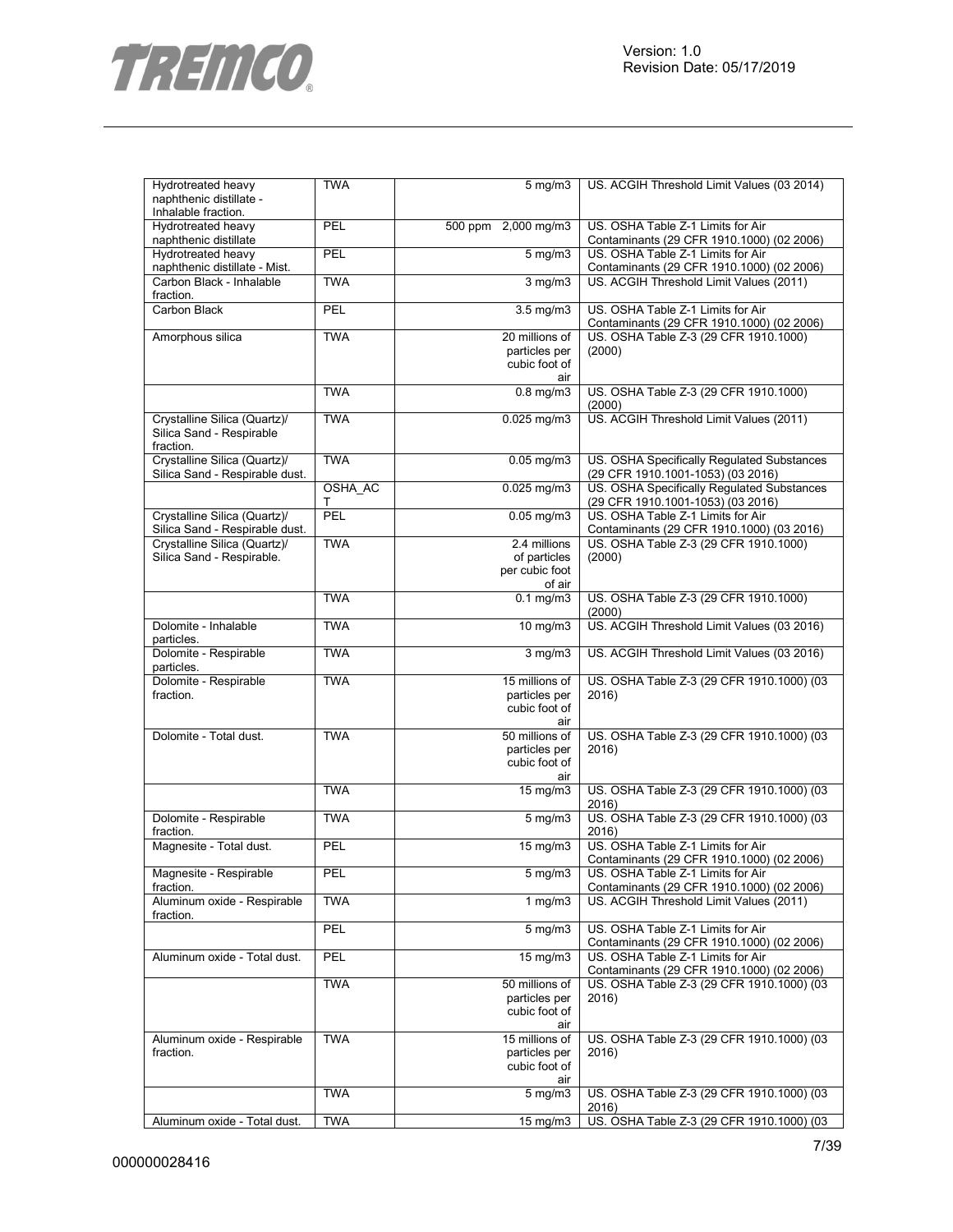

|                                                |             |                              | 2016)                                                                                                                                                                  |
|------------------------------------------------|-------------|------------------------------|------------------------------------------------------------------------------------------------------------------------------------------------------------------------|
|                                                |             |                              |                                                                                                                                                                        |
| <b>Chemical name</b>                           | <b>Type</b> | <b>Exposure Limit Values</b> | <b>Source</b>                                                                                                                                                          |
| Talc - Respirable.                             | <b>TWA</b>  | $2$ mg/m $3$                 | Canada. British Columbia OELs. (Occupational<br>Exposure Limits for Chemical Substances,<br>Occupational Health and Safety Regulation<br>296/97, as amended) (07 2007) |
| Talc - Respirable dust.                        | <b>TWA</b>  | $3$ mg/m $3$                 | Canada. Quebec OELs. (Ministry of Labor -<br>Regulation Respecting the Quality of the Work<br>Environment) (09 2017)                                                   |
| Talc                                           | TWA         | 2 Fibers/cc                  | Canada. Ontario OELs. (Control of Exposure to<br>Biological or Chemical Agents) (08 2017)                                                                              |
| Talc - Respirable fraction.                    | <b>TWA</b>  | $2$ mg/m $3$                 | Canada. Ontario OELs. (Control of Exposure to<br>Biological or Chemical Agents) (08 2017)                                                                              |
| Calcium Carbonate<br>(Limestone) - Total dust. | <b>STEL</b> | 20 mg/m3                     | Canada. British Columbia OELs. (Occupational<br>Exposure Limits for Chemical Substances,<br>Occupational Health and Safety Regulation<br>296/97, as amended) (07 2007) |
|                                                | <b>TWA</b>  | 10 mg/m $3$                  | Canada. British Columbia OELs. (Occupational<br>Exposure Limits for Chemical Substances,<br>Occupational Health and Safety Regulation<br>296/97, as amended) (07 2007) |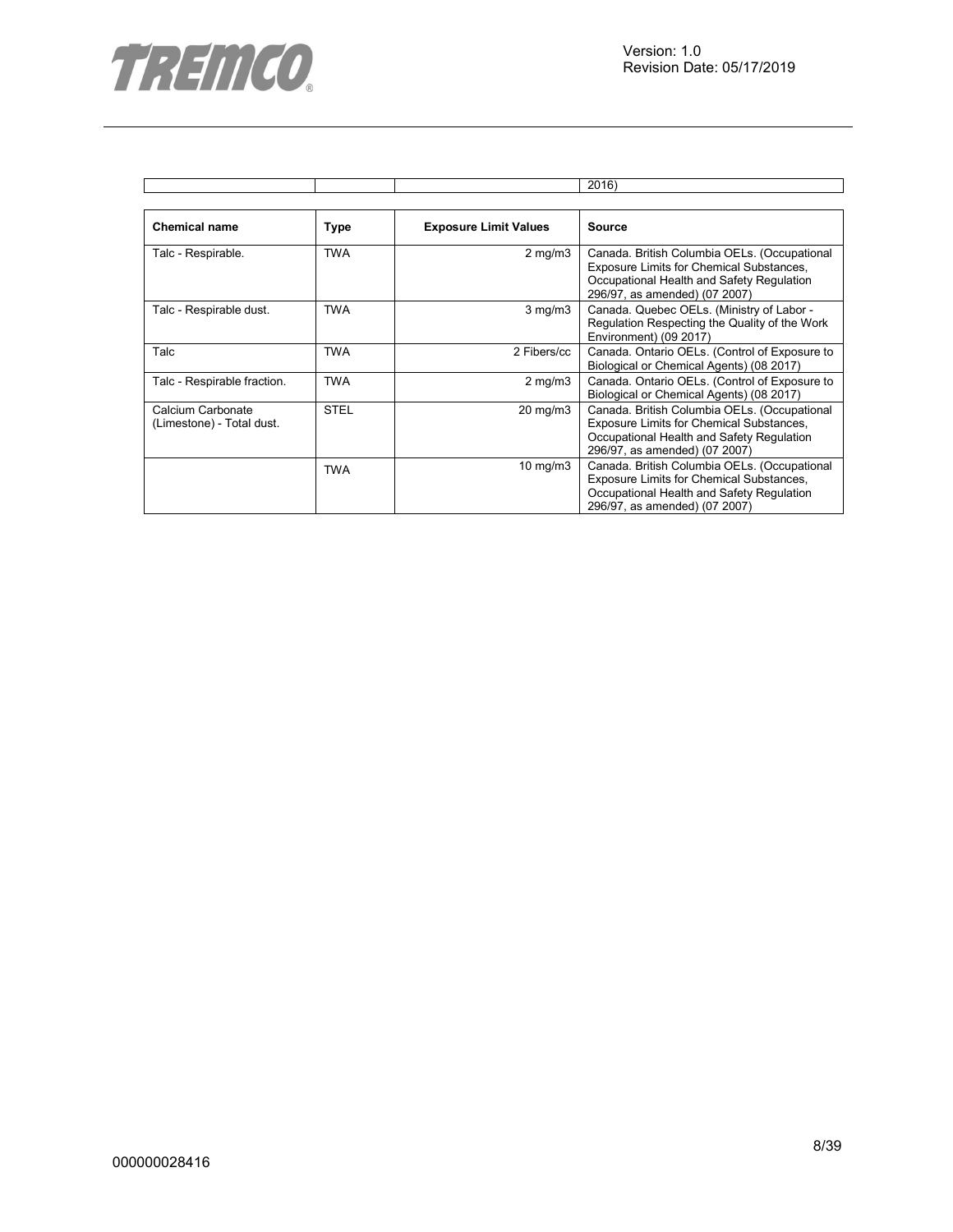

| Calcium Carbonate<br>(Limestone) - Respirable<br>fraction. | <b>TWA</b>  | $3$ mg/m $3$      | Canada. British Columbia OELs. (Occupational<br>Exposure Limits for Chemical Substances,<br>Occupational Health and Safety Regulation<br>296/97, as amended) (07 2007) |
|------------------------------------------------------------|-------------|-------------------|------------------------------------------------------------------------------------------------------------------------------------------------------------------------|
| Calcium Carbonate<br>(Limestone) - Total dust.             | <b>TWA</b>  | 10 mg/m3          | Canada. Quebec OELs. (Ministry of Labor -<br>Regulation Respecting the Quality of the Work<br>Environment) (09 2017)                                                   |
| Aluminum hydroxide -<br>Respirable.                        | <b>TWA</b>  | 1 $mg/m3$         | Canada. British Columbia OELs. (Occupational<br>Exposure Limits for Chemical Substances,<br>Occupational Health and Safety Regulation<br>296/97, as amended) (07 2007) |
| Aluminum hydroxide -<br>Respirable fraction.               | <b>TWA</b>  | $3$ mg/m $3$      | Canada. British Columbia OELs. (Occupational<br>Exposure Limits for Chemical Substances,<br>Occupational Health and Safety Regulation<br>296/97, as amended) (05 2013) |
| Aluminum hydroxide - Total<br>dust.                        | <b>TWA</b>  | 10 mg/m3          | Canada. British Columbia OELs. (Occupational<br>Exposure Limits for Chemical Substances,<br>Occupational Health and Safety Regulation<br>296/97, as amended) (05 2013) |
| Aluminum hydroxide -<br>Respirable fraction.               | <b>TWA</b>  | 1 $mg/m3$         | Canada. Ontario OELs. (Control of Exposure to<br>Biological or Chemical Agents) (11 2010)                                                                              |
| Aluminum hydroxide -<br>Inhalable fraction.                | <b>TWA</b>  | 10 mg/m3          | Canada. Ontario OELs. (Control of Exposure to<br>Biological or Chemical Agents) (06 2015)                                                                              |
| Aluminum hydroxide -<br>Respirable fraction.               | <b>TWA</b>  | $3$ mg/m $3$      | Canada. Ontario OELs. (Control of Exposure to<br>Biological or Chemical Agents) (06 2015)                                                                              |
| Aluminum hydroxide - Total<br>dust.                        | <b>TWA</b>  | 10 mg/m3          | Canada. Quebec OELs. (Ministry of Labor -<br>Regulation Respecting the Quality of the Work<br>Environment) (09 2017)                                                   |
| Calcium carbonate - Total<br>dust.                         | <b>STEL</b> | 20 mg/m3          | Canada. British Columbia OELs. (Occupational<br>Exposure Limits for Chemical Substances,<br>Occupational Health and Safety Regulation<br>296/97, as amended) (07 2007) |
| Calcium carbonate -<br>Respirable fraction.                | <b>TWA</b>  | $3$ mg/m $3$      | Canada. British Columbia OELs. (Occupational<br>Exposure Limits for Chemical Substances,<br>Occupational Health and Safety Regulation<br>296/97, as amended) (07 2007) |
| Calcium carbonate - Total<br>dust.                         | <b>TWA</b>  | $10$ mg/m $3$     | Canada. British Columbia OELs. (Occupational<br>Exposure Limits for Chemical Substances,<br>Occupational Health and Safety Regulation<br>296/97, as amended) (07 2007) |
| Calcium carbonate - Total<br>dust.                         | <b>TWA</b>  | 10 mg/m3          | Canada. Quebec OELs. (Ministry of Labor -<br>Regulation Respecting the Quality of the Work<br>Environment) (09 2017)                                                   |
| Titanium dioxide - Total dust.                             | <b>TWA</b>  | 10 mg/m3          | Canada. British Columbia OELs. (Occupational<br>Exposure Limits for Chemical Substances,<br>Occupational Health and Safety Regulation<br>296/97, as amended) (07 2007) |
| Titanium dioxide - Respirable<br>fraction.                 | <b>TWA</b>  | $3$ mg/m $3$      | Canada. British Columbia OELs. (Occupational<br>Exposure Limits for Chemical Substances,<br>Occupational Health and Safety Regulation<br>296/97, as amended) (07 2007) |
| Titanium dioxide                                           | <b>TWA</b>  | $10 \text{ mg/m}$ | Canada. Ontario OELs. (Control of Exposure to<br>Biological or Chemical Agents) (11 2010)                                                                              |
| Titanium dioxide - Total dust.                             | <b>TWA</b>  | $10 \text{ mg/m}$ | Canada. Quebec OELs. (Ministry of Labor -<br>Regulation Respecting the Quality of the Work<br>Environment) (09 2017)                                                   |
| Calcium oxide                                              | <b>TWA</b>  | $2$ mg/m $3$      | Canada. British Columbia OELs. (Occupational<br>Exposure Limits for Chemical Substances,<br>Occupational Health and Safety Regulation<br>296/97, as amended) (07 2007) |
| Calcium oxide                                              | <b>TWA</b>  | $2$ mg/m $3$      | Canada. Ontario OELs. (Control of Exposure to<br>Biological or Chemical Agents) (11 2010)                                                                              |
| Calcium oxide                                              | <b>TWA</b>  | $2$ mg/m $3$      | Canada. Quebec OELs. (Ministry of Labor -<br>Regulation Respecting the Quality of the Work<br>Environment) (09 2017)                                                   |
| Zinc oxide - Respirable.                                   | <b>TWA</b>  | $2$ mg/m $3$      | Canada. British Columbia OELs. (Occupational<br>Exposure Limits for Chemical Substances,                                                                               |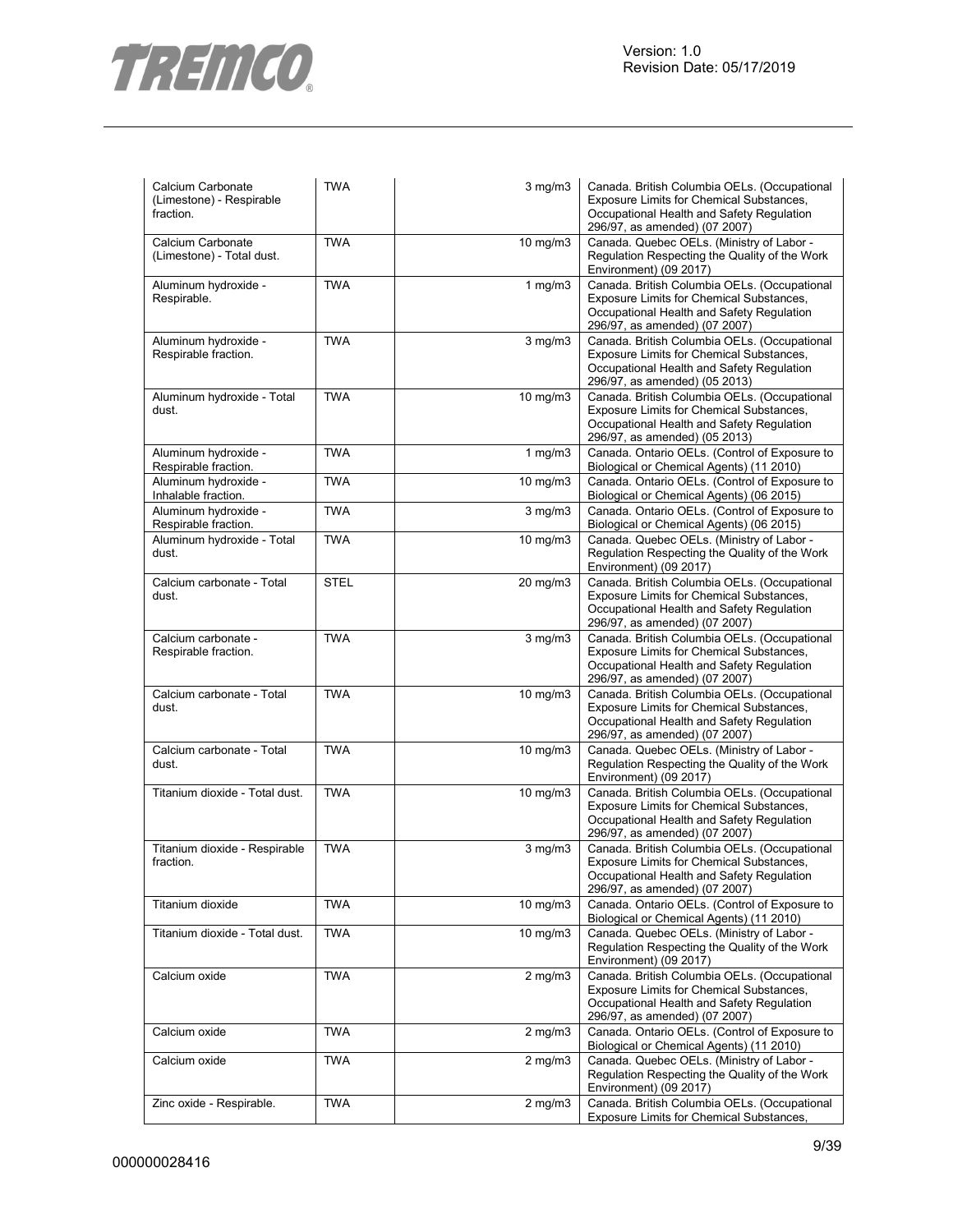

|                                                                       |             |                    | Occupational Health and Safety Regulation<br>296/97, as amended) (07 2007)                                                                                             |
|-----------------------------------------------------------------------|-------------|--------------------|------------------------------------------------------------------------------------------------------------------------------------------------------------------------|
|                                                                       | <b>STEL</b> | 10 mg/m3           | Canada. British Columbia OELs. (Occupational<br>Exposure Limits for Chemical Substances,<br>Occupational Health and Safety Regulation<br>296/97, as amended) (07 2007) |
| Zinc oxide - Respirable<br>fraction.                                  | <b>TWA</b>  | $2$ mg/m $3$       | Canada. Ontario OELs. (Control of Exposure to<br>Biological or Chemical Agents) (11 2010)                                                                              |
|                                                                       | <b>STEL</b> | $10$ mg/m $3$      | Canada. Ontario OELs. (Control of Exposure to<br>Biological or Chemical Agents) (11 2010)                                                                              |
| Zinc oxide - Fume.                                                    | <b>TWA</b>  | 5 mg/m3            | Canada. Quebec OELs. (Ministry of Labor -<br>Regulation Respecting the Quality of the Work<br>Environment) (09 2017)                                                   |
|                                                                       | <b>STEL</b> | 10 mg/m3           | Canada. Quebec OELs. (Ministry of Labor -<br>Regulation Respecting the Quality of the Work<br>Environment) (09 2017)                                                   |
| Zinc oxide - Total dust.                                              | <b>TWA</b>  | 10 mg/m3           | Canada. Quebec OELs. (Ministry of Labor -<br>Regulation Respecting the Quality of the Work<br>Environment) (09 2017)                                                   |
| Carbon Black - Inhalable                                              | <b>TWA</b>  | $3$ mg/m $3$       | Canada. British Columbia OELs. (Occupational<br>Exposure Limits for Chemical Substances,<br>Occupational Health and Safety Regulation<br>296/97, as amended) (09 2011) |
| Carbon Black - Inhalable<br>fraction.                                 | <b>TWA</b>  | $3$ mg/m $3$       | Canada. Ontario OELs. (Control of Exposure to<br>Biological or Chemical Agents) (06 2015)                                                                              |
| Carbon Black                                                          | <b>TWA</b>  | $3.5 \text{ mg/m}$ | Canada. Quebec OELs. (Ministry of Labor -<br>Regulation Respecting the Quality of the Work<br>Environment) (09 2017)                                                   |
| Hydrotreated heavy<br>naphthenic distillate - Mist.                   | <b>TWA</b>  | $0.2$ mg/m $3$     | Canada. British Columbia OELs. (Occupational<br>Exposure Limits for Chemical Substances,<br>Occupational Health and Safety Regulation<br>296/97, as amended) (05 2013) |
|                                                                       | <b>TWA</b>  | $1$ mg/m $3$       | Canada. British Columbia OELs. (Occupational<br>Exposure Limits for Chemical Substances,<br>Occupational Health and Safety Regulation<br>296/97, as amended) (05 2013) |
| Hydrotreated heavy<br>naphthenic distillate -<br>Inhalable fraction.  | <b>TWA</b>  | $5 \text{ mg/m}$   | Canada. Ontario OELs. (Control of Exposure to<br>Biological or Chemical Agents) (06 2015)                                                                              |
|                                                                       | <b>TWA</b>  | $5$ mg/m $3$       | Canada. Ontario OELs. (Control of Exposure to<br>Biological or Chemical Agents) (06 2015)                                                                              |
| Hydrotreated heavy<br>naphthenic distillate - Mist.                   | STEL        | 10 mg/m3           | Canada. Quebec OELs. (Ministry of Labor -<br>Regulation Respecting the Quality of the Work<br>Environment) (09 2017)                                                   |
|                                                                       | <b>TWA</b>  | $5$ mg/m $3$       | Canada. Quebec OELs. (Ministry of Labor -<br>Regulation Respecting the Quality of the Work<br>Environment) (09 2017)                                                   |
| Crystalline Silica (Quartz)/<br>Silica Sand - Respirable<br>fraction. | <b>TWA</b>  | $0.025$ mg/m $3$   | Canada. British Columbia OELs. (Occupational<br>Exposure Limits for Chemical Substances,<br>Occupational Health and Safety Regulation<br>296/97, as amended) (07 2007) |
| Crystalline Silica (Quartz)/<br>Silica Sand - Respirable<br>fraction. | <b>TWA</b>  | $0.10$ mg/m $3$    | Canada. Ontario OELs. (Control of Exposure to<br>Biological or Chemical Agents) (06 2015)                                                                              |
| Crystalline Silica (Quartz)/<br>Silica Sand - Respirable dust.        | <b>TWA</b>  | $0.1$ mg/m $3$     | Canada. Quebec OELs. (Ministry of Labor -<br>Regulation Respecting the Quality of the Work<br>Environment) (09 2017)                                                   |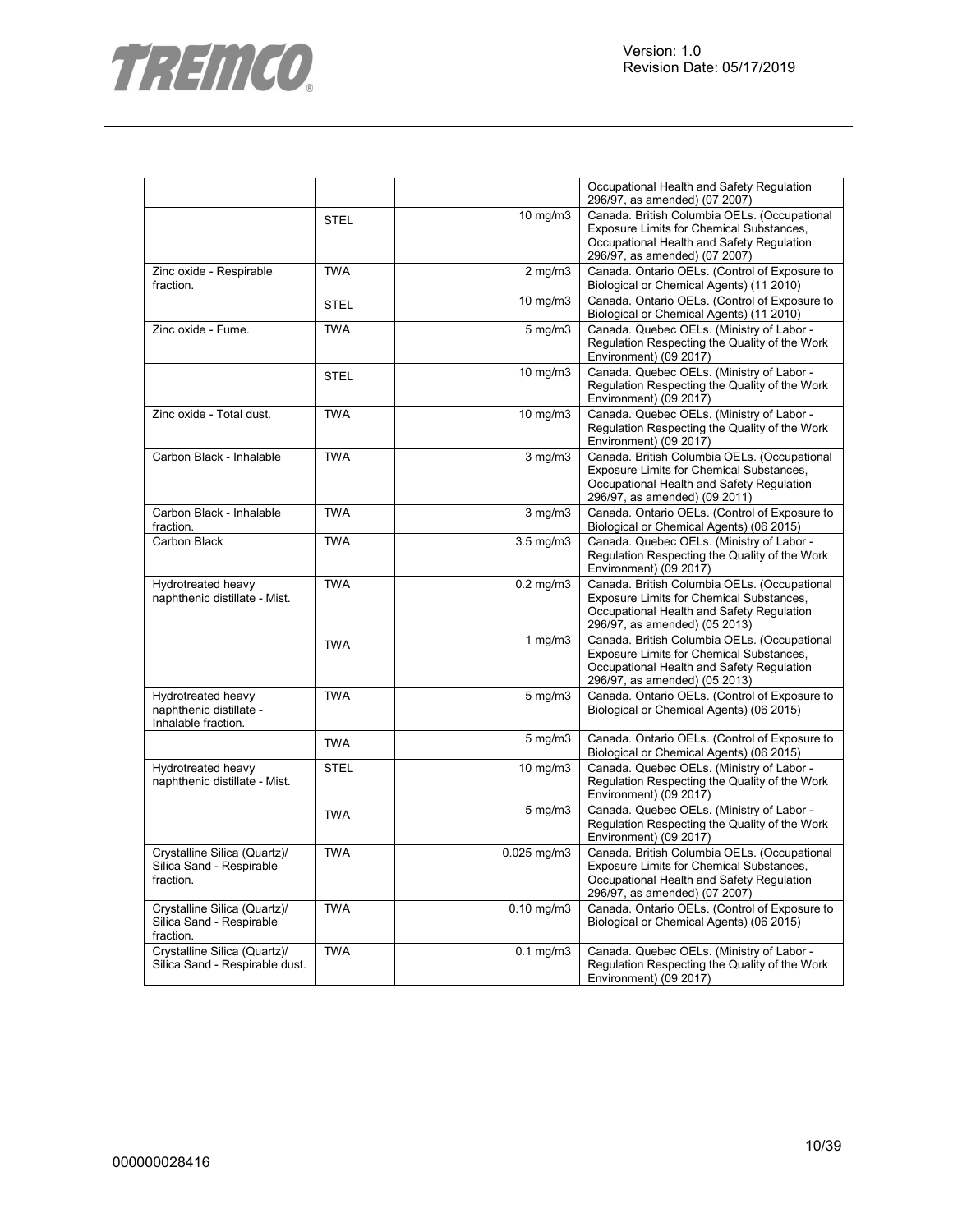

| <b>Chemical name</b>                           | Type        | <b>Exposure Limit Values</b> | Source                                                                                                                                                                 |
|------------------------------------------------|-------------|------------------------------|------------------------------------------------------------------------------------------------------------------------------------------------------------------------|
| Talc - Respirable.                             | <b>TWA</b>  | $2 \text{ mg/m}$             | Canada. British Columbia OELs. (Occupational<br>Exposure Limits for Chemical Substances,<br>Occupational Health and Safety Regulation<br>296/97, as amended) (07 2007) |
| Talc - Respirable dust.                        | <b>TWA</b>  | $3$ mg/m $3$                 | Canada. Quebec OELs. (Ministry of Labor -<br>Regulation Respecting the Quality of the Work<br>Environment) (09 2017)                                                   |
| Talc                                           | <b>TWA</b>  | 2 Fibers/cc                  | Canada. Ontario OELs. (Control of Exposure to<br>Biological or Chemical Agents) (08 2017)                                                                              |
| Talc - Respirable fraction.                    | <b>TWA</b>  | $2$ mg/m $3$                 | Canada. Ontario OELs. (Control of Exposure to<br>Biological or Chemical Agents) (08 2017)                                                                              |
| Calcium Carbonate<br>(Limestone) - Total dust. | <b>STEL</b> | $20 \text{ mg/m}$ 3          | Canada. British Columbia OELs. (Occupational<br>Exposure Limits for Chemical Substances,<br>Occupational Health and Safety Regulation<br>296/97, as amended) (07 2007) |
|                                                | <b>TWA</b>  | $10 \text{ mg/m}$            | Canada. British Columbia OELs. (Occupational<br>Exposure Limits for Chemical Substances,<br>Occupational Health and Safety Regulation<br>296/97, as amended) (07 2007) |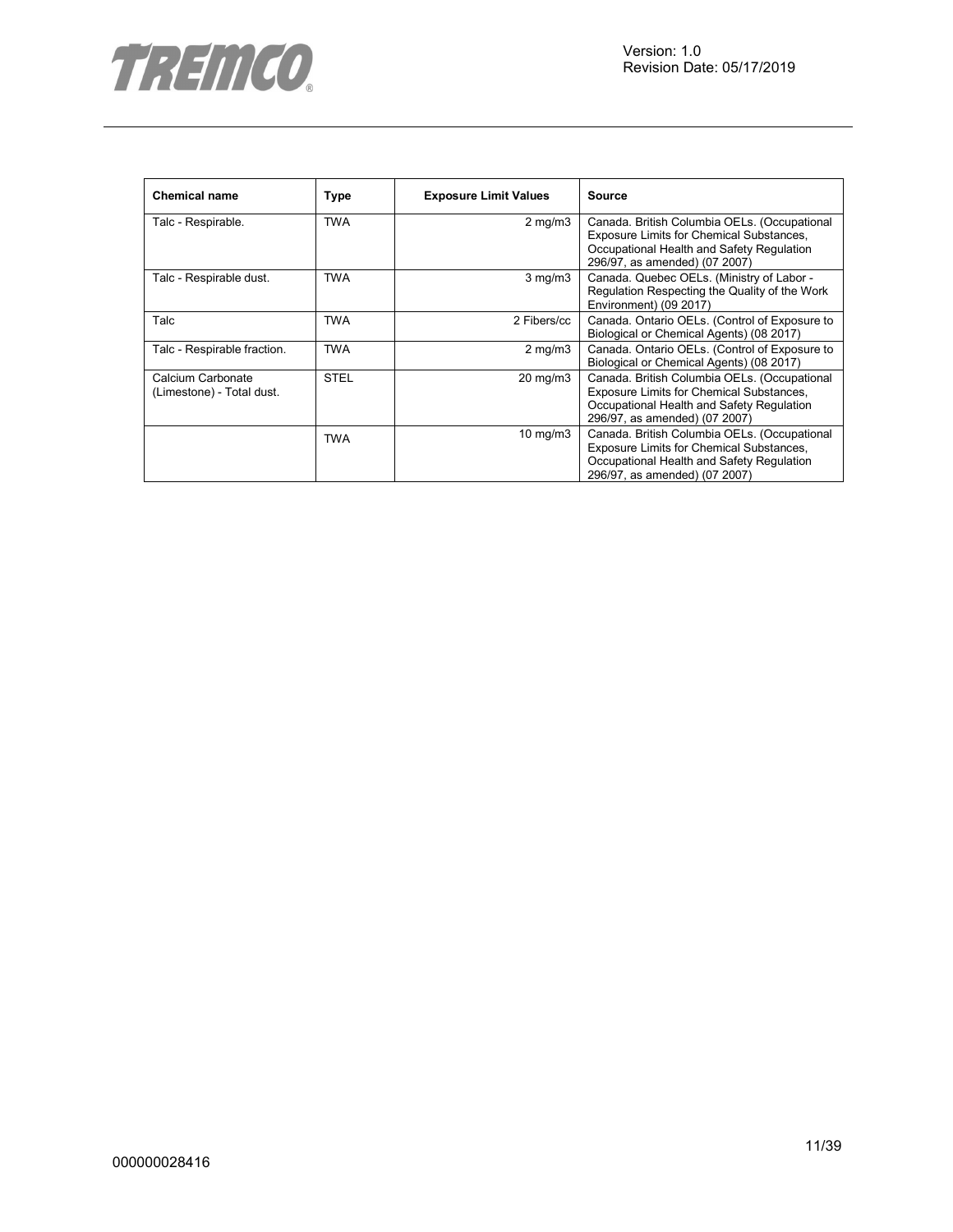

| Calcium Carbonate<br>(Limestone) - Respirable<br>fraction. | <b>TWA</b>  | $3$ mg/m $3$      | Canada. British Columbia OELs. (Occupational<br>Exposure Limits for Chemical Substances,<br>Occupational Health and Safety Regulation<br>296/97, as amended) (07 2007) |
|------------------------------------------------------------|-------------|-------------------|------------------------------------------------------------------------------------------------------------------------------------------------------------------------|
| Calcium Carbonate<br>(Limestone) - Total dust.             | <b>TWA</b>  | 10 mg/m3          | Canada. Quebec OELs. (Ministry of Labor -<br>Regulation Respecting the Quality of the Work<br>Environment) (09 2017)                                                   |
| Aluminum hydroxide -<br>Respirable.                        | <b>TWA</b>  | 1 $mg/m3$         | Canada. British Columbia OELs. (Occupational<br>Exposure Limits for Chemical Substances,<br>Occupational Health and Safety Regulation<br>296/97, as amended) (07 2007) |
| Aluminum hydroxide -<br>Respirable fraction.               | <b>TWA</b>  | $3$ mg/m $3$      | Canada. British Columbia OELs. (Occupational<br>Exposure Limits for Chemical Substances,<br>Occupational Health and Safety Regulation<br>296/97, as amended) (05 2013) |
| Aluminum hydroxide - Total<br>dust.                        | <b>TWA</b>  | 10 mg/m3          | Canada. British Columbia OELs. (Occupational<br>Exposure Limits for Chemical Substances,<br>Occupational Health and Safety Regulation<br>296/97, as amended) (05 2013) |
| Aluminum hydroxide -<br>Respirable fraction.               | <b>TWA</b>  | 1 $mg/m3$         | Canada. Ontario OELs. (Control of Exposure to<br>Biological or Chemical Agents) (11 2010)                                                                              |
| Aluminum hydroxide -<br>Inhalable fraction.                | <b>TWA</b>  | 10 mg/m3          | Canada. Ontario OELs. (Control of Exposure to<br>Biological or Chemical Agents) (06 2015)                                                                              |
| Aluminum hydroxide -<br>Respirable fraction.               | <b>TWA</b>  | $3$ mg/m $3$      | Canada. Ontario OELs. (Control of Exposure to<br>Biological or Chemical Agents) (06 2015)                                                                              |
| Aluminum hydroxide - Total<br>dust.                        | <b>TWA</b>  | 10 mg/m3          | Canada. Quebec OELs. (Ministry of Labor -<br>Regulation Respecting the Quality of the Work<br>Environment) (09 2017)                                                   |
| Calcium carbonate - Total<br>dust.                         | <b>STEL</b> | 20 mg/m3          | Canada. British Columbia OELs. (Occupational<br>Exposure Limits for Chemical Substances,<br>Occupational Health and Safety Regulation<br>296/97, as amended) (07 2007) |
| Calcium carbonate -<br>Respirable fraction.                | <b>TWA</b>  | $3$ mg/m $3$      | Canada. British Columbia OELs. (Occupational<br>Exposure Limits for Chemical Substances,<br>Occupational Health and Safety Regulation<br>296/97, as amended) (07 2007) |
| Calcium carbonate - Total<br>dust.                         | <b>TWA</b>  | $10$ mg/m $3$     | Canada. British Columbia OELs. (Occupational<br>Exposure Limits for Chemical Substances,<br>Occupational Health and Safety Regulation<br>296/97, as amended) (07 2007) |
| Calcium carbonate - Total<br>dust.                         | <b>TWA</b>  | 10 mg/m3          | Canada. Quebec OELs. (Ministry of Labor -<br>Regulation Respecting the Quality of the Work<br>Environment) (09 2017)                                                   |
| Titanium dioxide - Total dust.                             | <b>TWA</b>  | 10 mg/m3          | Canada. British Columbia OELs. (Occupational<br>Exposure Limits for Chemical Substances,<br>Occupational Health and Safety Regulation<br>296/97, as amended) (07 2007) |
| Titanium dioxide - Respirable<br>fraction.                 | <b>TWA</b>  | $3$ mg/m $3$      | Canada. British Columbia OELs. (Occupational<br>Exposure Limits for Chemical Substances,<br>Occupational Health and Safety Regulation<br>296/97, as amended) (07 2007) |
| Titanium dioxide                                           | <b>TWA</b>  | $10 \text{ mg/m}$ | Canada. Ontario OELs. (Control of Exposure to<br>Biological or Chemical Agents) (11 2010)                                                                              |
| Titanium dioxide - Total dust.                             | <b>TWA</b>  | $10 \text{ mg/m}$ | Canada. Quebec OELs. (Ministry of Labor -<br>Regulation Respecting the Quality of the Work<br>Environment) (09 2017)                                                   |
| Calcium oxide                                              | <b>TWA</b>  | $2$ mg/m $3$      | Canada. British Columbia OELs. (Occupational<br>Exposure Limits for Chemical Substances,<br>Occupational Health and Safety Regulation<br>296/97, as amended) (07 2007) |
| Calcium oxide                                              | <b>TWA</b>  | $2$ mg/m $3$      | Canada. Ontario OELs. (Control of Exposure to<br>Biological or Chemical Agents) (11 2010)                                                                              |
| Calcium oxide                                              | <b>TWA</b>  | $2$ mg/m $3$      | Canada. Quebec OELs. (Ministry of Labor -<br>Regulation Respecting the Quality of the Work<br>Environment) (09 2017)                                                   |
| Zinc oxide - Respirable.                                   | <b>TWA</b>  | $2$ mg/m $3$      | Canada. British Columbia OELs. (Occupational<br>Exposure Limits for Chemical Substances,                                                                               |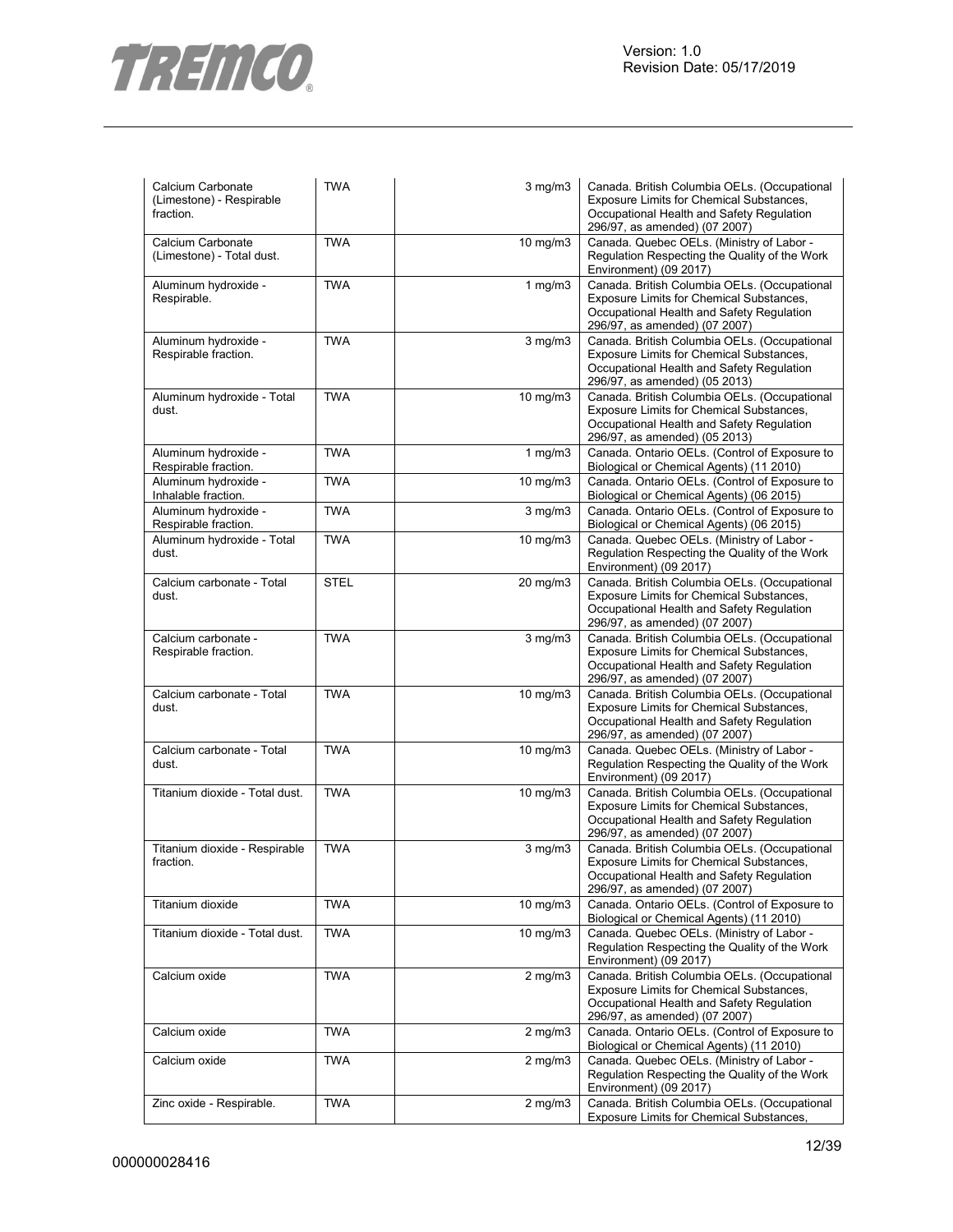

|                                                                      |             |                  | Occupational Health and Safety Regulation<br>296/97, as amended) (07 2007)                                                                                             |
|----------------------------------------------------------------------|-------------|------------------|------------------------------------------------------------------------------------------------------------------------------------------------------------------------|
|                                                                      | <b>STEL</b> | 10 mg/m3         | Canada. British Columbia OELs. (Occupational<br>Exposure Limits for Chemical Substances,<br>Occupational Health and Safety Regulation<br>296/97, as amended) (07 2007) |
| Zinc oxide - Respirable<br>fraction.                                 | <b>TWA</b>  | $2$ mg/m $3$     | Canada. Ontario OELs. (Control of Exposure to<br>Biological or Chemical Agents) (11 2010)                                                                              |
|                                                                      | <b>STEL</b> | 10 mg/m3         | Canada. Ontario OELs. (Control of Exposure to<br>Biological or Chemical Agents) (11 2010)                                                                              |
| Zinc oxide - Fume.                                                   | <b>TWA</b>  | $5$ mg/m $3$     | Canada. Quebec OELs. (Ministry of Labor -<br>Regulation Respecting the Quality of the Work<br>Environment) (09 2017)                                                   |
|                                                                      | <b>STEL</b> | 10 mg/m3         | Canada. Quebec OELs. (Ministry of Labor -<br>Regulation Respecting the Quality of the Work<br>Environment) (09 2017)                                                   |
| Zinc oxide - Total dust.                                             | <b>TWA</b>  | 10 mg/m3         | Canada. Quebec OELs. (Ministry of Labor -<br>Regulation Respecting the Quality of the Work<br>Environment) (09 2017)                                                   |
| Hydrotreated heavy<br>naphthenic distillate - Mist.                  | <b>TWA</b>  | $0.2$ mg/m $3$   | Canada. British Columbia OELs. (Occupational<br>Exposure Limits for Chemical Substances,<br>Occupational Health and Safety Regulation<br>296/97, as amended) (05 2013) |
|                                                                      | <b>TWA</b>  | $1$ mg/m $3$     | Canada. British Columbia OELs. (Occupational<br>Exposure Limits for Chemical Substances,<br>Occupational Health and Safety Regulation<br>296/97, as amended) (05 2013) |
| Hydrotreated heavy<br>naphthenic distillate -<br>Inhalable fraction. | <b>TWA</b>  | $5 \text{ mg/m}$ | Canada. Ontario OELs. (Control of Exposure to<br>Biological or Chemical Agents) (06 2015)                                                                              |
|                                                                      | <b>TWA</b>  | $5 \text{ mg/m}$ | Canada. Ontario OELs. (Control of Exposure to<br>Biological or Chemical Agents) (06 2015)                                                                              |
| Hydrotreated heavy<br>naphthenic distillate - Mist.                  | <b>STEL</b> | $10$ mg/m $3$    | Canada. Quebec OELs. (Ministry of Labor -<br>Regulation Respecting the Quality of the Work<br>Environment) (09 2017)                                                   |
|                                                                      | <b>TWA</b>  | 5 mg/m3          | Canada. Quebec OELs. (Ministry of Labor -<br>Regulation Respecting the Quality of the Work<br>Environment) (09 2017)                                                   |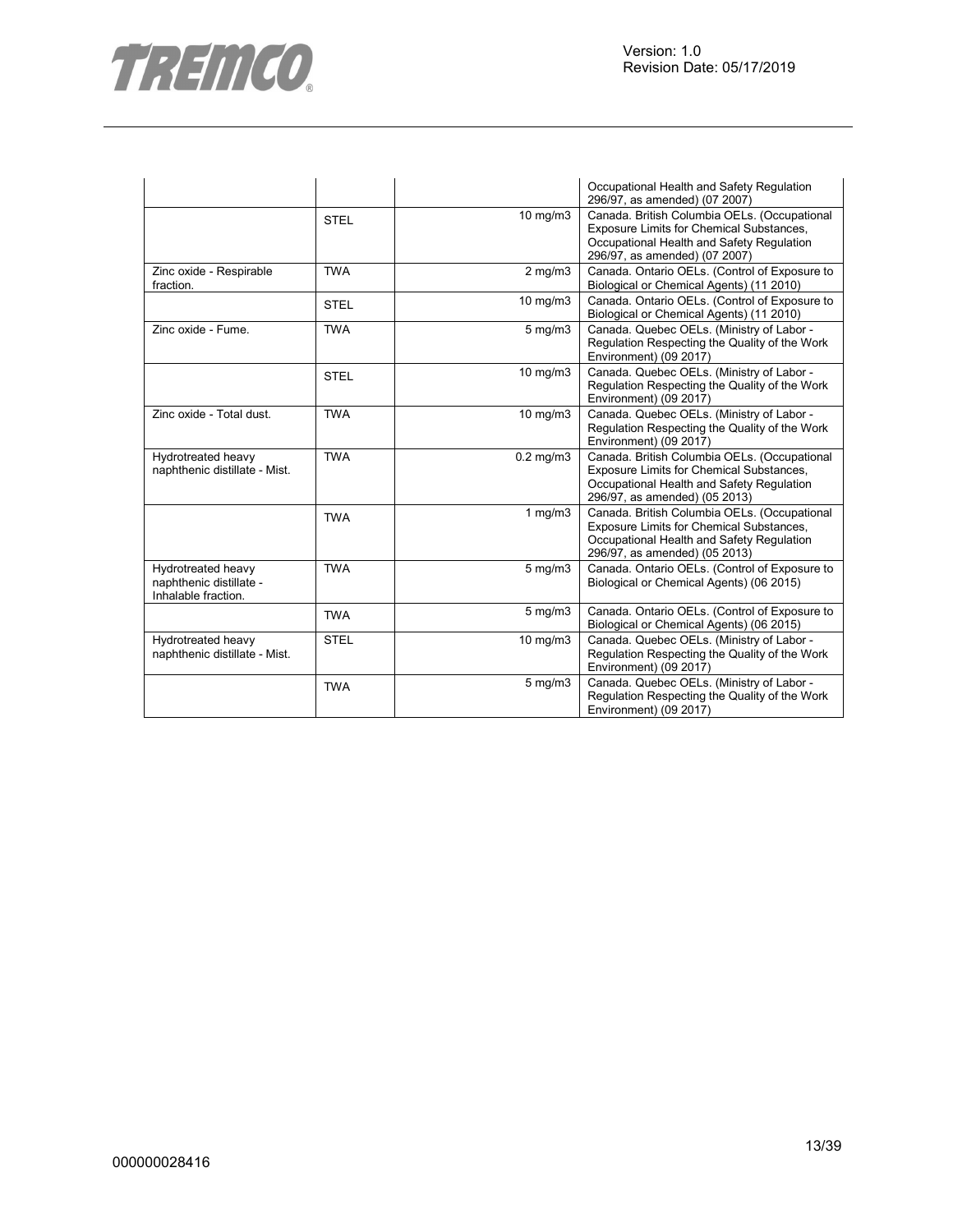

| Carbon Black - Inhalable                                              | <b>TWA</b> | 3 mg/m3          | Canada. British Columbia OELs. (Occupational<br>Exposure Limits for Chemical Substances,<br>Occupational Health and Safety Regulation<br>296/97, as amended) (09 2011) |
|-----------------------------------------------------------------------|------------|------------------|------------------------------------------------------------------------------------------------------------------------------------------------------------------------|
| Carbon Black - Inhalable<br>fraction.                                 | <b>TWA</b> | $3$ mg/m $3$     | Canada. Ontario OELs. (Control of Exposure to<br>Biological or Chemical Agents) (06 2015)                                                                              |
| Carbon Black                                                          | <b>TWA</b> | $3.5$ mg/m $3$   | Canada. Quebec OELs. (Ministry of Labor -<br>Regulation Respecting the Quality of the Work<br>Environment) (09 2017)                                                   |
| Amorphous silica - Total                                              | <b>TWA</b> | $4$ mg/m $3$     | Canada. British Columbia OELs. (Occupational<br>Exposure Limits for Chemical Substances,<br>Occupational Health and Safety Regulation<br>296/97, as amended) (07 2007) |
| Amorphous silica -<br>Respirable.                                     | <b>TWA</b> | 1.5 mg/m3        | Canada. British Columbia OELs. (Occupational<br>Exposure Limits for Chemical Substances,<br>Occupational Health and Safety Regulation<br>296/97, as amended) (07 2007) |
| Amorphous silica -<br>Respirable dust.                                | <b>TWA</b> | $6$ mg/m $3$     | Canada. Quebec OELs. (Ministry of Labor -<br>Regulation Respecting the Quality of the Work<br>Environment) (09 2017)                                                   |
| Crystalline Silica (Quartz)/<br>Silica Sand - Respirable<br>fraction. | <b>TWA</b> | $0.025$ mg/m $3$ | Canada. British Columbia OELs. (Occupational<br>Exposure Limits for Chemical Substances,<br>Occupational Health and Safety Regulation<br>296/97, as amended) (07 2007) |
| Crystalline Silica (Quartz)/<br>Silica Sand - Respirable<br>fraction. | <b>TWA</b> | $0.10$ mg/m $3$  | Canada. Ontario OELs. (Control of Exposure to<br>Biological or Chemical Agents) (06 2015)                                                                              |
| Crystalline Silica (Quartz)/<br>Silica Sand - Respirable dust.        | <b>TWA</b> | $0.1$ mg/m $3$   | Canada. Quebec OELs. (Ministry of Labor -<br>Regulation Respecting the Quality of the Work<br>Environment) (09 2017)                                                   |
| Dolomite - Respirable<br>fraction.                                    | <b>TWA</b> | $3$ mg/m $3$     | Canada. British Columbia OELs. (Occupational<br>Exposure Limits for Chemical Substances,<br>Occupational Health and Safety Regulation<br>296/97, as amended) (05 2013) |
| Dolomite - Total dust.                                                | <b>TWA</b> | $10$ mg/m $3$    | Canada. British Columbia OELs. (Occupational<br>Exposure Limits for Chemical Substances,<br>Occupational Health and Safety Regulation<br>296/97, as amended) (05 2013) |
| Dolomite - Respirable<br>fraction.                                    | <b>TWA</b> | $3$ mg/m $3$     | Canada. Ontario OELs. (Control of Exposure to<br>Biological or Chemical Agents) (06 2015)                                                                              |
| Dolomite - Inhalable fraction.                                        | <b>TWA</b> | 10 mg/m3         | Canada. Ontario OELs. (Control of Exposure to<br>Biological or Chemical Agents) (06 2015)                                                                              |
| Dolomite - Total dust.                                                | <b>TWA</b> | 10 mg/m3         | Canada. Quebec OELs. (Ministry of Labor -<br>Regulation Respecting the Quality of the Work<br>Environment) (09 2017)                                                   |
| Magnesite - Total dust.                                               | <b>TWA</b> | 10 mg/m3         | Canada. Quebec OELs. (Ministry of Labor -<br>Regulation Respecting the Quality of the Work<br>Environment) (09 2017)                                                   |
| Aluminum oxide - Respirable.                                          | <b>TWA</b> | $1$ mg/m $3$     | Canada. British Columbia OELs. (Occupational<br>Exposure Limits for Chemical Substances,<br>Occupational Health and Safety Regulation<br>296/97, as amended) (07 2007) |
| Aluminum oxide - Total dust.                                          | <b>TWA</b> | 10 mg/m3         | Canada. British Columbia OELs. (Occupational<br>Exposure Limits for Chemical Substances,<br>Occupational Health and Safety Regulation<br>296/97, as amended) (05 2013) |
| Aluminum oxide - Respirable<br>fraction.                              | <b>TWA</b> | $3$ mg/m $3$     | Canada. British Columbia OELs. (Occupational<br>Exposure Limits for Chemical Substances,<br>Occupational Health and Safety Regulation<br>296/97, as amended) (05 2013) |
| Aluminum oxide - Respirable<br>fraction.                              | <b>TWA</b> | 1 $mg/m3$        | Canada. Ontario OELs. (Control of Exposure to<br>Biological or Chemical Agents) (11 2010)                                                                              |
| Aluminum oxide - Inhalable<br>fraction.                               | <b>TWA</b> | 10 mg/m3         | Canada. Ontario OELs. (Control of Exposure to<br>Biological or Chemical Agents) (06 2015)                                                                              |
| Aluminum oxide - Respirable<br>fraction.                              | <b>TWA</b> | $3$ mg/m $3$     | Canada. Ontario OELs. (Control of Exposure to<br>Biological or Chemical Agents) (06 2015)                                                                              |
| Aluminum oxide - Total dust.                                          | <b>TWA</b> | 10 mg/m3         | Canada. Quebec OELs. (Ministry of Labor -                                                                                                                              |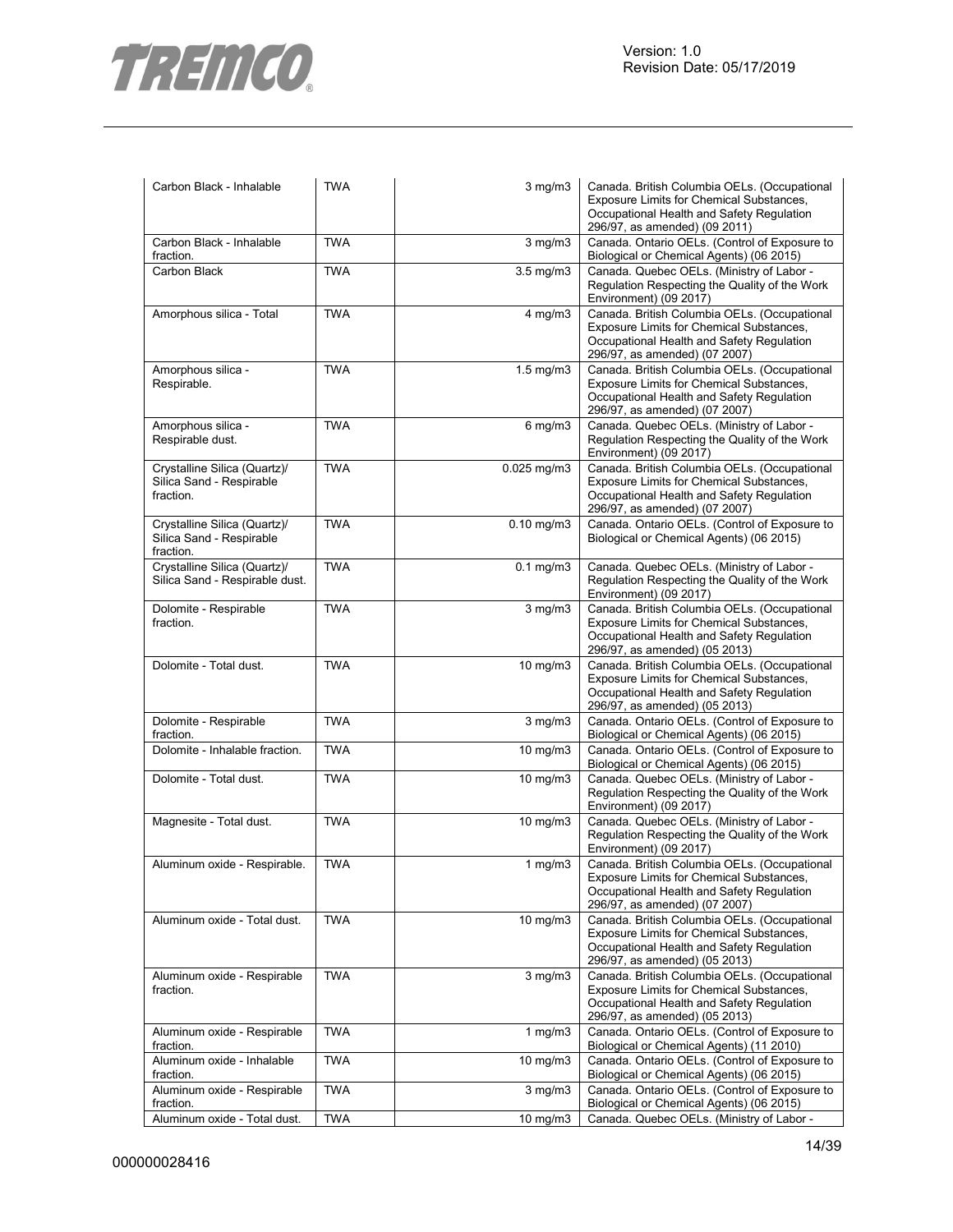

| - as Al                                |             |                    | Regulation Respecting the Quality of the Work<br>Environment) (09 2017)                                                                                                |
|----------------------------------------|-------------|--------------------|------------------------------------------------------------------------------------------------------------------------------------------------------------------------|
| Stearic acid                           | <b>TWA</b>  | 10 mg/m3           | Canada. British Columbia OELs. (Occupational<br>Exposure Limits for Chemical Substances,<br>Occupational Health and Safety Regulation<br>296/97, as amended) (07 2007) |
| Stearic acid                           | <b>TWA</b>  | 10 mg/m3           | Canada. Ontario OELs. (Control of Exposure to<br>Biological or Chemical Agents) (11 2010)                                                                              |
| Iron oxide - Total dust.               | <b>TWA</b>  | 10 mg/m3           | Canada. British Columbia OELs. (Occupational<br>Exposure Limits for Chemical Substances,<br>Occupational Health and Safety Regulation<br>296/97, as amended) (07 2007) |
| Iron oxide - Dust. - as Fe             | <b>TWA</b>  | $5 \text{ mg/m}$   | Canada. British Columbia OELs. (Occupational<br>Exposure Limits for Chemical Substances,<br>Occupational Health and Safety Regulation<br>296/97, as amended) (07 2007) |
| Iron oxide - Fume. - as Fe             | <b>STEL</b> | 10 mg/m3           | Canada. British Columbia OELs. (Occupational<br>Exposure Limits for Chemical Substances,<br>Occupational Health and Safety Regulation<br>296/97, as amended) (07 2007) |
| Iron oxide - Respirable<br>fraction.   | <b>TWA</b>  | $3$ mg/m $3$       | Canada. British Columbia OELs. (Occupational<br>Exposure Limits for Chemical Substances,<br>Occupational Health and Safety Regulation<br>296/97, as amended) (07 2007) |
| Iron oxide - Fume. - as Fe             | <b>TWA</b>  | $5 \text{ mg/m}$   | Canada. British Columbia OELs. (Occupational<br>Exposure Limits for Chemical Substances,<br>Occupational Health and Safety Regulation<br>296/97, as amended) (07 2007) |
| Iron oxide - Respirable<br>fraction.   | <b>TWA</b>  | $5$ mg/m $3$       | Canada. Ontario OELs. (Control of Exposure to<br>Biological or Chemical Agents) (11 2010)                                                                              |
| Iron oxide - Total dust.               | <b>TWA</b>  | 10 mg/m3           | Canada. Quebec OELs. (Ministry of Labor -<br>Regulation Respecting the Quality of the Work<br>Environment) (09 2017)                                                   |
| Iron oxide - Dust and fume. -<br>as Fe | <b>TWA</b>  | $5 \text{ mg/m}$   | Canada. Quebec OELs. (Ministry of Labor -<br>Regulation Respecting the Quality of the Work<br>Environment) (09 2017)                                                   |
| Dibutyl tin dilaurate - as Sn          | <b>STEL</b> | $0.2$ mg/m $3$     | Canada. British Columbia OELs. (Occupational<br>Exposure Limits for Chemical Substances,<br>Occupational Health and Safety Regulation<br>296/97, as amended) (07 2007) |
|                                        | <b>TWA</b>  | $0.1 \text{ mg/m}$ | Canada. British Columbia OELs. (Occupational<br>Exposure Limits for Chemical Substances,<br>Occupational Health and Safety Regulation<br>296/97, as amended) (07 2007) |
| Dibutyl tin dilaurate - as Sn          | <b>TWA</b>  | $0.1$ mg/m $3$     | Canada. Ontario OELs. (Control of Exposure to<br>Biological or Chemical Agents) (11 2010)                                                                              |
| Dibutyl tin dilaurate - as Sn          | <b>STEL</b> | $0.2$ mg/m $3$     | Canada. Quebec OELs. (Ministry of Labor -<br>Regulation Respecting the Quality of the Work<br>Environment) (09 2017)                                                   |
|                                        | TWA         | $0.1$ mg/m $3$     | Canada. Quebec OELs. (Ministry of Labor -<br>Regulation Respecting the Quality of the Work<br>Environment) (09 2017)                                                   |
| Zirconium 2-ethylhexanoate -<br>as Zr  | <b>STEL</b> | 10 mg/m3           | Canada. British Columbia OELs. (Occupational<br>Exposure Limits for Chemical Substances,<br>Occupational Health and Safety Regulation<br>296/97, as amended) (07 2007) |
|                                        | <b>TWA</b>  | $5$ mg/m $3$       | Canada. British Columbia OELs. (Occupational<br>Exposure Limits for Chemical Substances,<br>Occupational Health and Safety Regulation<br>296/97, as amended) (07 2007) |
| Zirconium 2-ethylhexanoate -<br>as Zr  | <b>TWA</b>  | $5$ mg/m $3$       | Canada. Ontario OELs. (Control of Exposure to<br>Biological or Chemical Agents) (11 2010)                                                                              |
|                                        | STEL        | $10 \text{ mg/m}$  | Canada. Ontario OELs. (Control of Exposure to<br>Biological or Chemical Agents) (11 2010)                                                                              |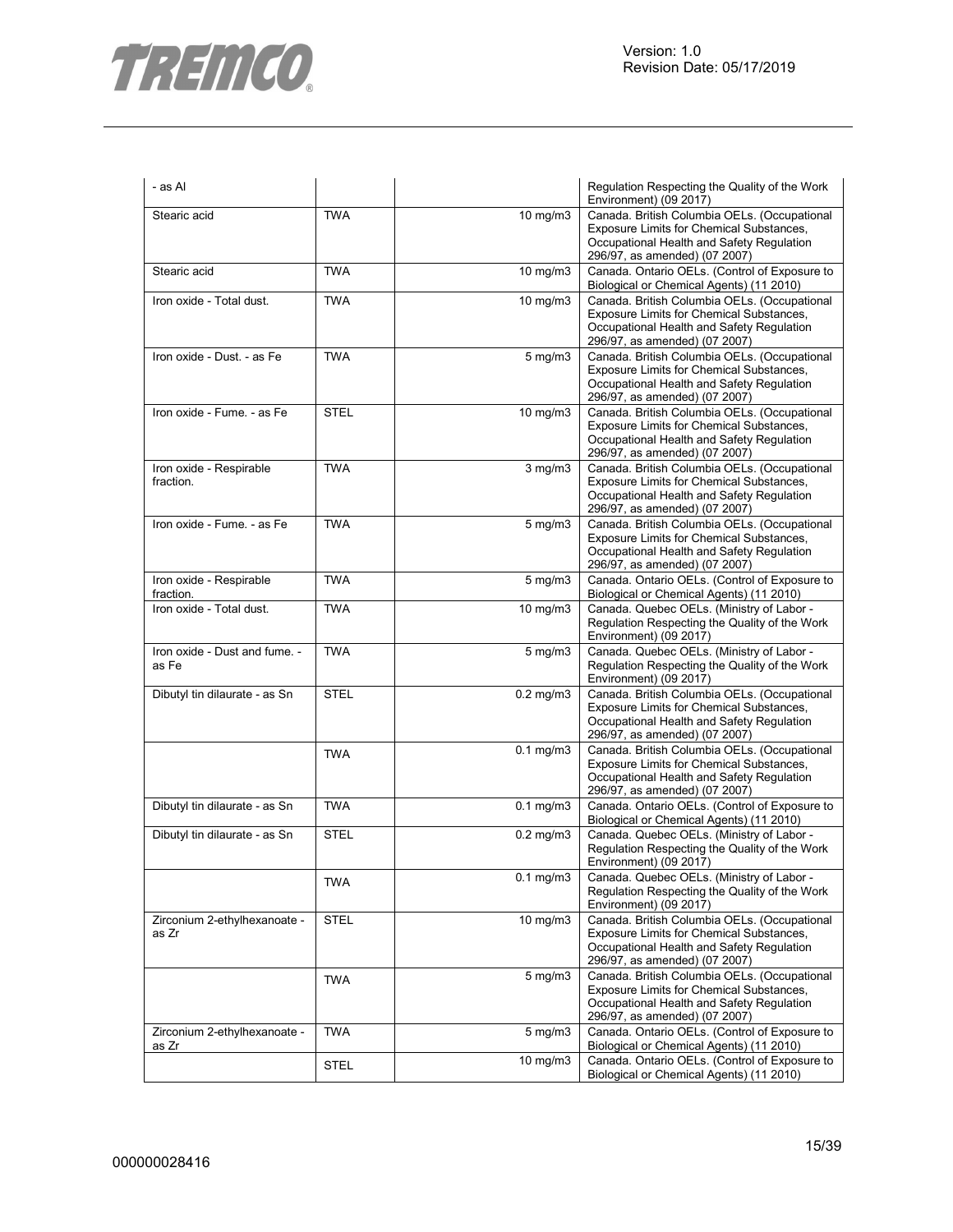

| Zirconium 2-ethylhexanoate -<br>as Zr | <b>TWA</b>  |           | $5$ mg/m $3$ | Canada. Quebec OELs. (Ministry of Labor -<br>Regulation Respecting the Quality of the Work<br>Environment) (09 2017)                                                   |
|---------------------------------------|-------------|-----------|--------------|------------------------------------------------------------------------------------------------------------------------------------------------------------------------|
|                                       | <b>STEL</b> |           | 10 mg/m3     | Canada. Quebec OELs. (Ministry of Labor -<br>Regulation Respecting the Quality of the Work<br>Environment) (09 2017)                                                   |
| Dipropylene glycol methyl<br>ether    | <b>TWA</b>  | 100 ppm   |              | Canada. British Columbia OELs. (Occupational<br>Exposure Limits for Chemical Substances,<br>Occupational Health and Safety Regulation<br>296/97, as amended) (07 2007) |
|                                       | <b>STEL</b> | 150 ppm   |              | Canada. British Columbia OELs. (Occupational<br>Exposure Limits for Chemical Substances,<br>Occupational Health and Safety Regulation<br>296/97, as amended) (07 2007) |
| Dipropylene glycol methyl<br>ether    | <b>TWA</b>  | 100 ppm   |              | Canada. Ontario OELs. (Control of Exposure to<br>Biological or Chemical Agents) (11 2010)                                                                              |
|                                       | <b>STEL</b> | 150 ppm   |              | Canada. Ontario OELs. (Control of Exposure to<br>Biological or Chemical Agents) (11 2010)                                                                              |
| Dipropylene glycol methyl<br>ether    | <b>STEL</b> | 150 ppm   | 909 mg/m3    | Canada. Quebec OELs. (Ministry of Labor -<br>Regulation Respecting the Quality of the Work<br>Environment) (09 2017)                                                   |
|                                       | <b>TWA</b>  | $100$ ppm | 606 mg/m3    | Canada. Quebec OELs. (Ministry of Labor -<br>Regulation Respecting the Quality of the Work<br>Environment) (09 2017)                                                   |
| - Total                               | <b>TWA</b>  |           | $4$ mg/m $3$ | Canada. British Columbia OELs. (Occupational<br>Exposure Limits for Chemical Substances,<br>Occupational Health and Safety Regulation<br>296/97, as amended) (07 2007) |
| - Respirable.                         | <b>TWA</b>  |           | 1.5 mg/m3    | Canada. British Columbia OELs. (Occupational<br>Exposure Limits for Chemical Substances,<br>Occupational Health and Safety Regulation<br>296/97, as amended) (07 2007) |
| - Respirable dust.                    | <b>TWA</b>  |           | $6$ mg/m $3$ | Canada. Quebec OELs. (Ministry of Labor -<br>Regulation Respecting the Quality of the Work<br>Environment) (09 2017)                                                   |
| Phosphoric acid                       | <b>TWA</b>  |           | 1 $mg/m3$    | Canada. British Columbia OELs. (Occupational<br>Exposure Limits for Chemical Substances,<br>Occupational Health and Safety Regulation<br>296/97, as amended) (07 2007) |
|                                       | <b>STEL</b> |           | $3$ mg/m $3$ | Canada. British Columbia OELs. (Occupational<br>Exposure Limits for Chemical Substances,<br>Occupational Health and Safety Regulation<br>296/97, as amended) (07 2007) |
| Phosphoric acid                       | <b>TWA</b>  |           | 1 $mg/m3$    | Canada. Ontario OELs. (Control of Exposure to<br>Biological or Chemical Agents) (11 2010)                                                                              |
|                                       | <b>STEL</b> |           | $3$ mg/m $3$ | Canada. Ontario OELs. (Control of Exposure to<br>Biological or Chemical Agents) (11 2010)                                                                              |
| Phosphoric acid                       | <b>STEL</b> |           | $3$ mg/m $3$ | Canada. Quebec OELs. (Ministry of Labor -<br>Regulation Respecting the Quality of the Work<br>Environment) (09 2017)                                                   |
|                                       | <b>TWA</b>  |           | 1 $mg/m3$    | Canada. Quebec OELs. (Ministry of Labor -<br>Regulation Respecting the Quality of the Work<br>Environment) (09 2017)                                                   |
| Propionic acid                        | <b>TWA</b>  | 10 ppm    |              | Canada. British Columbia OELs. (Occupational<br>Exposure Limits for Chemical Substances,<br>Occupational Health and Safety Regulation<br>296/97, as amended) (07 2007) |
| Propionic acid                        | <b>TWA</b>  | 10 ppm    |              | Canada. Ontario OELs. (Control of Exposure to<br>Biological or Chemical Agents) (11 2010)                                                                              |
| Propionic acid                        | <b>TWA</b>  | 10 ppm    | 30 mg/m3     | Canada. Quebec OELs. (Ministry of Labor -<br>Regulation Respecting the Quality of the Work<br>Environment) (09 2017)                                                   |

#### **Appropriate Engineering Controls**

Observe good industrial hygiene practices. Observe occupational exposure limits and minimize the risk of inhalation of vapors and mist. Mechanical ventilation or local exhaust ventilation may be required.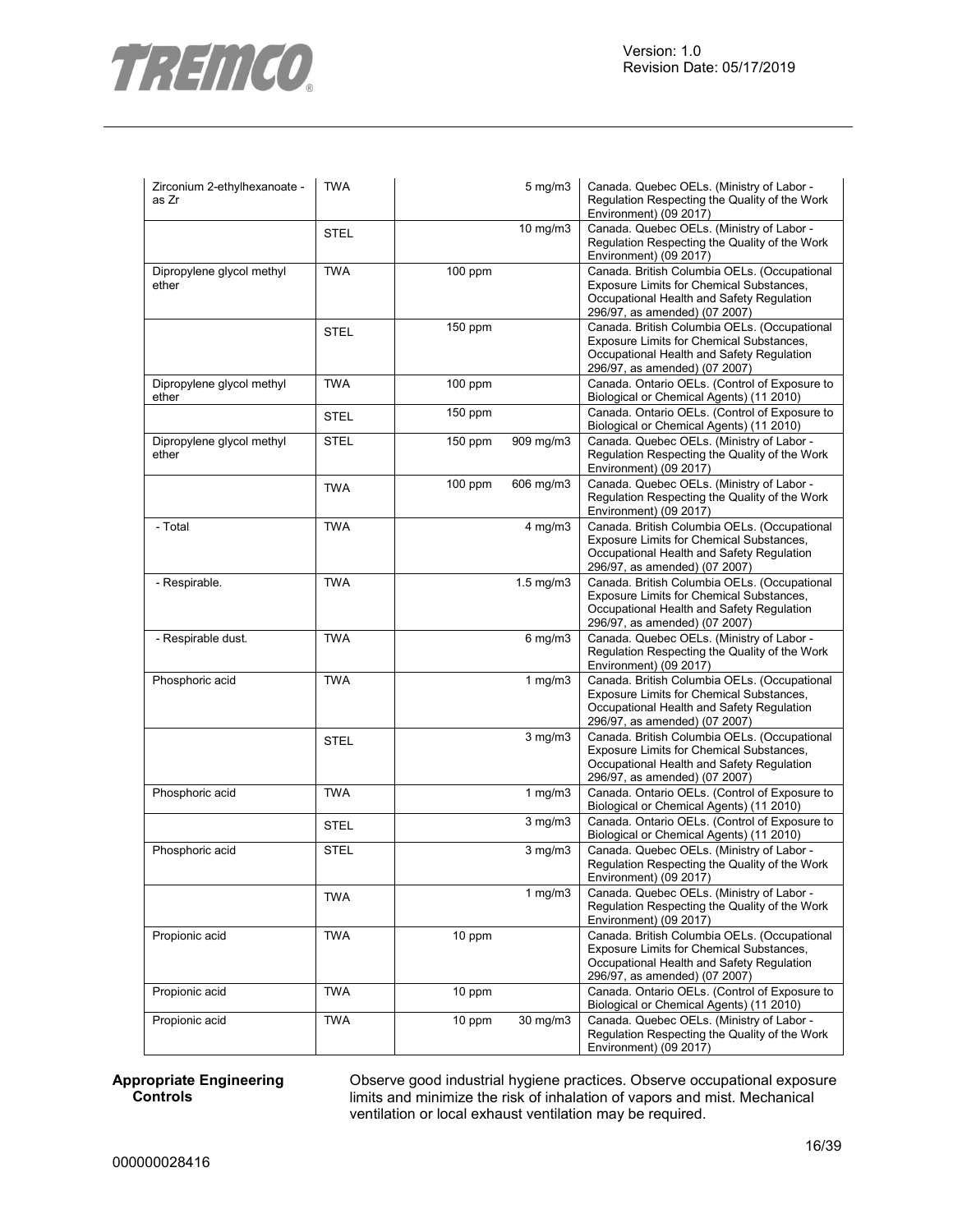

#### **Individual protection measures, such as personal protective equipment**

| <b>General information:</b>                       | Provide easy access to water supply and eye wash facilities. Good general<br>ventilation (typically 10 air changes per hour) should be used. Ventilation<br>rates should be matched to conditions. If applicable, use process<br>enclosures, local exhaust ventilation, or other engineering controls to<br>maintain airborne levels below recommended exposure limits. If exposure<br>limits have not been established, maintain airborne levels to an acceptable<br>level. |
|---------------------------------------------------|------------------------------------------------------------------------------------------------------------------------------------------------------------------------------------------------------------------------------------------------------------------------------------------------------------------------------------------------------------------------------------------------------------------------------------------------------------------------------|
| <b>Eye/face protection:</b>                       | Wear safety glasses with side shields (or goggles).                                                                                                                                                                                                                                                                                                                                                                                                                          |
| <b>Skin Protection</b><br><b>Hand Protection:</b> | Use suitable protective gloves if risk of skin contact.                                                                                                                                                                                                                                                                                                                                                                                                                      |
| Other:                                            | Wear suitable protective clothing. Wear chemical-resistant gloves, footwear,<br>and protective clothing appropriate for the risk of exposure. Contact health<br>and safety professional or manufacturer for specific information.                                                                                                                                                                                                                                            |
| <b>Respiratory Protection:</b>                    | In case of inadequate ventilation use suitable respirator. Seek advice from<br>local supervisor.                                                                                                                                                                                                                                                                                                                                                                             |
| <b>Hygiene measures:</b>                          | Observe good industrial hygiene practices. Wash hands before breaks and<br>immediately after handling the product. Avoid contact with eyes. Wash<br>contaminated clothing before reuse. Avoid contact with skin.                                                                                                                                                                                                                                                             |

# **9. Physical and chemical properties**

#### **Appearance**

| <b>Physical state:</b>                                | liquid                                                                                         |
|-------------------------------------------------------|------------------------------------------------------------------------------------------------|
| Form:                                                 | liquid                                                                                         |
| Color:                                                | Gray                                                                                           |
| Odor:                                                 | Mild                                                                                           |
| <b>Odor threshold:</b>                                | No data available.                                                                             |
| pH:                                                   | No data available.                                                                             |
| Melting point/freezing point:                         | No data available.                                                                             |
| Initial boiling point and boiling range:              | 100 °C 212 °F                                                                                  |
| <b>Flash Point:</b>                                   | 200 °C 392 °F                                                                                  |
| <b>Evaporation rate:</b>                              | Slower than Ether                                                                              |
| Flammability (solid, gas):                            | No.                                                                                            |
| Upper/lower limit on flammability or explosive limits |                                                                                                |
| Flammability limit - upper (%):                       | No data available.                                                                             |
| Flammability limit - lower (%):                       | No data available.                                                                             |
| Explosive limit - upper (%):                          | No data available.                                                                             |
| Explosive limit - lower (%):                          | No data available.                                                                             |
| Vapor pressure:                                       | No data available.                                                                             |
| Vapor density:                                        | Vapors are heavier than air and may travel along the floor and<br>in the bottom of containers. |
| <b>Relative density:</b>                              | 1.462                                                                                          |
| Solubility(ies)                                       |                                                                                                |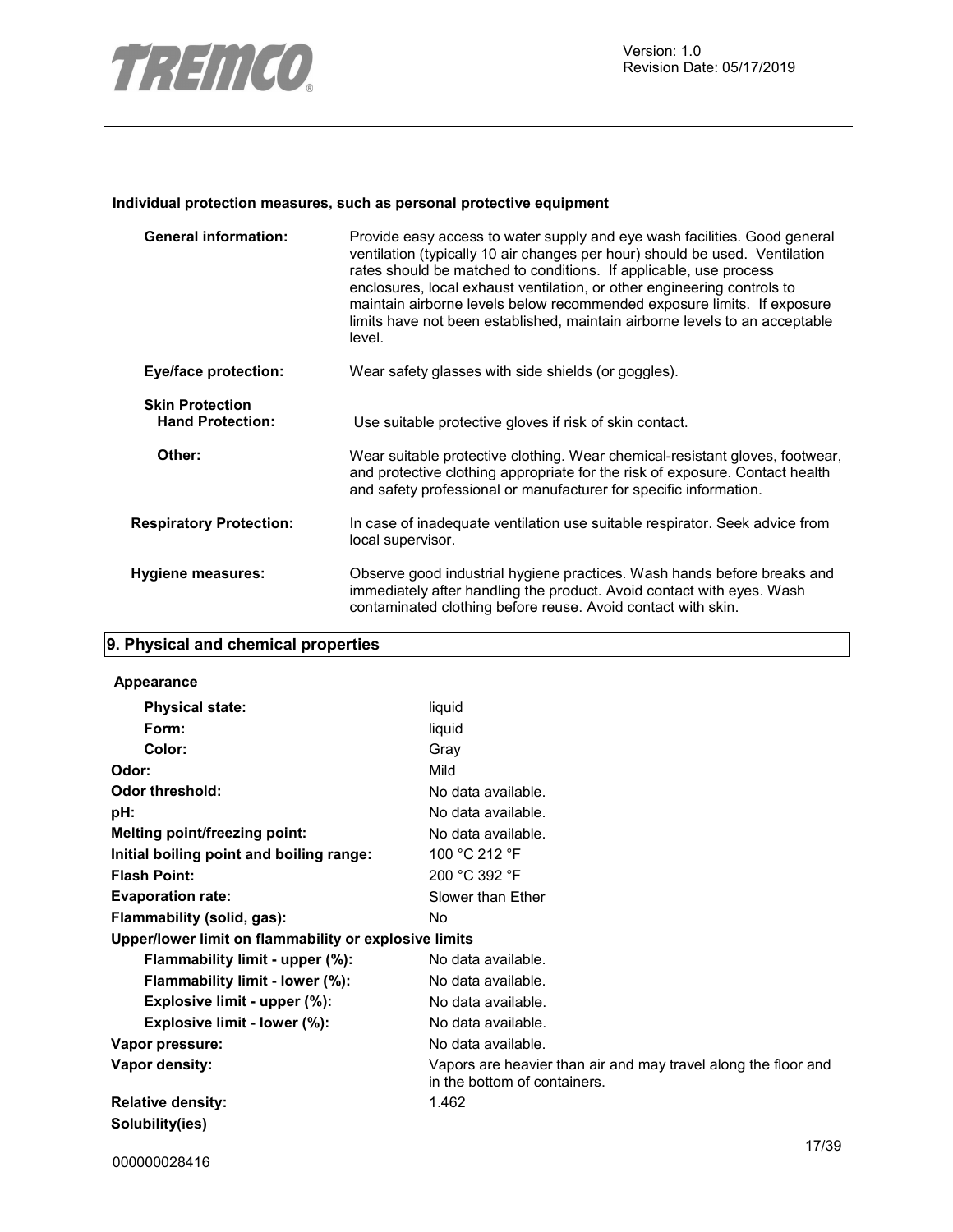

| Solubility in water:                     | Soluble            |
|------------------------------------------|--------------------|
| Solubility (other):                      | No data available. |
| Partition coefficient (n-octanol/water): | No data available. |
| <b>Auto-ignition temperature:</b>        | No data available. |
| Decomposition temperature:               | No data available. |
| <b>Viscosity:</b>                        | No data available. |

# **10. Stability and reactivity**

| <b>Reactivity:</b>                            | No data available.                                                                                 |
|-----------------------------------------------|----------------------------------------------------------------------------------------------------|
| <b>Chemical Stability:</b>                    | Material is stable under normal conditions.                                                        |
| <b>Possibility of hazardous</b><br>reactions: | No data available.                                                                                 |
| Conditions to avoid:                          | Avoid heat or contamination.                                                                       |
| Incompatible Materials:                       | Strong acids. Strong bases.                                                                        |
| <b>Hazardous Decomposition</b><br>Products:   | Thermal decomposition or combustion may liberate carbon oxides and<br>other toxic gases or vapors. |

# **11. Toxicological information**

| Information on likely routes of exposure<br>Inhalation:                      | In high concentrations, vapors, fumes or mists may irritate nose, throat and<br>mucus membranes. |  |
|------------------------------------------------------------------------------|--------------------------------------------------------------------------------------------------|--|
| <b>Skin Contact:</b>                                                         | May be harmful in contact with skin. Causes skin irritation.                                     |  |
| Eye contact:                                                                 | Causes serious eye irritation.                                                                   |  |
| Ingestion:                                                                   | May be harmful if swallowed.                                                                     |  |
| Symptoms related to the physical, chemical and toxicological characteristics |                                                                                                  |  |
| Inhalation:                                                                  | No data available.                                                                               |  |
| <b>Skin Contact:</b>                                                         | No data available.                                                                               |  |
| Eye contact:                                                                 | No data available.                                                                               |  |
| Ingestion:                                                                   | No data available.                                                                               |  |
| Information on toxicological effects                                         |                                                                                                  |  |
| Acute toxicity (list all possible routes of exposure)                        |                                                                                                  |  |
| <b>Oral</b>                                                                  |                                                                                                  |  |

| ма<br><b>Product:</b>     | Not classified for acute toxicity based on available data. |
|---------------------------|------------------------------------------------------------|
| Dermal<br><b>Product:</b> | Not classified for acute toxicity based on available data. |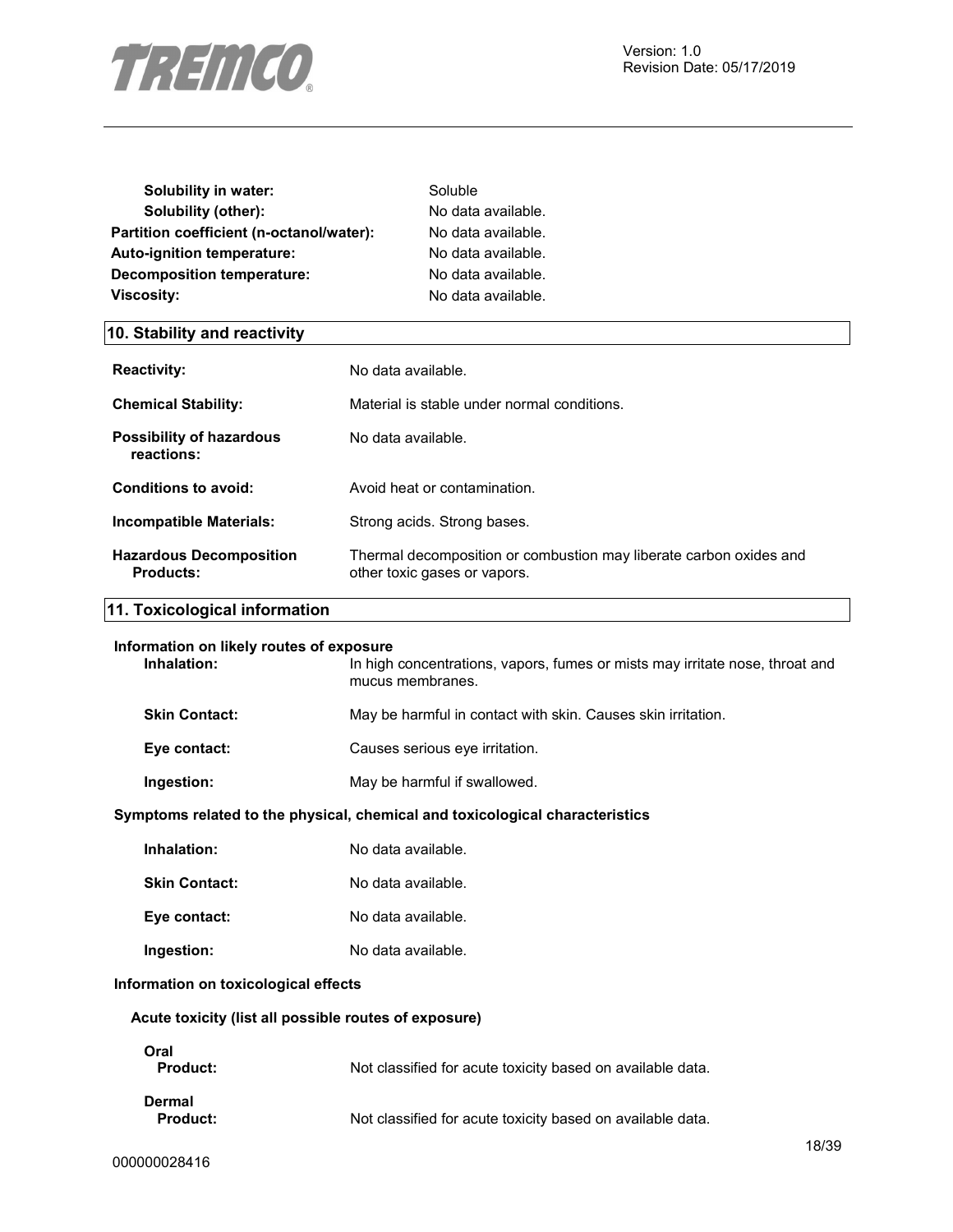

| <b>Inhalation</b><br>Product:                               | ATEmix: 2.61 mg/l                                                             |
|-------------------------------------------------------------|-------------------------------------------------------------------------------|
| <b>Repeated dose toxicity</b><br><b>Product:</b>            | No data available.                                                            |
| <b>Skin Corrosion/Irritation</b><br><b>Product:</b>         | No data available.                                                            |
| <b>Serious Eye Damage/Eye Irritation</b><br><b>Product:</b> | No data available.                                                            |
| <b>Respiratory or Skin Sensitization</b><br><b>Product:</b> | No data available.                                                            |
| Carcinogenicity<br><b>Product:</b>                          | No data available.                                                            |
|                                                             | IARC Monographs on the Evaluation of Carcinogenic Risks to Humans:            |
| Talc                                                        | Overall evaluation: Not classifiable as to carcinogenicity to humans. Overall |

| Crystalline Silica<br>(Quartz)/ Silica<br>Sand | Overall evaluation: Carcinogenic to humans.                                                                                              |
|------------------------------------------------|------------------------------------------------------------------------------------------------------------------------------------------|
| Carbon Black                                   | Overall evaluation: Possibly carcinogenic to humans.                                                                                     |
| Hydrotreated heavy<br>naphthenic distillate    | Overall evaluation: Not classifiable as to carcinogenicity to humans. Overall<br>evaluation: Carcinogenic to humans.                     |
| Titanium dioxide                               | Overall evaluation: Possibly carcinogenic to humans.                                                                                     |
|                                                | O FOI UIT O FUIDING IN THE ORDONIGLOID OU TO DUI UITIOGOTIIOITY TO TIUTIIUITO. O FOI UIT<br>evaluation: Possibly carcinogenic to humans. |

#### **US. National Toxicology Program (NTP) Report on Carcinogens:**

Hydrotreated heavy Known To Be Human Carcinogen. naphthenic distillate Crystalline Silica<br>(Quartz)/ Silica  $(Quartz)$ Sand Silica Known To Be Human Carcinogen.

## **US. OSHA Specifically Regulated Substances (29 CFR 1910.1001-1050):**

Crystalline Silica (Quartz)/ Silica **Sand** Cancer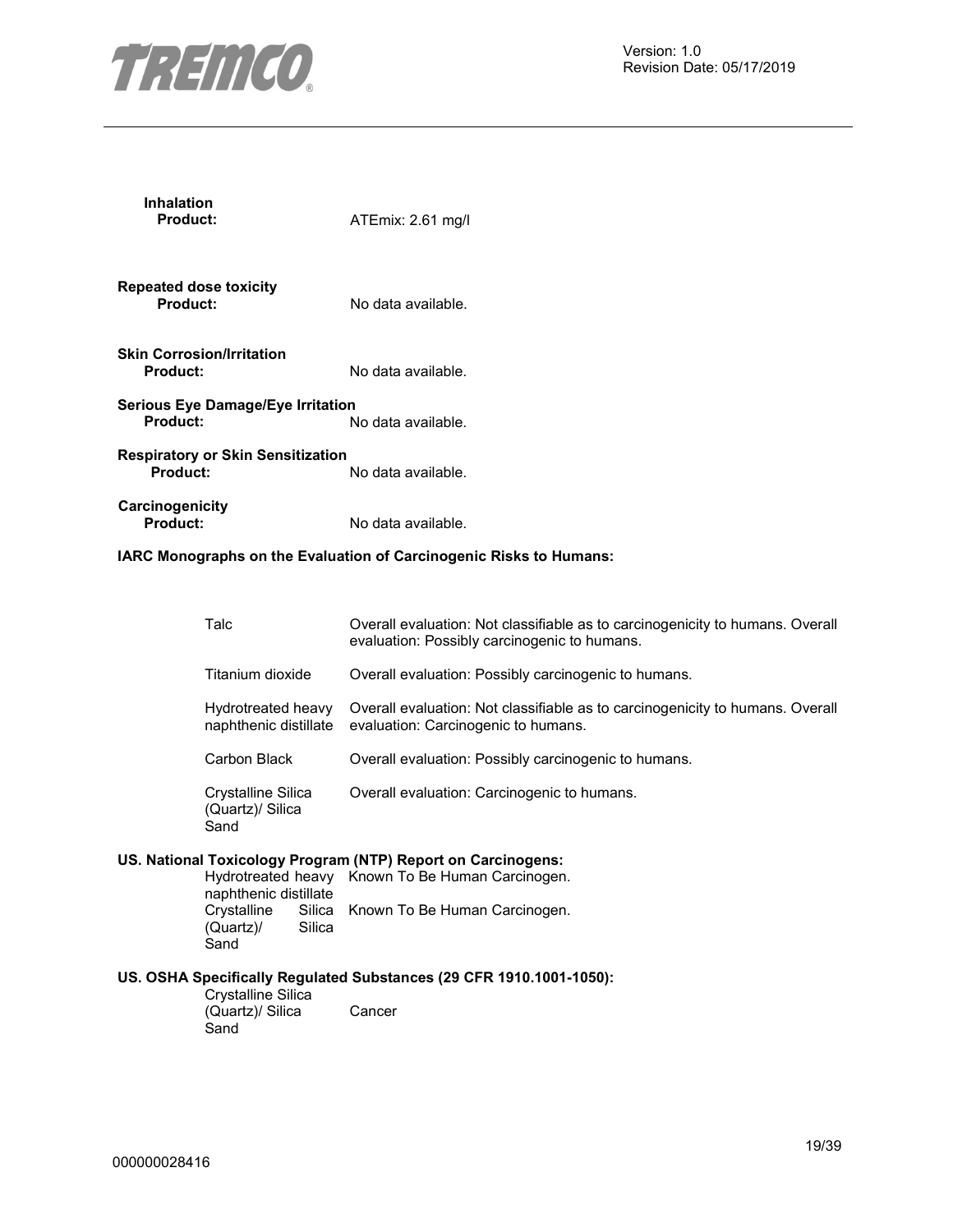

#### **Germ Cell Mutagenicity**

| In vitro<br>Product:                                           | No data available. |
|----------------------------------------------------------------|--------------------|
| In vivo<br>Product:                                            | No data available. |
| <b>Reproductive toxicity</b><br>Product:                       | No data available. |
| Specific Target Organ Toxicity - Single Exposure<br>Product:   | No data available. |
| Specific Target Organ Toxicity - Repeated Exposure<br>Product: | No data available. |
| <b>Aspiration Hazard</b><br>Product:                           | No data available. |
| Other effects:                                                 | No data available. |

# **12. Ecological information**

#### **Ecotoxicity:**

#### **Acute hazards to the aquatic environment:**

| Fish<br>Product:                              | No data available. |  |
|-----------------------------------------------|--------------------|--|
| <b>Aquatic Invertebrates</b><br>Product:      | No data available. |  |
| Chronic hazards to the aquatic environment:   |                    |  |
| Fish<br>Product:                              | No data available. |  |
| <b>Aquatic Invertebrates</b><br>Product:      | No data available. |  |
| <b>Toxicity to Aquatic Plants</b><br>Product: | No data available. |  |
| <b>Persistence and Degradability</b>          |                    |  |
| <b>Biodegradation</b><br>Product:             | No data available. |  |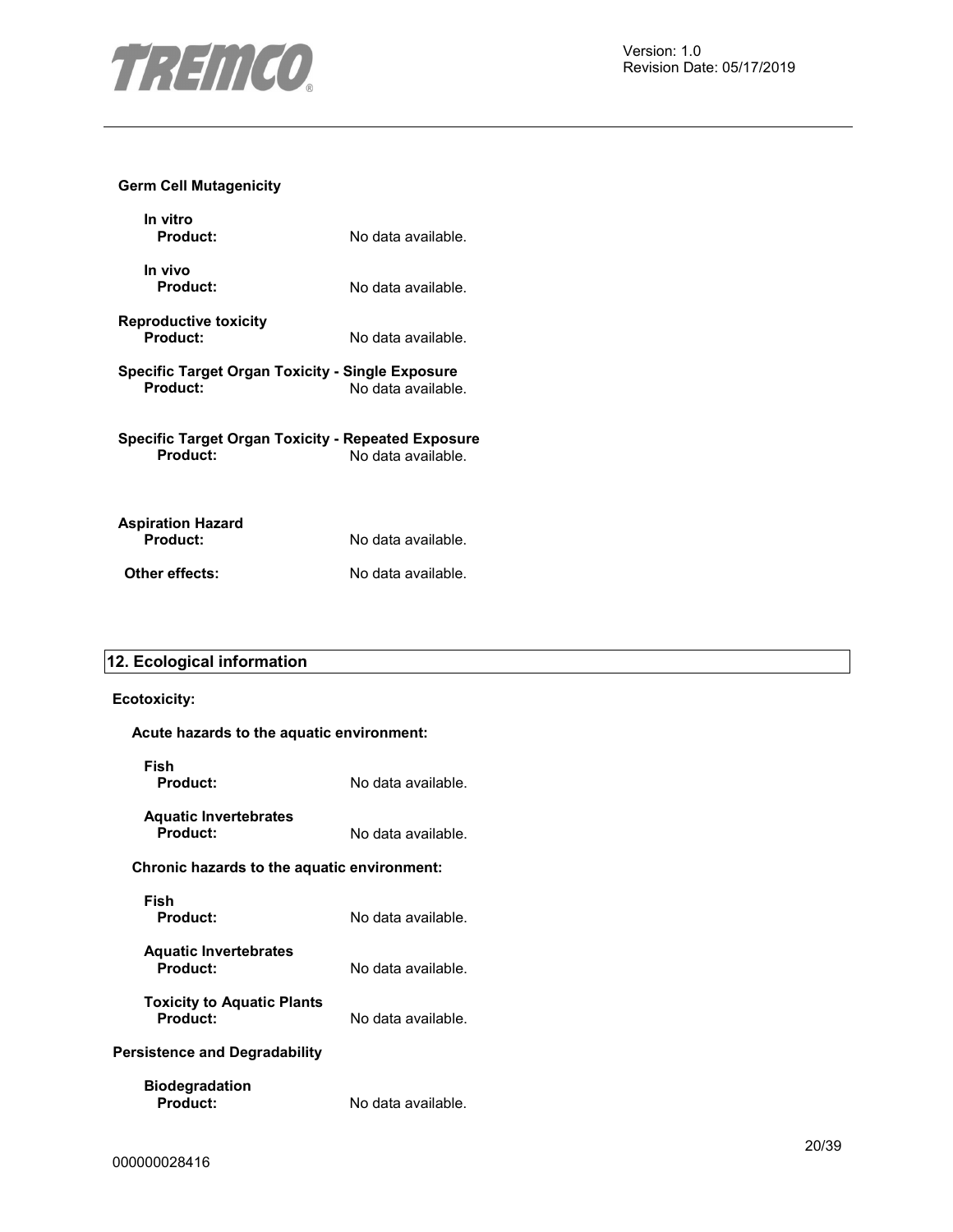

| <b>BOD/COD Ratio</b><br><b>Product:</b>                                                     | No data available.                                                                                                                                                            |
|---------------------------------------------------------------------------------------------|-------------------------------------------------------------------------------------------------------------------------------------------------------------------------------|
| <b>Bioaccumulative potential</b><br><b>Bioconcentration Factor (BCF)</b><br><b>Product:</b> | No data available.                                                                                                                                                            |
| Partition Coefficient n-octanol / water (log Kow)<br>Product:                               | No data available.                                                                                                                                                            |
| <b>Mobility in soil:</b>                                                                    | No data available.                                                                                                                                                            |
| Other adverse effects:                                                                      | No data available.                                                                                                                                                            |
| 13. Disposal considerations                                                                 |                                                                                                                                                                               |
| <b>Disposal methods:</b>                                                                    | Dispose of waste at an appropriate treatment and disposal facility in<br>accordance with applicable laws and regulations, and product<br>characteristics at time of disposal. |
| <b>Contaminated Packaging:</b>                                                              | No data available.                                                                                                                                                            |

| 14. Transport information |
|---------------------------|
|---------------------------|

#### **TDG:**

Not Regulated

#### **CFR / DOT:**

Not Regulated

#### **IMDG:**

Not Regulated

#### **15. Regulatory information**

#### **US Federal Regulations**

**TSCA Section 12(b) Export Notification (40 CFR 707, Subpt. D)** 

None present or none present in regulated quantities.

#### **US. Toxic Substances Control Act (TSCA) Section 5(a)(2) Final Significant New Use Rules (SNURs) (40 CFR 721, Subpt E)**

None present or none present in regulated quantities.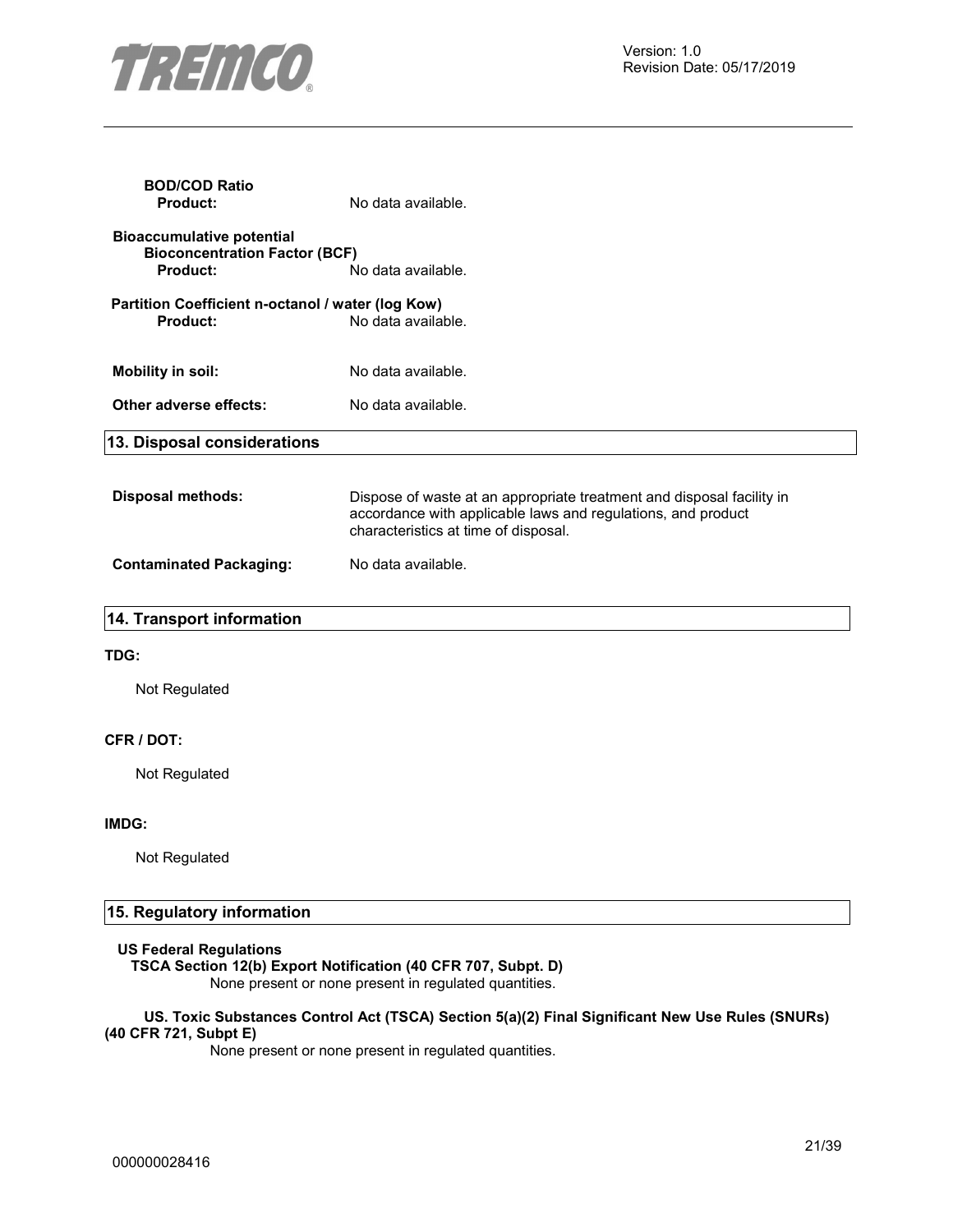

#### **US. OSHA Specifically Regulated Substances (29 CFR 1910.1001-1050)**

#### **Chemical Identity OSHA hazard(s)**

Crystalline Silica (Quartz)/ Silica Sand

kidney effects lung effects immune system effects Cancer

#### **CERCLA Hazardous Substance List (40 CFR 302.4):**

| <b>Chemical Identity</b> | <b>Reportable quantity</b> |
|--------------------------|----------------------------|
| Methyl benzimidazole-2-  | $10$ lbs.                  |
| yl carbamate             |                            |
| Phosphoric acid          | 5000 lbs.                  |
| Propionic acid           | 5000 lbs.                  |

#### **Superfund Amendments and Reauthorization Act of 1986 (SARA)**

#### **Hazard categories**

Immediate (Acute) Health Hazards Delayed (Chronic) Health Hazard Acute toxicity (any route or exposure) Skin Corrosion or Irritation Serious eye damage or eye irritation **Carcinogenicity** 

#### **SARA 302 Extremely Hazardous Substance**

None present or none present in regulated quantities.

#### **SARA 304 Emergency Release Notification**

| <b>Chemical Identity</b>        | <b>Reportable quantity</b> |  |
|---------------------------------|----------------------------|--|
| Zinc oxide                      |                            |  |
| Methyl benzimidazole-2- 10 lbs. |                            |  |
| yl carbamate                    |                            |  |
| Copper phthalocyanine           |                            |  |
| Phosphoric acid                 | 5000 lbs.                  |  |
| Propionic acid                  | 5000 lbs.                  |  |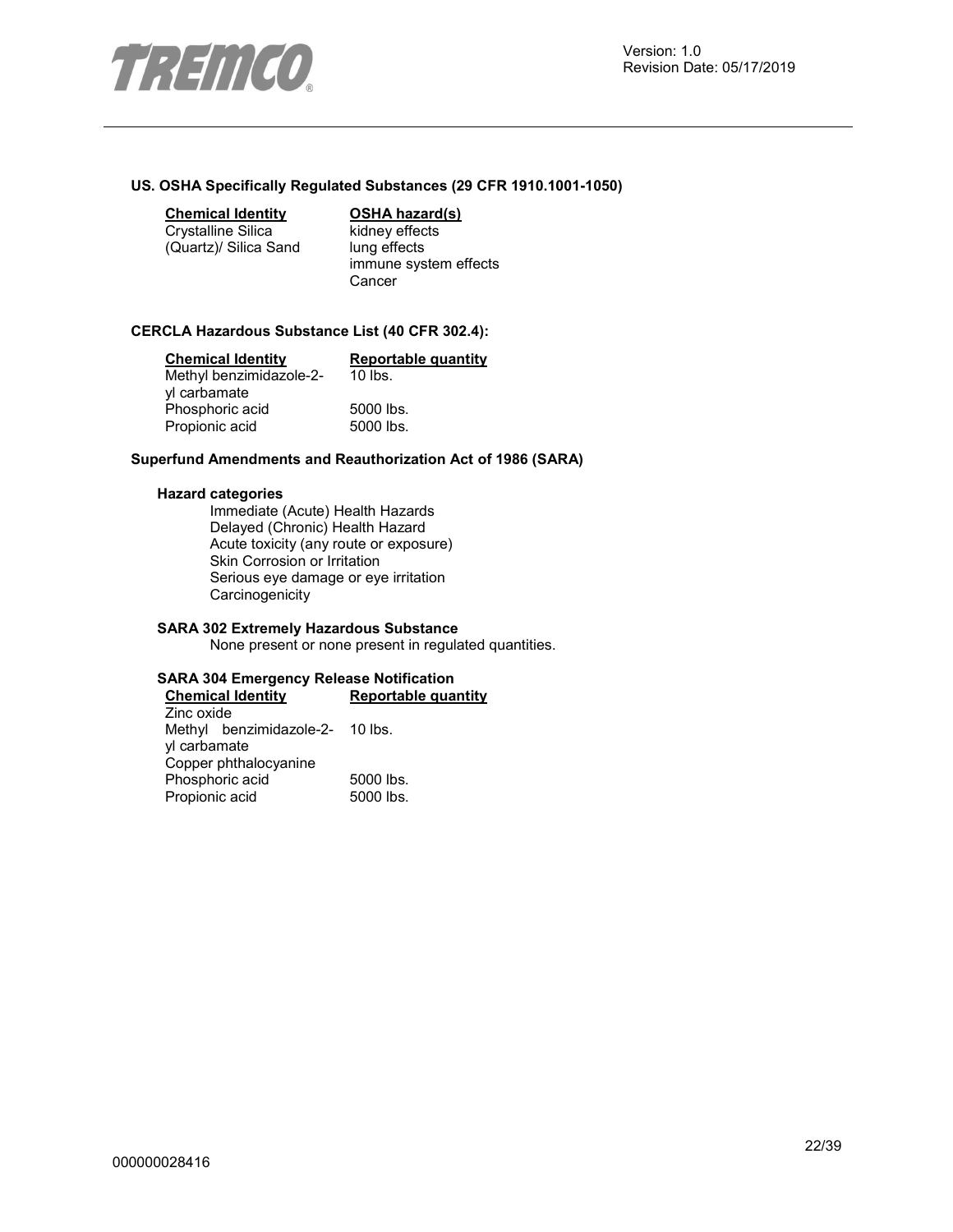

#### **SARA 311/312 Hazardous Chemical**

| <b>Chemical Identity</b>      | <b>Threshold Planning Quantity</b> |
|-------------------------------|------------------------------------|
| Low acid filtered neutral oil | 10000 lbs                          |
| Talc                          | 10000 lbs                          |
| Calcium Carbonate             | 10000 lbs                          |
| (Limestone)                   |                                    |
| Aluminum hydroxide            | 10000 lbs                          |
| Calcium carbonate             | 10000 lbs                          |
| Titanium dioxide              | 10000 lbs                          |
| Calcium oxide                 | 10000 lbs                          |
| Zinc oxide                    | 10000 lbs                          |
| Hydrotreated heavy            | 10000 lbs                          |
| naphthenic distillate         |                                    |
| Carbon Black                  | 10000 lbs                          |
| Amorphous silica              | 10000 lbs                          |
| Crystalline Silica (Quartz)/  | 10000 lbs                          |
| Silica Sand                   |                                    |
| Dolomite                      | 10000 lbs                          |
| Magnesite                     | 10000 lbs                          |
| Aluminum oxide                | 10000 lbs                          |
|                               |                                    |

#### **SARA 313 (TRI Reporting)**

**Chemical Identity**

Zinc oxide

**Clean Air Act (CAA) Section 112(r) Accidental Release Prevention (40 CFR 68.130)**  None present or none present in regulated quantities.

**Clean Water Act Section 311 Hazardous Substances (40 CFR 117.3)**  None present or none present in regulated quantities.

#### **US State Regulations**

#### **US. California Proposition 65**



#### **WARNING**

Cancer - www.P65Warnings.ca.gov

#### **US. New Jersey Worker and Community Right-to-Know Act**

#### **Chemical Identity** Talc Calcium Carbonate (Limestone) Calcium carbonate Titanium dioxide Calcium oxide Zinc oxide Hydrotreated heavy naphthenic distillate

Carbon Black Crystalline Silica (Quartz)/ Silica Sand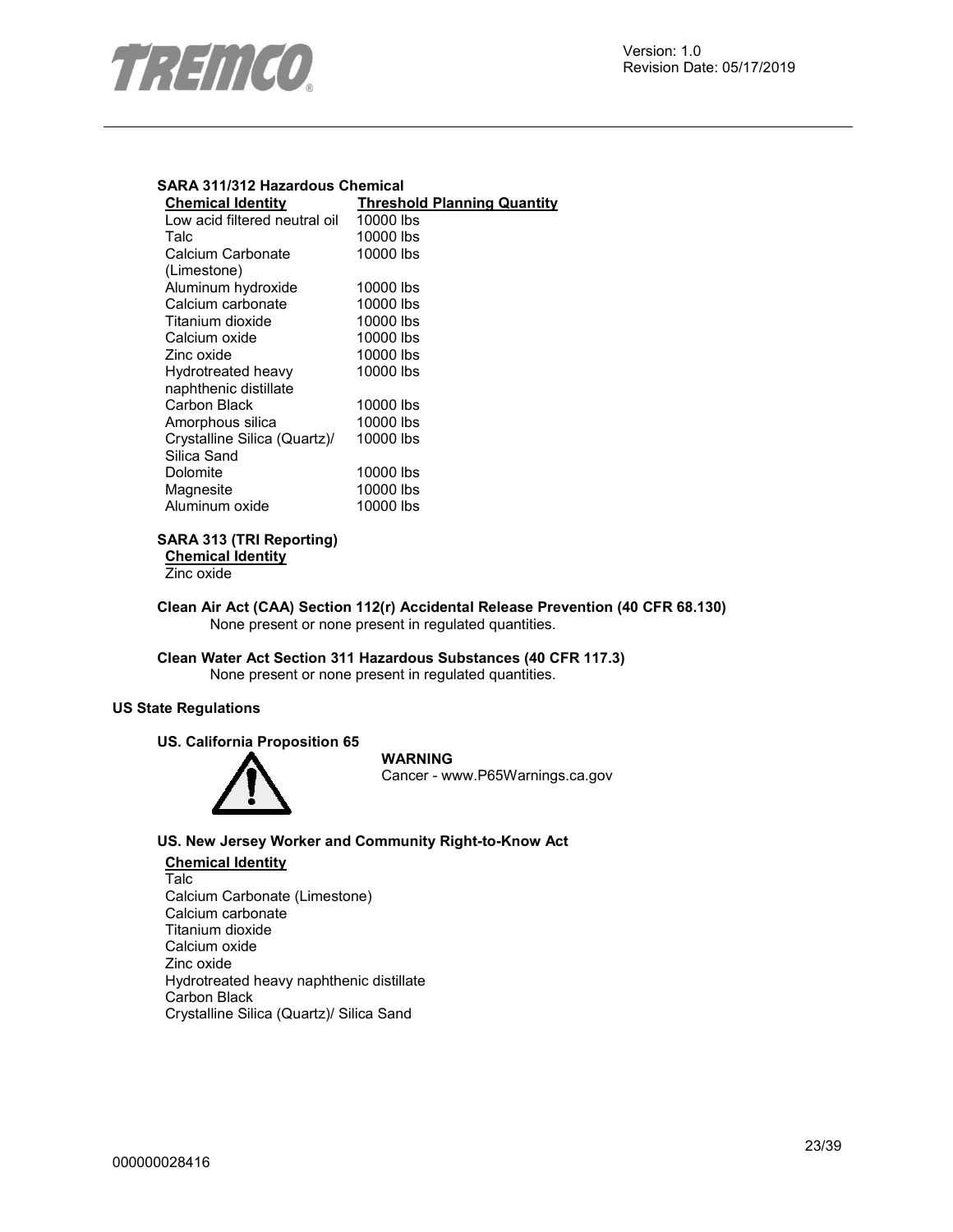

#### **US. Massachusetts RTK - Substance List**

**Chemical Identity** Talc Calcium Carbonate (Limestone) Calcium carbonate Titanium dioxide Zinc oxide Crystalline Silica (Quartz)/ Silica Sand

#### **US. Pennsylvania RTK - Hazardous Substances**

**Chemical Identity** Talc Calcium Carbonate (Limestone) Calcium carbonate Titanium dioxide Calcium oxide Zinc oxide

#### **US. Rhode Island RTK**

#### **Chemical Identity**

Talc Calcium Carbonate (Limestone) Aluminum hydroxide Calcium carbonate Titanium dioxide Zinc oxide

#### **International regulations**

#### **Montreal protocol**

Not applicable

#### **Stockholm convention**

Not applicable

#### **Rotterdam convention**

Not applicable

#### **Kyoto protocol**

Not applicable

#### **VOC:**

| Regulatory VOC (less water and<br>exempt solvent) | $: 1$ q/l |
|---------------------------------------------------|-----------|
| VOC Method 310                                    | $0.04\%$  |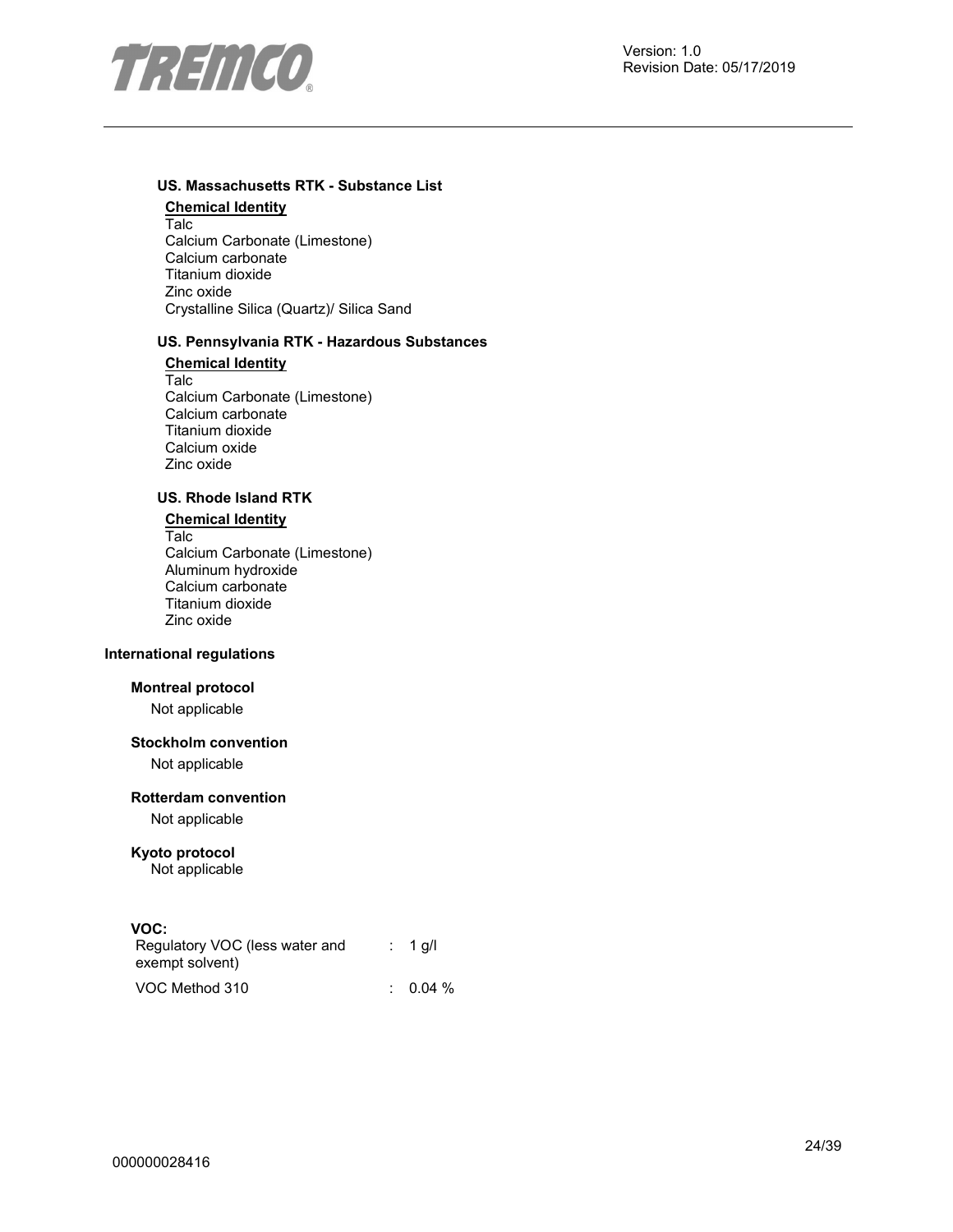

# **Inventory Status:**

Australia AICS: One or more components in this product are not listed on or exempt from the Inventory.

Canada DSL Inventory List: All components in this product are listed on or exempt from the Inventory.

EINECS, ELINCS or NLP: One or more components in this product are not listed on or exempt from the Inventory.

Japan (ENCS) List: One or more components in this product are not listed on or exempt from the Inventory.

China Inv. Existing Chemical Substances: One or more components in this product are not listed on or exempt from the Inventory.

Korea Existing Chemicals Inv. (KECI): One or more components in this product are not listed on or exempt from the Inventory.

Canada NDSL Inventory:  $\Box$  One or more components in this product are not listed on or exempt from the Inventory.

Philippines PICCS: One or more components in this product are not listed on or exempt from the Inventory.

US TSCA Inventory: example a set of the All components in this product are listed on or exempt from the Inventory.

New Zealand Inventory of Chemicals: One or more components in this product are not listed on or exempt from the Inventory.

Japan ISHL Listing: One or more components in this product are not listed on or exempt from the Inventory.

Japan Pharmacopoeia Listing: One or more components in this product are not listed on or exempt from the Inventory.

Mexico INSQ: One or more components in this product are not listed on or exempt from the Inventory.

Ontario Inventory: One or more components in this product are not listed on or exempt from the Inventory.

Taiwan Chemical Substance Inventory: One or more components in this product are not listed on or exempt from the Inventory.

#### **16.Other information, including date of preparation or last revision**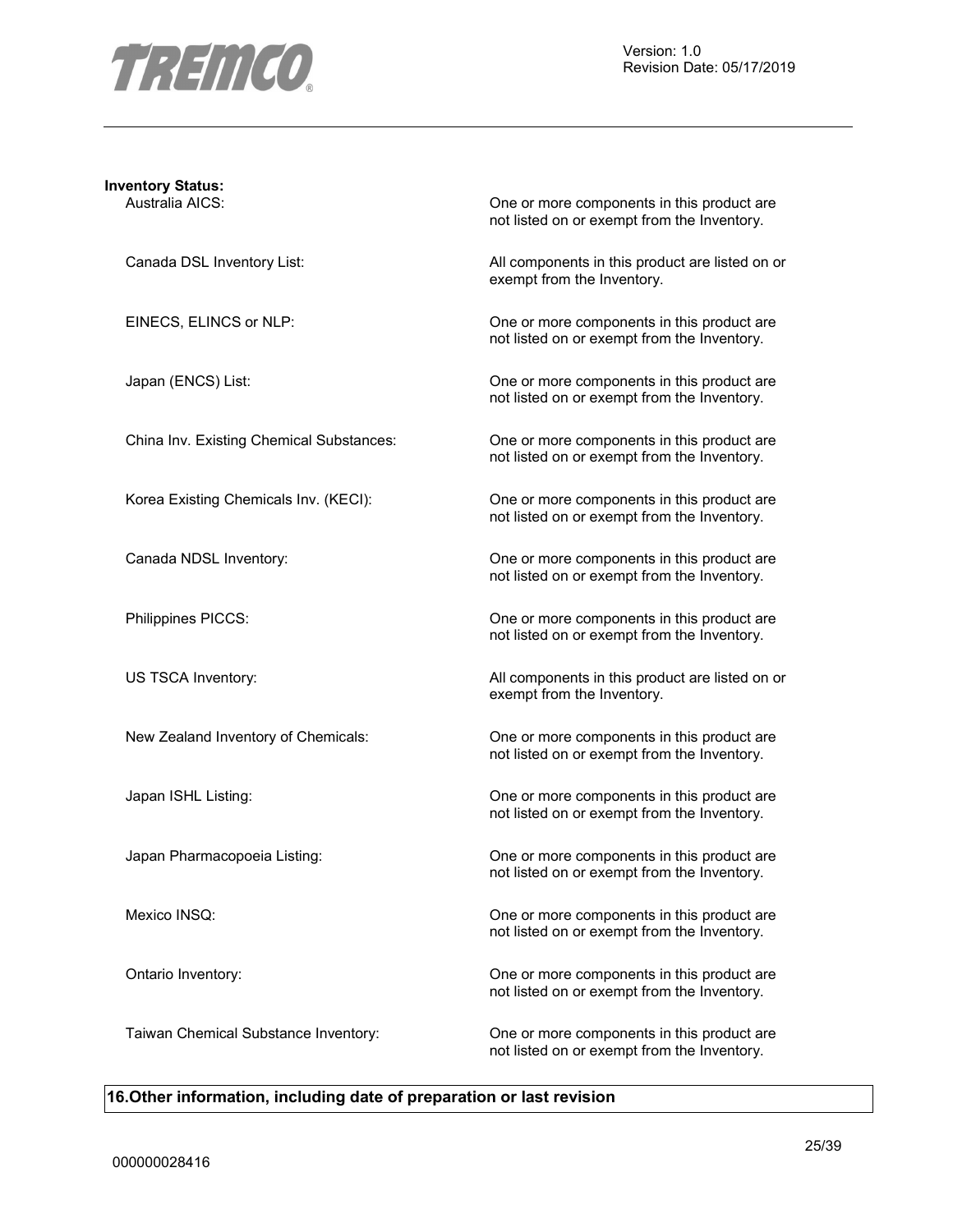

| <b>Revision Date:</b>       | 05/17/2019                                                                                                                                                                                                                                                                                                  |
|-----------------------------|-------------------------------------------------------------------------------------------------------------------------------------------------------------------------------------------------------------------------------------------------------------------------------------------------------------|
| <b>Version #:</b>           | 1.0                                                                                                                                                                                                                                                                                                         |
| <b>Further Information:</b> | No data available.                                                                                                                                                                                                                                                                                          |
| Disclaimer:                 | For Industrial Use Only. Keep out of Reach of Children. The hazard<br>information herein is offered solely for the consideration of the user, subject<br>to their own investigation of compliance with applicable regulations, including<br>the safe use of the product under every fore seeable condition. |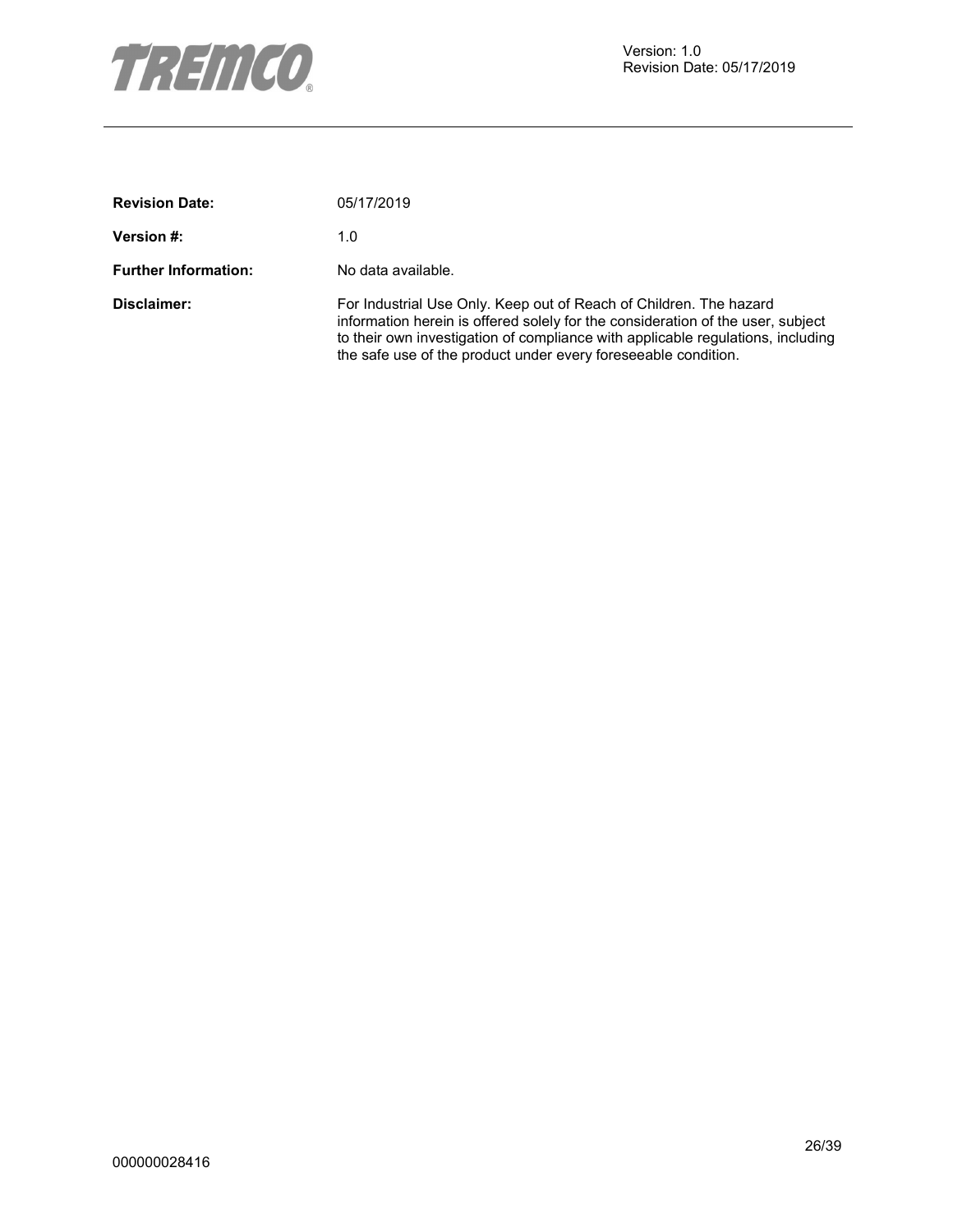

# **SAFETY DATA SHEET**

#### **1. Identification**

**Product identifier:** ALPHAGUARD BIO TOP COAT PART B 1 GAL **Product Code:** 351713T800

#### **Recommended use and restriction on use**

**Recommended use:** Coatings **Restrictions on use:** Not known.

#### **Manufacturer/Importer/Supplier/Distributor Information**

Tremco U.S. Roofing 3735 Green Road Beachwood OH 44122 US

**Contact person:** EH&S Department<br> **Telephone:** 216-292-5000 **Telephone:** 216-292-5000

**Emergency telephone number:** 1-800-424-9300 (US); 1-613-996-6666 (Canada)

#### **2. Hazard(s) identification**

#### **Hazard Classification**

#### **Health Hazards**

| Acute toxicity (Inhalation - dust and<br>mist) | Category 2 |
|------------------------------------------------|------------|
| Respiratory sensitizer                         | Category 1 |
| Acute toxicity (Inhalation - dust and<br>mist) | Category 2 |
| Respiratory sensitizer                         | Category 1 |
| Skin sensitizer                                | Category 1 |

#### **Unknown toxicity - Health**

| Acute toxicity, oral                        | $0\%$   |
|---------------------------------------------|---------|
| Acute toxicity, dermal                      | $0\%$   |
| Acute toxicity, inhalation, vapor           | 100 %   |
| Acute toxicity, inhalation, dust<br>or mist | $0.1\%$ |
|                                             |         |

#### **Label Elements**

**Hazard Symbol:**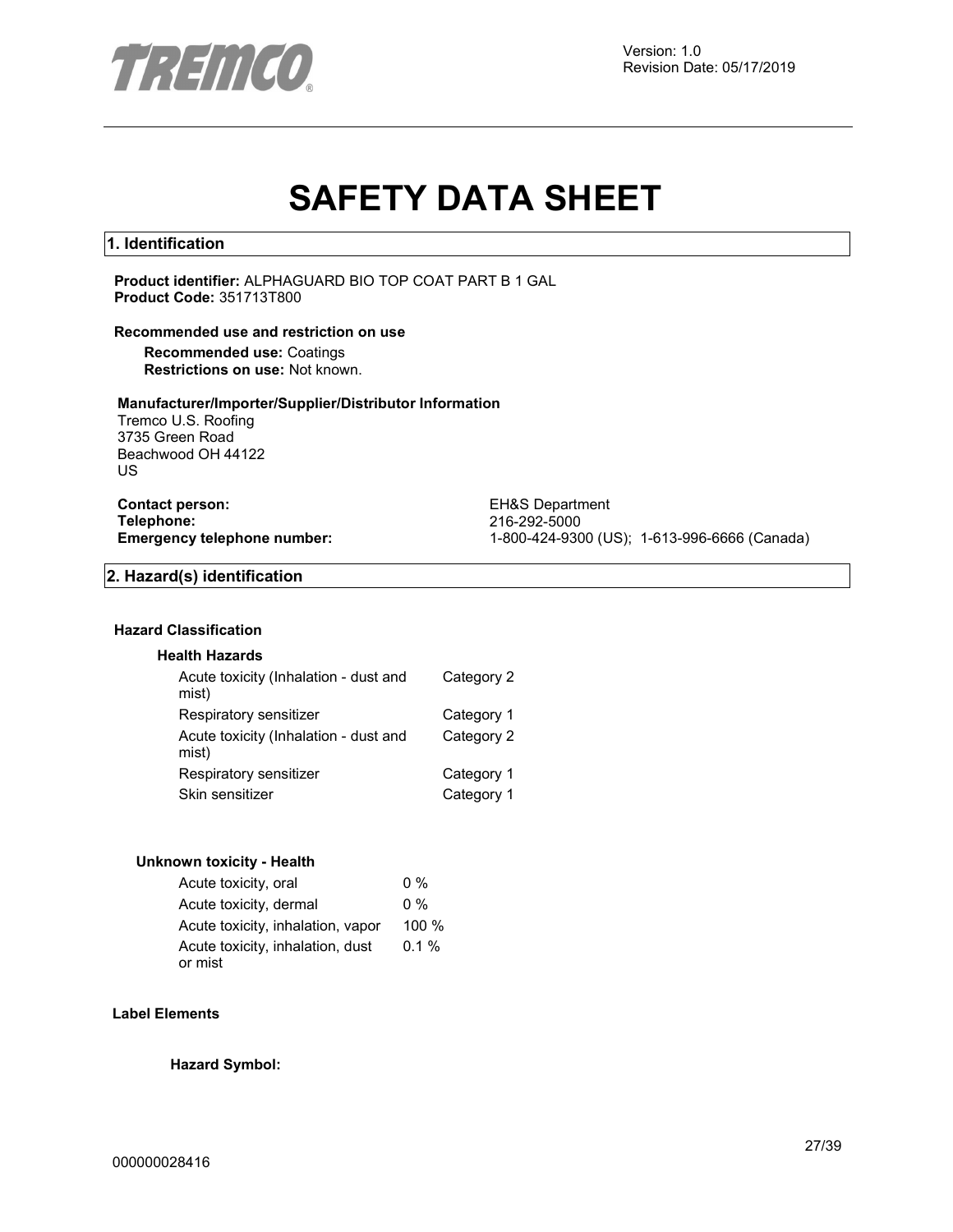

 $\blacktriangle$ 

木

| <b>Signal Word:</b>                           | Danger                                                                                                                                                                                                                                                                                                                                                                                                   |
|-----------------------------------------------|----------------------------------------------------------------------------------------------------------------------------------------------------------------------------------------------------------------------------------------------------------------------------------------------------------------------------------------------------------------------------------------------------------|
| <b>Hazard Statement:</b>                      | Toxic if inhaled.<br>May cause allergy or asthma symptoms or breathing difficulties if inhaled.<br>May cause an allergic skin reaction.                                                                                                                                                                                                                                                                  |
| Precautionary<br><b>Statements</b>            |                                                                                                                                                                                                                                                                                                                                                                                                          |
| <b>Prevention:</b>                            | Do not breathe dust or mists. Use only outdoors or in a well-ventilated area.<br>[In case of inadequate ventilation] wear respiratory protection. Contaminated<br>work clothing should not be allowed out of the workplace. Wear protective<br>gloves/protective clothing/eye protection/face protection.                                                                                                |
| <b>Response:</b>                              | IF INHALED: Remove person to fresh air and keep comfortable for<br>breathing. If experiencing respiratory symptoms: Call a POISON<br>CENTER/doctor. IF ON SKIN: Wash with plenty of water. If skin irritation or<br>rash occurs: Get medical advice/attention. Immediately call a POISON<br>CENTER/doctor. Specific treatment is urgent (see on this label). Wash<br>contaminated clothing before reuse. |
| Storage:                                      | Store in a well-ventilated place. Keep container tightly closed. Store locked<br>up.                                                                                                                                                                                                                                                                                                                     |
| Disposal:                                     | Dispose of contents/container to an appropriate treatment and disposal<br>facility in accordance with applicable laws and regulations, and product<br>characteristics at time of disposal.                                                                                                                                                                                                               |
| Hazard(s) not otherwise<br>classified (HNOC): | None.                                                                                                                                                                                                                                                                                                                                                                                                    |

#### **3. Composition/information on ingredients**

#### **Mixtures**

| <b>Chemical Identity</b>            | <b>CAS number</b> | Content in percent (%)* |
|-------------------------------------|-------------------|-------------------------|
| Homopolymer of HDI                  | 28182-81-2        | $60 - 100\%$            |
| Hexamethylene diisocyanate<br>(HDI) | 822-06-0          | $0.1 - 1\%$             |

\* All concentrations are percent by weight unless ingredient is a gas. Gas concentrations are in percent by volume.

#### **4. First-aid measures**

#### **Description of necessary first-aid measures**

**Inhalation:** Call a physician or poison control center immediately. If breathing stops, provide artificial respiration. Move to fresh air. If breathing is difficult, give oxygen.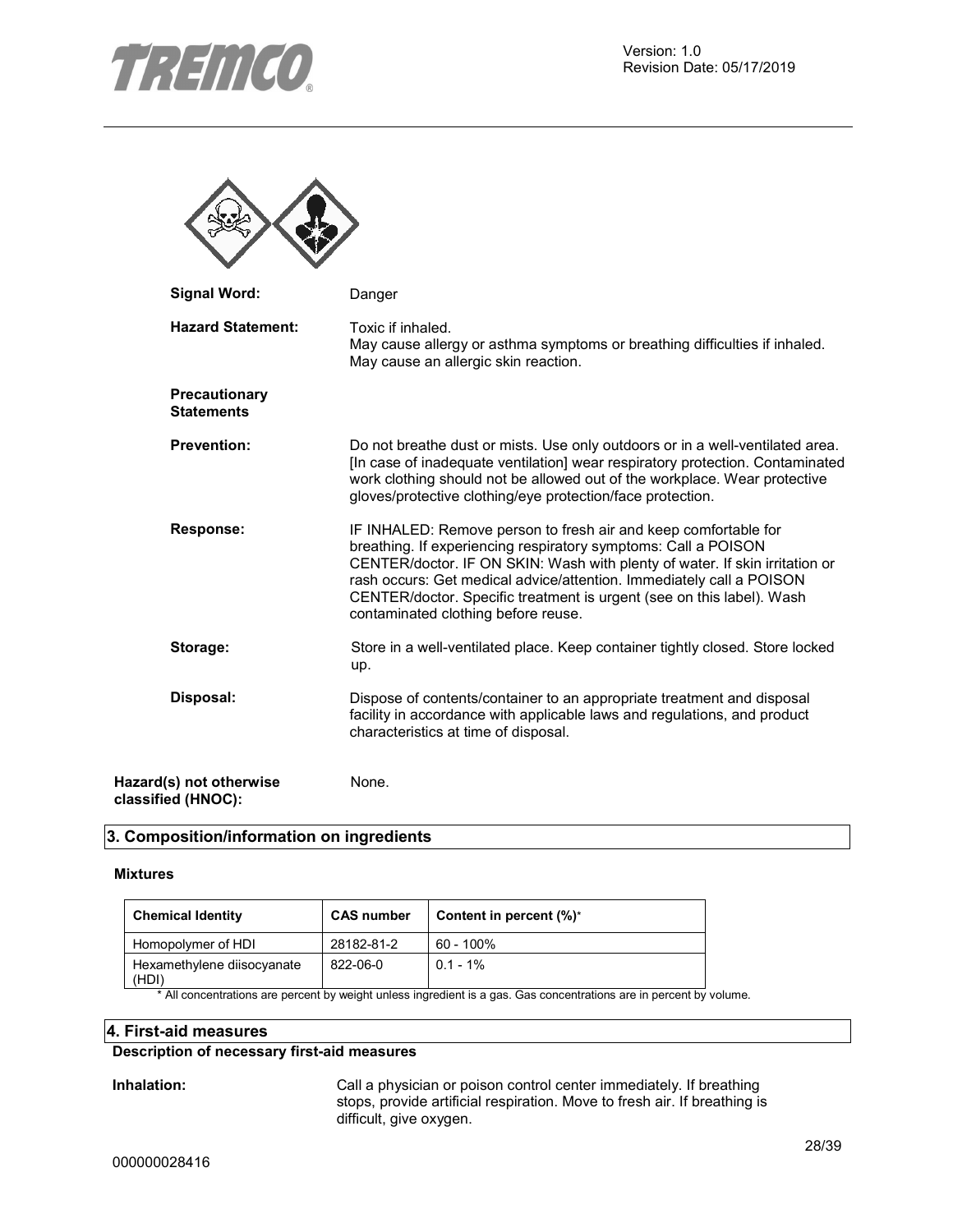

| <b>Skin Contact:</b>                                          | Destroy or thoroughly clean contaminated shoes. Immediately<br>remove contaminated clothing and shoes and wash skin with soap<br>and plenty of water. If skin irritation or an allergic skin reaction<br>develops, get medical attention. |
|---------------------------------------------------------------|-------------------------------------------------------------------------------------------------------------------------------------------------------------------------------------------------------------------------------------------|
| Eye contact:                                                  | Rinse immediately with plenty of water.                                                                                                                                                                                                   |
| Ingestion:                                                    | Rinse mouth thoroughly.                                                                                                                                                                                                                   |
| <b>Personal Protection for First-</b><br>aid Responders:      | Self-contained breathing apparatus and full protective clothing must<br>be worn in case of fire.                                                                                                                                          |
| Most important symptoms/effects, acute and delayed            |                                                                                                                                                                                                                                           |
| <b>Symptoms:</b>                                              | May cause skin and eye irritation.                                                                                                                                                                                                        |
| Hazards:                                                      | No data available.                                                                                                                                                                                                                        |
|                                                               | Indication of immediate medical attention and special treatment needed                                                                                                                                                                    |
| Treatment:                                                    | Symptoms may be delayed.                                                                                                                                                                                                                  |
| 5. Fire-fighting measures                                     |                                                                                                                                                                                                                                           |
| <b>General Fire Hazards:</b>                                  | No unusual fire or explosion hazards noted.                                                                                                                                                                                               |
| Suitable (and unsuitable) extinguishing media                 |                                                                                                                                                                                                                                           |
| Suitable extinguishing<br>media:                              | Use fire-extinguishing media appropriate for surrounding materials.                                                                                                                                                                       |
| Unsuitable extinguishing<br>media:                            | Do not use water jet as an extinguisher, as this will spread the fire.                                                                                                                                                                    |
| Specific hazards arising from<br>the chemical:                | During fire, gases hazardous to health may be formed.                                                                                                                                                                                     |
| Special protective equipment and precautions for firefighters |                                                                                                                                                                                                                                           |
| <b>Special fire fighting</b><br>procedures:                   | No data available.                                                                                                                                                                                                                        |
| Special protective equipment<br>for fire-fighters:            | Self-contained breathing apparatus and full protective clothing must be<br>worn in case of fire.                                                                                                                                          |
| 6. Accidental release measures                                |                                                                                                                                                                                                                                           |

| Personal precautions,    | Ventilate closed spaces before entering them. Evacuate area. See Section                                                            |
|--------------------------|-------------------------------------------------------------------------------------------------------------------------------------|
| protective equipment and | 8 of the SDS for Personal Protective Equipment. Keep upwind. Keep                                                                   |
| emergency procedures:    | unauthorized personnel away. Do not touch damaged containers or spilled<br>material unless wearing appropriate protective clothing. |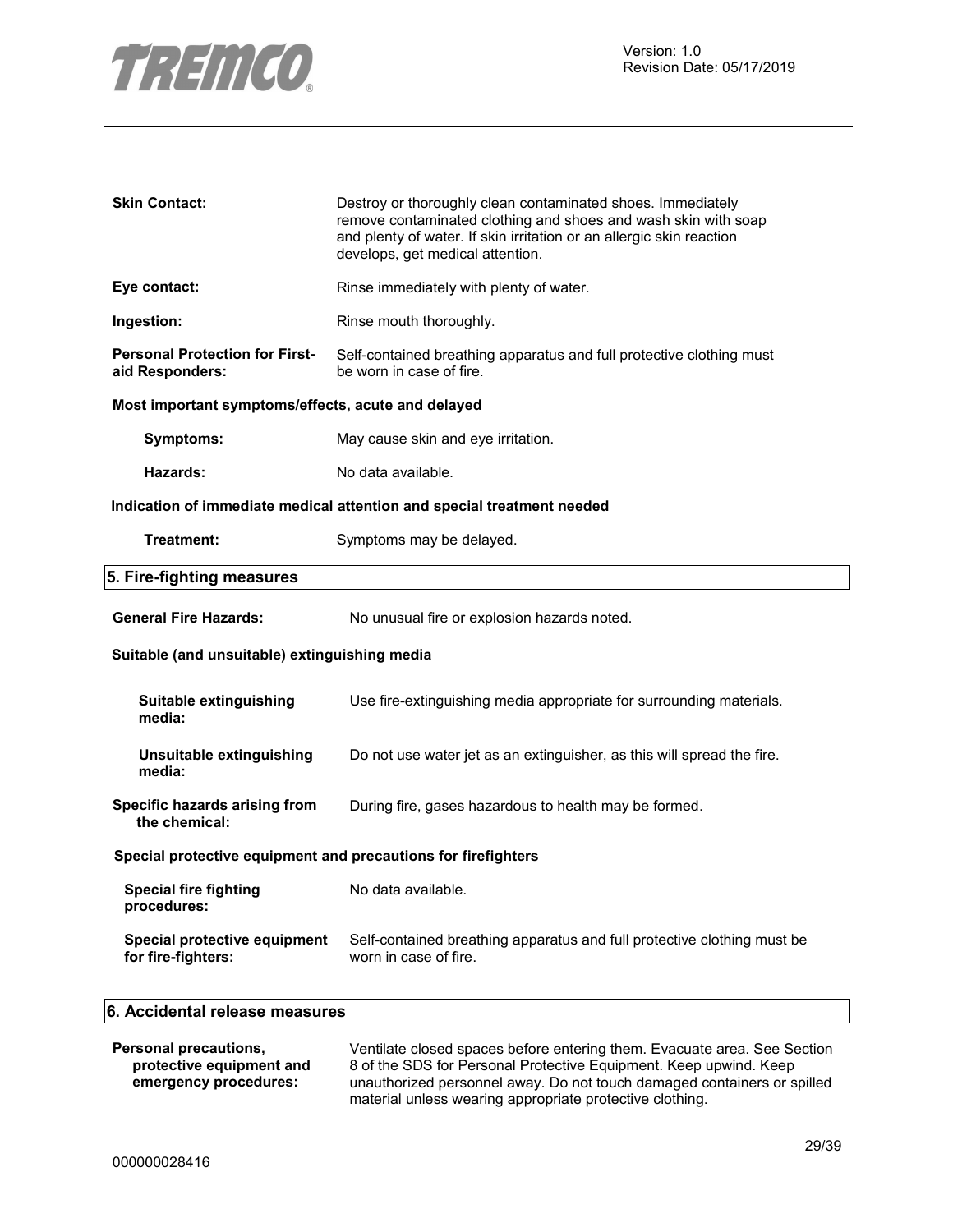

| Accidental release measures:                                       | In the event of a spill or accidental release, notify relevant authorities in<br>accordance with all applicable regulations.                                                                                                                                         |
|--------------------------------------------------------------------|----------------------------------------------------------------------------------------------------------------------------------------------------------------------------------------------------------------------------------------------------------------------|
| <b>Methods and material for</b><br>containment and cleaning<br>up: | Dam and absorb spillages with sand, earth or other non-combustible<br>material. Collect spillage in containers, seal securely and deliver for<br>disposal according to local regulations.                                                                            |
| <b>Environmental Precautions:</b>                                  | Avoid release to the environment. Prevent further leakage or spillage if safe<br>to do so. Do not contaminate water sources or sewer. Environmental<br>manager must be informed of all major spillages.                                                              |
| 7. Handling and storage                                            |                                                                                                                                                                                                                                                                      |
| <b>Handling</b>                                                    |                                                                                                                                                                                                                                                                      |
| <b>Technical measures (e.g. Local</b><br>and general ventilation): | Observe good industrial hygiene practices. Observe occupational exposure<br>limits and minimize the risk of inhalation of vapors and mist. Mechanical<br>ventilation or local exhaust ventilation may be required.                                                   |
| Safe handling advice:                                              | Do not breathe dust/fume/gas/mist/vapors/spray. Avoid contact with eyes,<br>skin, and clothing. Wash hands thoroughly after handling. Provide adequate<br>ventilation. Wear appropriate personal protective equipment. Observe good<br>industrial hygiene practices. |
| <b>Contact avoidance measures:</b>                                 | No data available.                                                                                                                                                                                                                                                   |
| <b>Hygiene measures:</b>                                           | Observe good industrial hygiene practices. Contaminated work clothing<br>should not be allowed out of the workplace. Avoid contact with skin.                                                                                                                        |
| <b>Storage</b>                                                     |                                                                                                                                                                                                                                                                      |
| Safe storage conditions:                                           | Store away from incompatible materials. Store in original tightly closed                                                                                                                                                                                             |

Safe packaging materials: No data available.

#### **8. Exposure controls/personal protection**

container.

#### **Control Parameters**

#### **Occupational Exposure Limits**

| <b>Chemical Identity</b>            | Туре       | <b>Exposure Limit Values</b> | Source                                  |
|-------------------------------------|------------|------------------------------|-----------------------------------------|
| Hexamethylene diisocyanate<br>(HDI) | <b>TWA</b> | $0.005$ ppm                  | US. ACGIH Threshold Limit Values (2011) |

| <b>Chemical name</b>                | Type           | <b>Exposure Limit Values</b> | Source                                                                                                                                                                 |
|-------------------------------------|----------------|------------------------------|------------------------------------------------------------------------------------------------------------------------------------------------------------------------|
| Hexamethylene diisocyanate<br>(HDI) | <b>CEILING</b> | $0.01$ ppm                   | Canada. British Columbia OELs. (Occupational<br>Exposure Limits for Chemical Substances,<br>Occupational Health and Safety Regulation<br>296/97, as amended) (07 2007) |
|                                     | <b>TWA</b>     | $0.005$ ppm                  | Canada. British Columbia OELs. (Occupational<br>Exposure Limits for Chemical Substances,<br>Occupational Health and Safety Regulation<br>296/97, as amended) (07 2007) |
| Hexamethylene diisocyanate<br>(HDI) | <b>TWA</b>     | $0.005$ ppm                  | Canada. Ontario OELs. (Control of Exposure to<br>Biological or Chemical Agents) (06 2015)                                                                              |
|                                     | CEV            | $0.02$ ppm                   | Canada. Ontario OELs. (Control of Exposure to                                                                                                                          |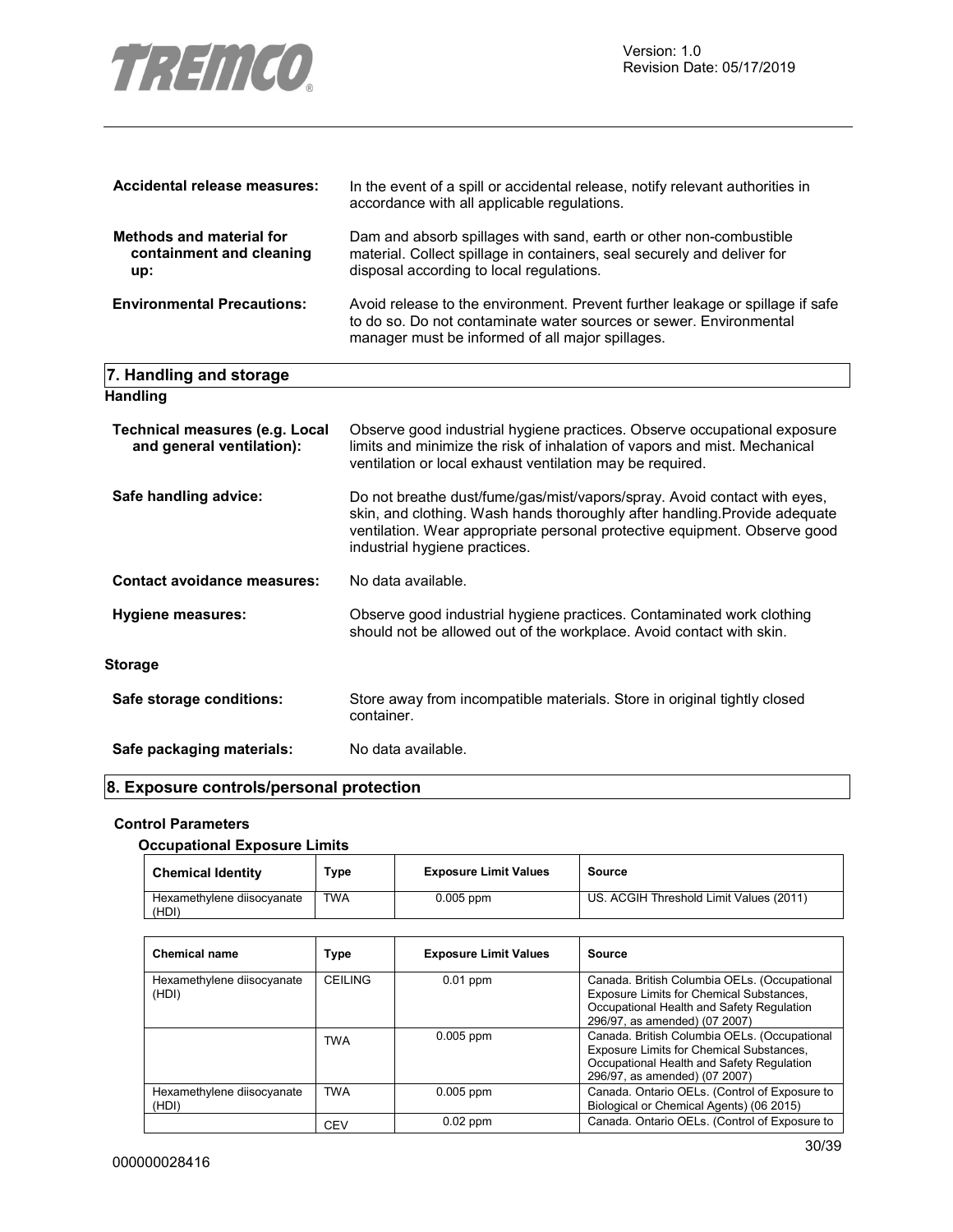

|                                     |            |                           | Biological or Chemical Agents) (06 2015)                                                                             |
|-------------------------------------|------------|---------------------------|----------------------------------------------------------------------------------------------------------------------|
| Hexamethylene diisocyanate<br>(HDI) | <b>TWA</b> | $0.005$ ppm $0.034$ mg/m3 | Canada. Quebec OELs. (Ministry of Labor -<br>Regulation Respecting the Quality of the Work<br>Environment) (09 2017) |

#### **Biological Limit Values**

| <b>Chemical Identity</b>                                                                                            | <b>Exposure Limit Values</b>  | <b>Source</b>       |
|---------------------------------------------------------------------------------------------------------------------|-------------------------------|---------------------|
| Hexamethylene diisocyanate<br>(HDI)<br>(Hexamethylenediamine<br>(with hydrolysis): Sampling<br>time: End of shift.) | 15 µg/g (Creatinine in urine) | ACGIH BEI (03 2015) |

#### **Appropriate Engineering Controls**

Observe good industrial hygiene practices. Observe occupational exposure limits and minimize the risk of inhalation of vapors and mist. Mechanical ventilation or local exhaust ventilation may be required.

#### **Individual protection measures, such as personal protective equipment**

| <b>General information:</b>                       | Use personal protective equipment as required.                                                                                                                                                                                                                                                                                                                                                                                                                                            |  |
|---------------------------------------------------|-------------------------------------------------------------------------------------------------------------------------------------------------------------------------------------------------------------------------------------------------------------------------------------------------------------------------------------------------------------------------------------------------------------------------------------------------------------------------------------------|--|
| <b>Eye/face protection:</b>                       | Wear goggles/face shield.                                                                                                                                                                                                                                                                                                                                                                                                                                                                 |  |
| <b>Skin Protection</b><br><b>Hand Protection:</b> | Use suitable protective gloves if risk of skin contact.                                                                                                                                                                                                                                                                                                                                                                                                                                   |  |
| Other:                                            | Wear chemical-resistant gloves, footwear, and protective clothing<br>appropriate for the risk of exposure. Contact health and safety professional<br>or manufacturer for specific information.                                                                                                                                                                                                                                                                                            |  |
| <b>Respiratory Protection:</b>                    | If engineering controls do not maintain airborne concentrations below<br>recommended exposure limits (where applicable) or to an acceptable level<br>(in countries where exposure limits have not been established), an<br>approved respirator must be worn. Air-purifying respirator with an<br>appropriate, government approved (where applicable), air-purifying filter,<br>cartridge or canister. Contact health and safety professional or<br>manufacturer for specific information. |  |
| Hygiene measures:                                 | Observe good industrial hygiene practices. Contaminated work clothing<br>should not be allowed out of the workplace. Avoid contact with skin.                                                                                                                                                                                                                                                                                                                                             |  |

#### **9. Physical and chemical properties**

#### **Appearance**

| <b>Physical state:</b>                   | liquid                               |
|------------------------------------------|--------------------------------------|
| Form:                                    | liquid                               |
| Color:                                   | Pale yellow                          |
| Odor:                                    | Mild petroleum/solvent               |
| Odor threshold:                          | No data available.                   |
| pH:                                      | No data available.                   |
| Melting point/freezing point:            | No data available.                   |
| Initial boiling point and boiling range: | No data available.                   |
| <b>Flash Point:</b>                      | 174 °C 345 °F (Setaflash Closed Cup) |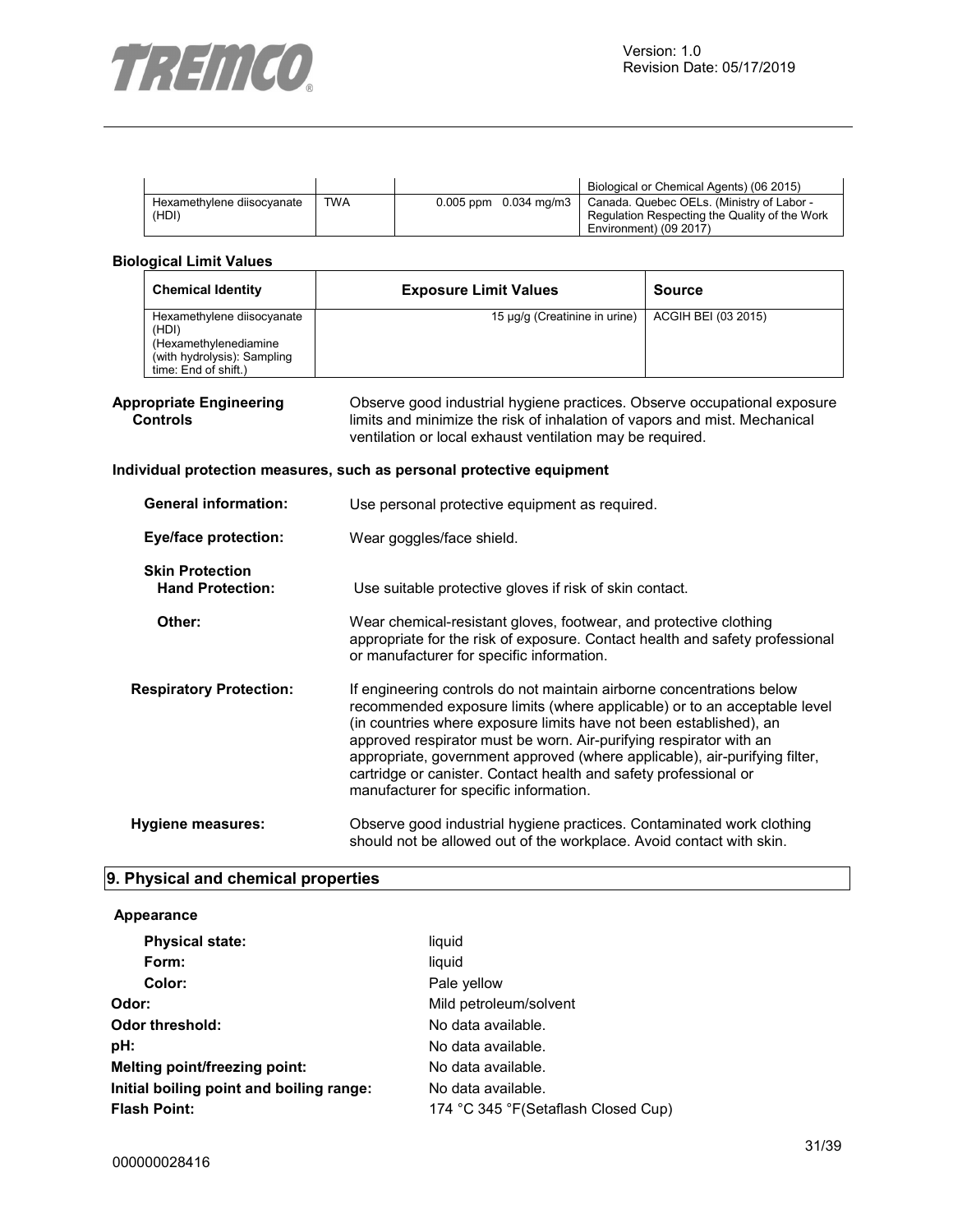

| <b>Evaporation rate:</b>                              | Slower than Ether                                                                              |
|-------------------------------------------------------|------------------------------------------------------------------------------------------------|
| Flammability (solid, gas):                            | No.                                                                                            |
| Upper/lower limit on flammability or explosive limits |                                                                                                |
| Flammability limit - upper (%):                       | No data available.                                                                             |
| Flammability limit - lower (%):                       | No data available.                                                                             |
| Explosive limit - upper $(\%)$ :                      | No data available.                                                                             |
| Explosive limit - lower (%):                          | No data available.                                                                             |
| Vapor pressure:                                       | No data available.                                                                             |
| Vapor density:                                        | Vapors are heavier than air and may travel along the floor and<br>in the bottom of containers. |
| <b>Relative density:</b>                              | 0.95                                                                                           |
| Solubility(ies)                                       |                                                                                                |
| Solubility in water:                                  | Practically Insoluble                                                                          |
| Solubility (other):                                   | No data available.                                                                             |
| Partition coefficient (n-octanol/water):              | No data available.                                                                             |
| Auto-ignition temperature:                            | No data available.                                                                             |
| <b>Decomposition temperature:</b>                     | No data available.                                                                             |
| Viscosity:                                            | No data available.                                                                             |

## **10. Stability and reactivity**

| <b>Reactivity:</b>                          | No data available.                                                                                 |
|---------------------------------------------|----------------------------------------------------------------------------------------------------|
| <b>Chemical Stability:</b>                  | Material is stable under normal conditions.                                                        |
| Possibility of hazardous<br>reactions:      | No data available.                                                                                 |
| Conditions to avoid:                        | Avoid heat or contamination.                                                                       |
| <b>Incompatible Materials:</b>              | Alcohols. Amines. Strong acids. Strong bases. Water, moisture.                                     |
| <b>Hazardous Decomposition</b><br>Products: | Thermal decomposition or combustion may liberate carbon oxides and<br>other toxic gases or vapors. |

## **11. Toxicological information**

# **Information on likely routes of exposure Inhalation:** In high concentrations, vapors, fumes or mists may irritate nose, throat and mucus membranes. **Skin Contact:** May cause an allergic skin reaction. Eye contact: Eye contact is possible and should be avoided. **Ingestion:** May be ingested by accident. Ingestion may cause irritation and malaise. **Symptoms related to the physical, chemical and toxicological characteristics**

**Inhalation:** No data available.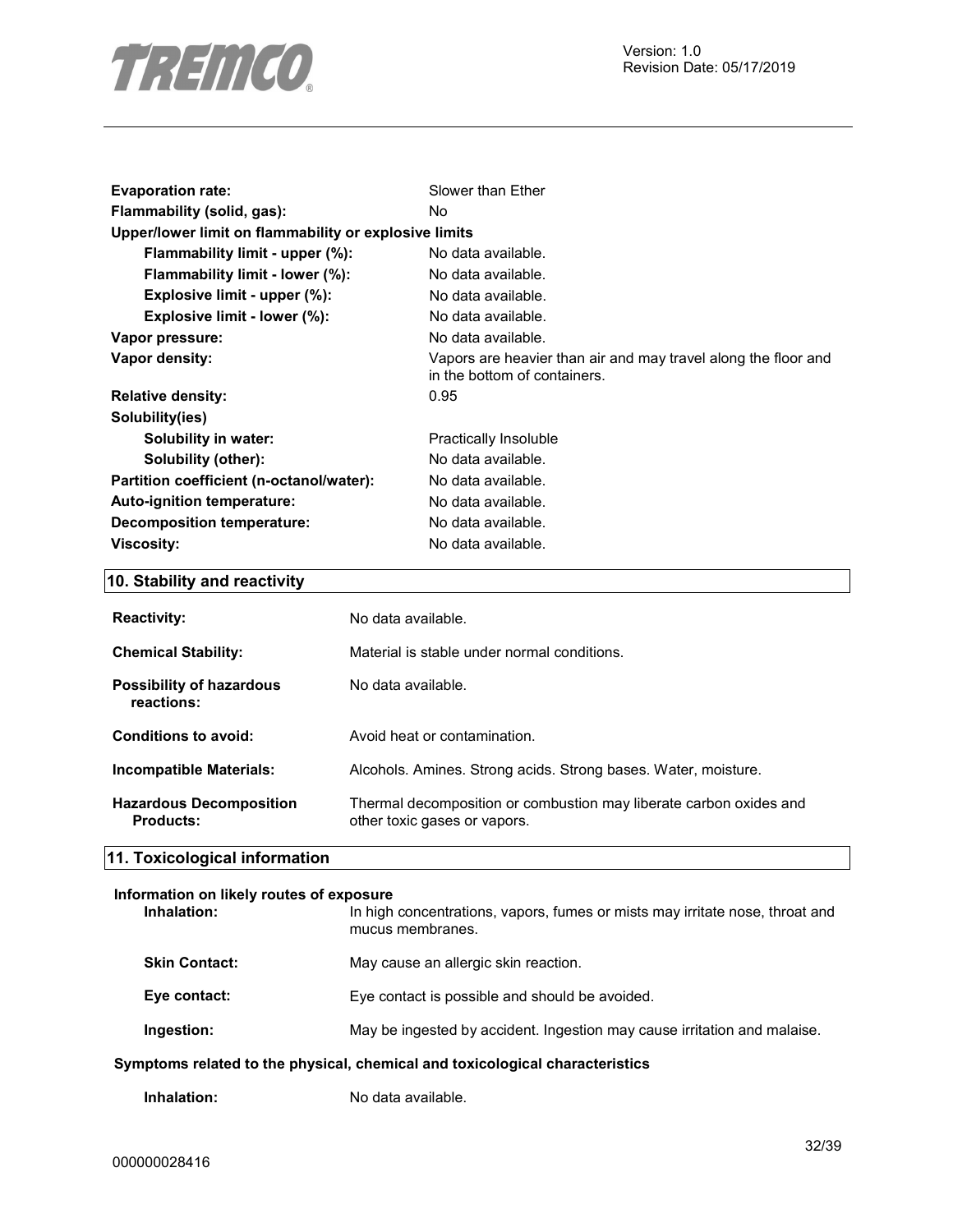

| <b>Skin Contact:</b> | No data available. |
|----------------------|--------------------|
| Eye contact:         | No data available. |
| Ingestion:           | No data available. |

#### **Information on toxicological effects**

#### **Acute toxicity (list all possible routes of exposure)**

| Oral<br>Product:                                            | Not classified for acute toxicity based on available data.  |
|-------------------------------------------------------------|-------------------------------------------------------------|
| Specified substance(s):<br>Homopolymer of HDI               | LD 50 (Rat): > 5,000 mg/kg                                  |
| Hexamethylene<br>diisocyanate (HDI)                         | LD 50 (Rat): 746 mg/kg                                      |
| Dermal<br><b>Product:</b>                                   | Not classified for acute toxicity based on available data.  |
| Specified substance(s):<br>Homopolymer of HDI               | LD 50 (Rabbit): > 15,800 mg/kg                              |
| Hexamethylene<br>diisocyanate (HDI)                         | LD 50 (Rat): > 7,000 mg/kg                                  |
| <b>Inhalation</b><br><b>Product:</b>                        | ATEmix: 0.43 mg/l                                           |
| <b>Repeated dose toxicity</b><br>Product:                   | No data available.                                          |
| <b>Skin Corrosion/Irritation</b><br><b>Product:</b>         | No data available.                                          |
| Specified substance(s):<br>Homopolymer of HDI               | in vivo (Rabbit): Not irritant                              |
| Hexamethylene<br>diisocyanate (HDI)                         | in vivo (Rabbit): Corrosive                                 |
| <b>Serious Eye Damage/Eye Irritation</b><br><b>Product:</b> | No data available.                                          |
| <b>Respiratory or Skin Sensitization</b><br><b>Product:</b> | May cause allergy or asthma symptoms or breathing difficult |

May cause sensitization by inhalation.

May cause allergy or asthma symptoms or breathing difficulties if inhaled.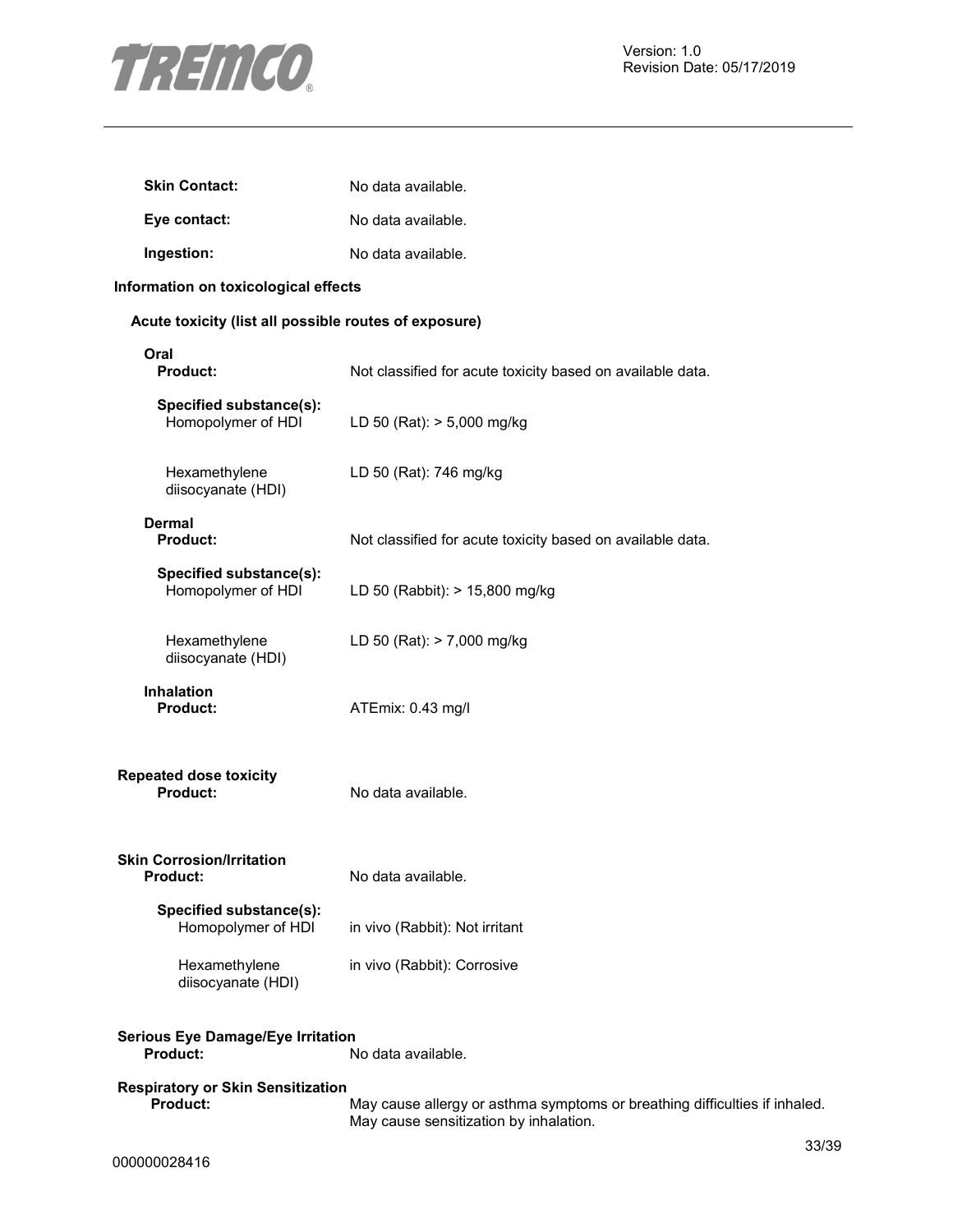

| No carcinogenic components identified<br>No carcinogenic components identified<br>No carcinogenic components identified<br><b>Germ Cell Mutagenicity</b><br>In vitro<br><b>Product:</b><br>No data available.<br>In vivo<br>Product:<br>No data available.<br><b>Reproductive toxicity</b><br>Product:<br>No data available.<br><b>Specific Target Organ Toxicity - Single Exposure</b><br>Product:<br>No data available.<br><b>Specific Target Organ Toxicity - Repeated Exposure</b><br><b>Product:</b><br>No data available.<br><b>Aspiration Hazard</b><br><b>Product:</b><br>No data available.<br>Other effects:<br>No data available. | Carcinogenicity<br>Product:                                         | No data available. |
|----------------------------------------------------------------------------------------------------------------------------------------------------------------------------------------------------------------------------------------------------------------------------------------------------------------------------------------------------------------------------------------------------------------------------------------------------------------------------------------------------------------------------------------------------------------------------------------------------------------------------------------------|---------------------------------------------------------------------|--------------------|
|                                                                                                                                                                                                                                                                                                                                                                                                                                                                                                                                                                                                                                              | IARC Monographs on the Evaluation of Carcinogenic Risks to Humans:  |                    |
|                                                                                                                                                                                                                                                                                                                                                                                                                                                                                                                                                                                                                                              | US. National Toxicology Program (NTP) Report on Carcinogens:        |                    |
|                                                                                                                                                                                                                                                                                                                                                                                                                                                                                                                                                                                                                                              | US. OSHA Specifically Regulated Substances (29 CFR 1910.1001-1050): |                    |
|                                                                                                                                                                                                                                                                                                                                                                                                                                                                                                                                                                                                                                              |                                                                     |                    |
|                                                                                                                                                                                                                                                                                                                                                                                                                                                                                                                                                                                                                                              |                                                                     |                    |
|                                                                                                                                                                                                                                                                                                                                                                                                                                                                                                                                                                                                                                              |                                                                     |                    |
|                                                                                                                                                                                                                                                                                                                                                                                                                                                                                                                                                                                                                                              |                                                                     |                    |
|                                                                                                                                                                                                                                                                                                                                                                                                                                                                                                                                                                                                                                              |                                                                     |                    |
|                                                                                                                                                                                                                                                                                                                                                                                                                                                                                                                                                                                                                                              |                                                                     |                    |
|                                                                                                                                                                                                                                                                                                                                                                                                                                                                                                                                                                                                                                              |                                                                     |                    |
|                                                                                                                                                                                                                                                                                                                                                                                                                                                                                                                                                                                                                                              |                                                                     |                    |

# **12. Ecological information**

**Ecotoxicity:**

**Acute hazards to the aquatic environment:** 

**Fish** 

No data available.

**Aquatic Invertebrates**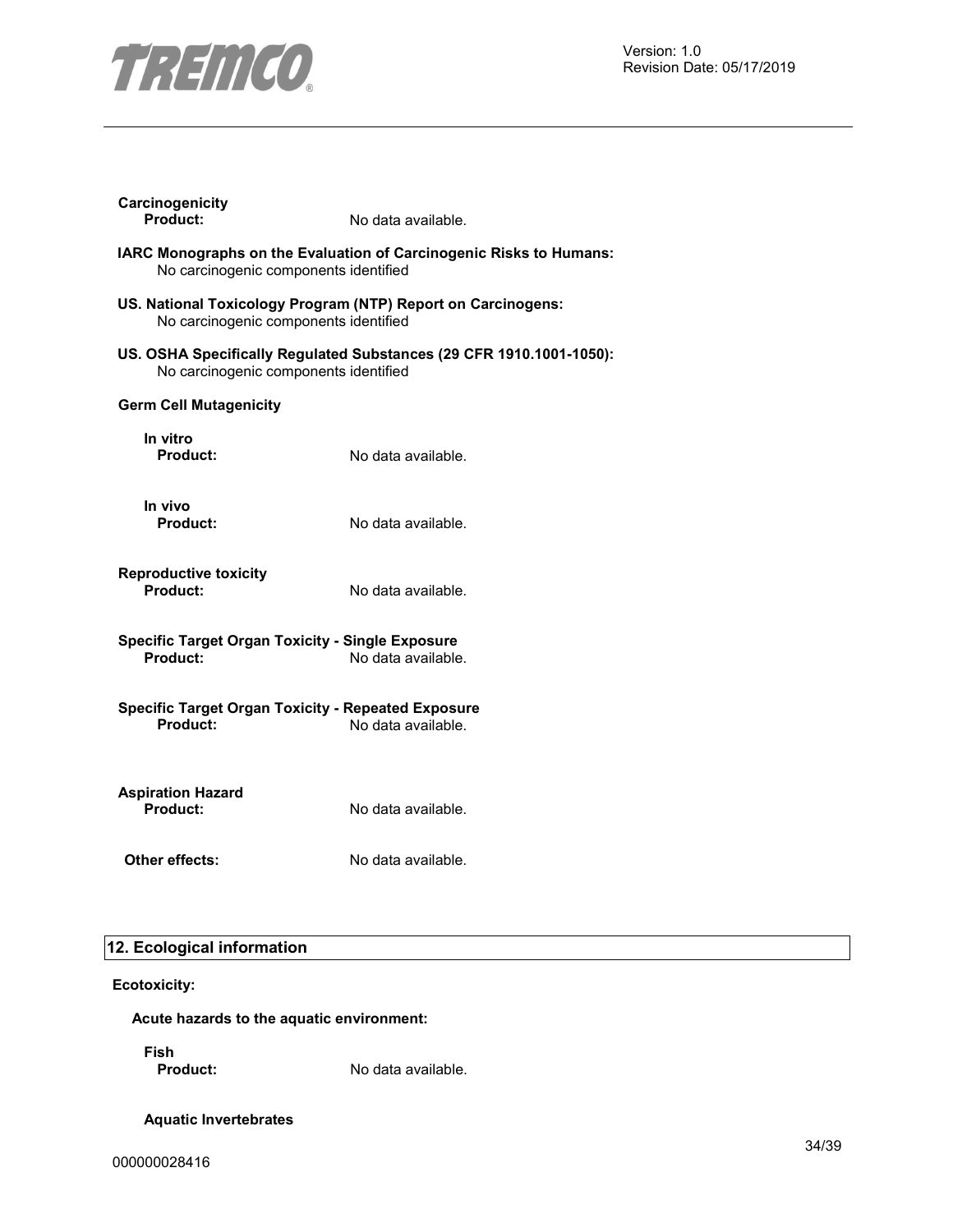

| <b>Product:</b>                                                                                                   | No data available.                                                                                                                                                            |  |
|-------------------------------------------------------------------------------------------------------------------|-------------------------------------------------------------------------------------------------------------------------------------------------------------------------------|--|
| Chronic hazards to the aquatic environment:                                                                       |                                                                                                                                                                               |  |
| Fish<br><b>Product:</b>                                                                                           | No data available.                                                                                                                                                            |  |
| <b>Aquatic Invertebrates</b><br>Product:                                                                          | No data available.                                                                                                                                                            |  |
| <b>Toxicity to Aquatic Plants</b><br><b>Product:</b>                                                              | No data available.                                                                                                                                                            |  |
| <b>Persistence and Degradability</b>                                                                              |                                                                                                                                                                               |  |
| <b>Biodegradation</b><br>Product:                                                                                 | No data available.                                                                                                                                                            |  |
| <b>BOD/COD Ratio</b><br><b>Product:</b>                                                                           | No data available.                                                                                                                                                            |  |
| <b>Bioaccumulative potential</b><br><b>Bioconcentration Factor (BCF)</b><br><b>Product:</b><br>No data available. |                                                                                                                                                                               |  |
| Partition Coefficient n-octanol / water (log Kow)<br>Product:                                                     | No data available.                                                                                                                                                            |  |
| <b>Mobility in soil:</b>                                                                                          | No data available.                                                                                                                                                            |  |
| Other adverse effects:                                                                                            | No data available.                                                                                                                                                            |  |
| 13. Disposal considerations                                                                                       |                                                                                                                                                                               |  |
| <b>Disposal methods:</b>                                                                                          | Dispose of waste at an appropriate treatment and disposal facility in<br>accordance with applicable laws and regulations, and product<br>characteristics at time of disposal. |  |
| <b>Contaminated Packaging:</b>                                                                                    | No data available.                                                                                                                                                            |  |
|                                                                                                                   |                                                                                                                                                                               |  |

#### **14. Transport information**

#### **TDG:**

Not Regulated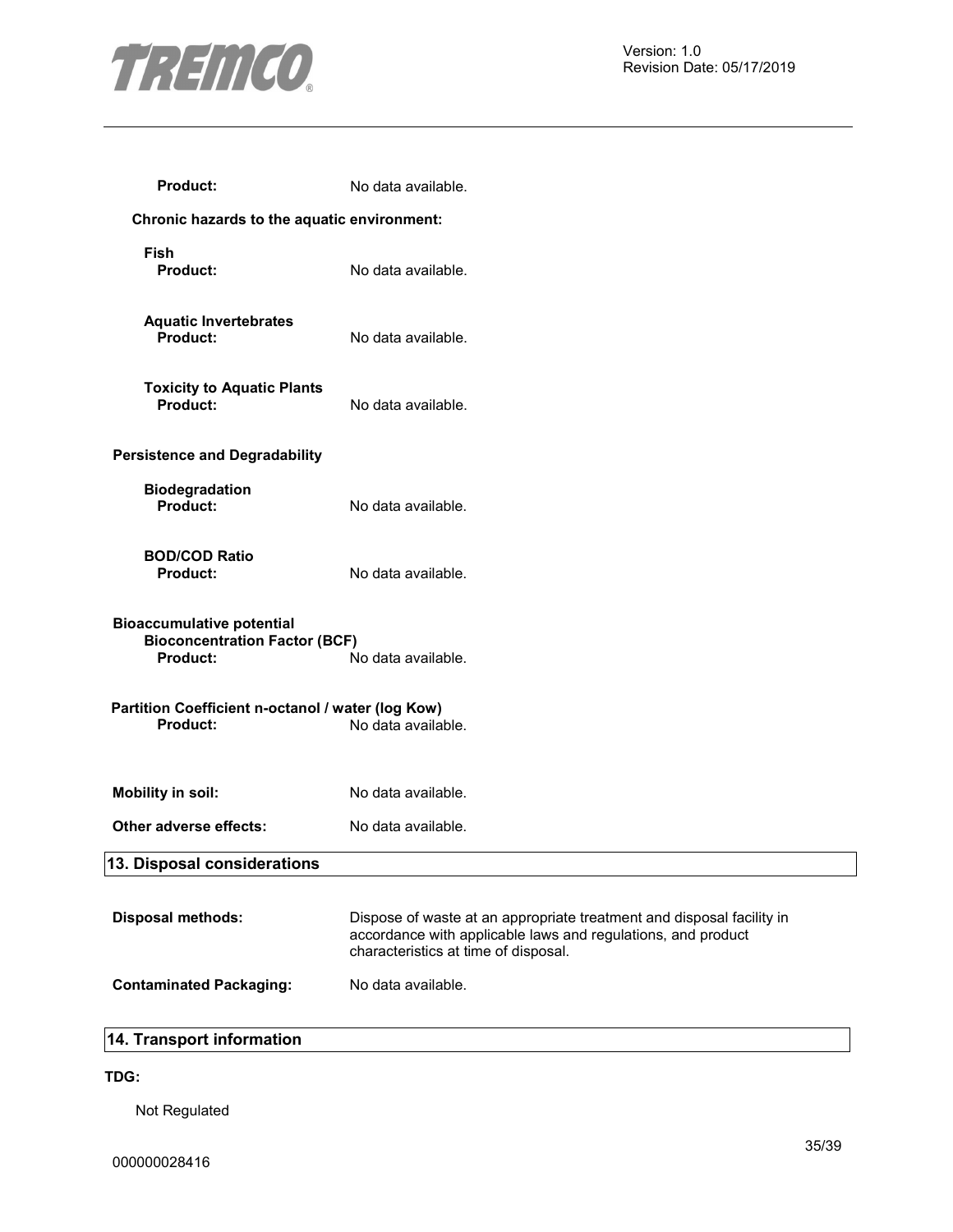

#### **CFR / DOT:**

Not Regulated

#### **IMDG:**

Not Regulated

#### **15. Regulatory information**

#### **US Federal Regulations**

**TSCA Section 12(b) Export Notification (40 CFR 707, Subpt. D)**  None present or none present in regulated quantities.

#### **US. Toxic Substances Control Act (TSCA) Section 5(a)(2) Final Significant New Use Rules (SNURs) (40 CFR 721, Subpt E)**

None present or none present in regulated quantities.

#### **US. OSHA Specifically Regulated Substances (29 CFR 1910.1001-1050)**  None present or none present in regulated quantities.

#### **CERCLA Hazardous Substance List (40 CFR 302.4):**

| <b>Chemical Identity</b> | Reportable quantity |
|--------------------------|---------------------|
| Hexamethylene            | $100$ lbs.          |
| diisocyanate (HDI)       |                     |

#### **Superfund Amendments and Reauthorization Act of 1986 (SARA)**

#### **Hazard categories**

Immediate (Acute) Health Hazards Delayed (Chronic) Health Hazard

#### **SARA 302 Extremely Hazardous Substance**

None present or none present in regulated quantities.

#### **SARA 304 Emergency Release Notification**

| <b>Chemical Identity</b> | Reportable quantity |
|--------------------------|---------------------|
| Hexamethylene            | 100 lbs.            |
| diisocyanate (HDI)       |                     |

**SARA 311/312 Hazardous Chemical Threshold Planning Quantity**<br>10000 lbs Homopolymer of HDI Hexamethylene diisocyanate (HDI) 10000 lbs

#### **SARA 313 (TRI Reporting)**

None present or none present in regulated quantities.

#### **Clean Air Act (CAA) Section 112(r) Accidental Release Prevention (40 CFR 68.130)**  None present or none present in regulated quantities.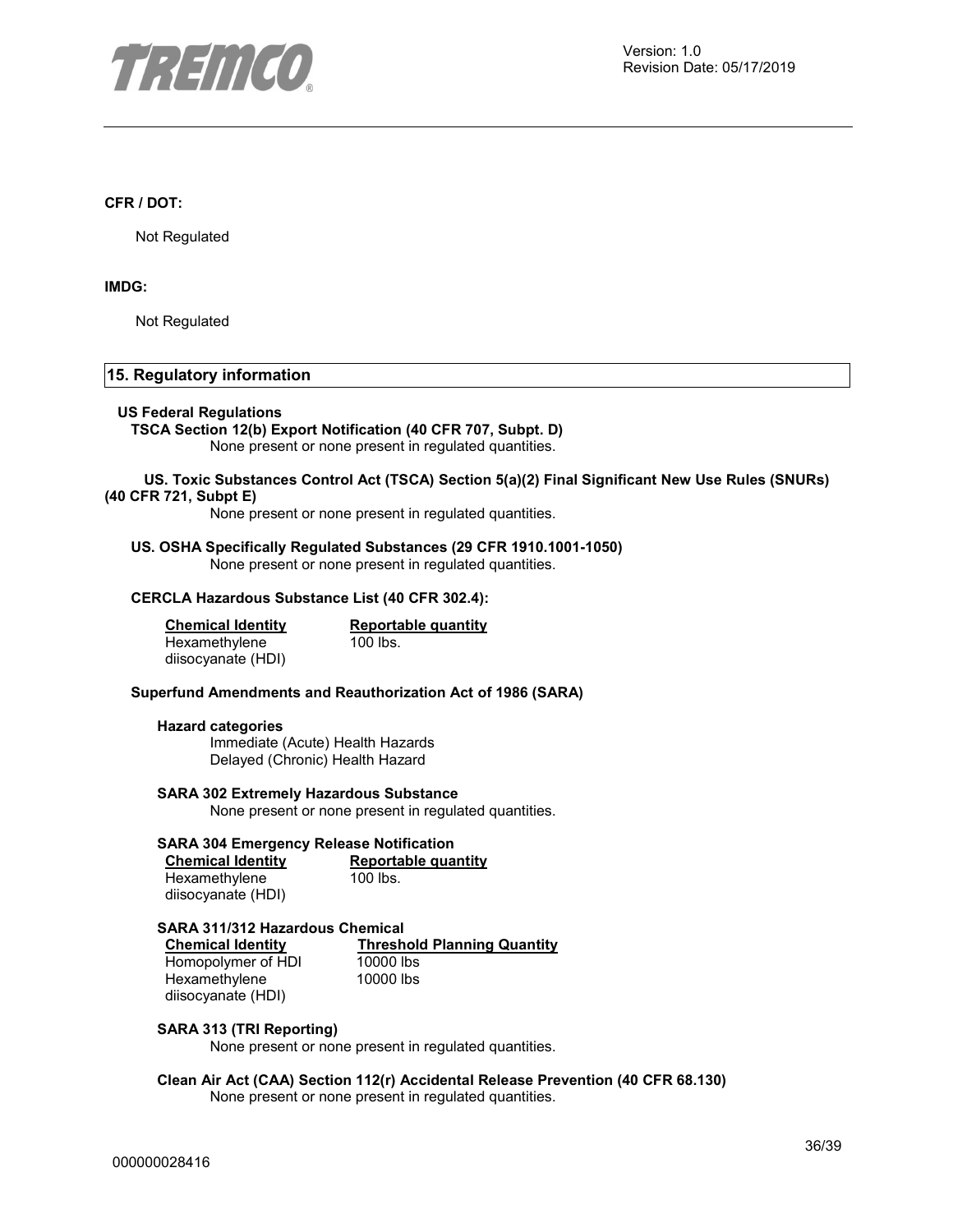

## **Clean Water Act Section 311 Hazardous Substances (40 CFR 117.3)**

None present or none present in regulated quantities.

#### **US State Regulations**

#### **US. California Proposition 65**

No ingredient requiring a warning under CA Prop 65.

- **US. New Jersey Worker and Community Right-to-Know Act**  No ingredient regulated by NJ Right-to-Know Law present.
- **US. Massachusetts RTK Substance List**  No ingredient regulated by MA Right-to-Know Law present.
- **US. Pennsylvania RTK Hazardous Substances**  No ingredient regulated by PA Right-to-Know Law present.

#### **US. Rhode Island RTK**

No ingredient regulated by RI Right-to-Know Law present.

#### **International regulations**

#### **Montreal protocol**

Not applicable

#### **Stockholm convention**

Not applicable

#### **Rotterdam convention**

Not applicable

#### **Kyoto protocol**

Not applicable

**VOC:** When appropriately mixed with the other part, product has a VOC less water and exempt solvent of: 6 g/l

| Regulatory VOC (less water and | $: 1$ q/l  |
|--------------------------------|------------|
| exempt solvent)                |            |
| VOC Method 310                 | $0.10\ \%$ |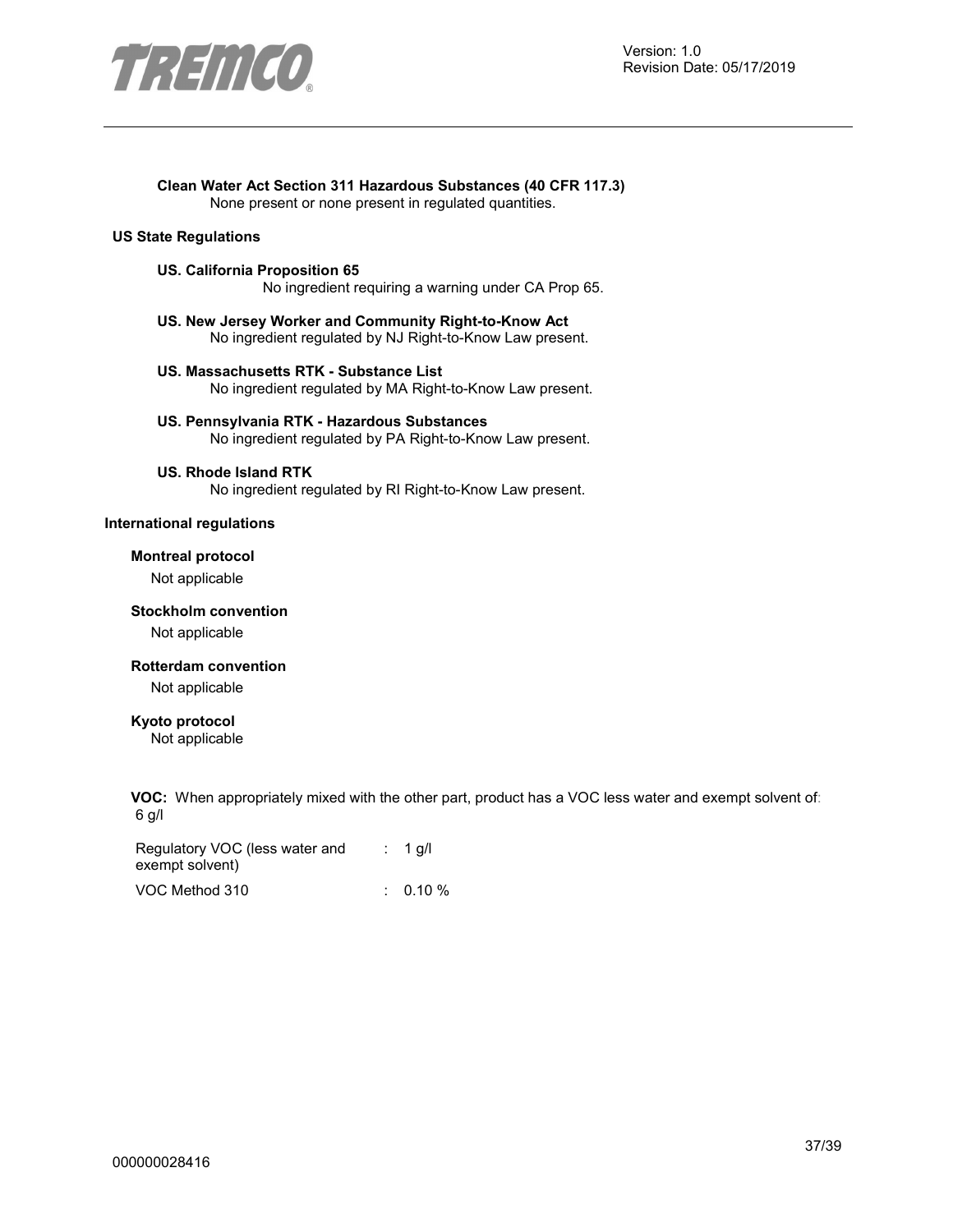

## **Inventory Status:**

Australia AICS: Australia AICS: All components in this product are listed on or exempt from the Inventory.

Canada DSL Inventory List: All components in this product are listed on or exempt from the Inventory.

EINECS, ELINCS or NLP:  $\qquad \qquad$  All components in this product are listed on or exempt from the Inventory.

Japan (ENCS) List: One or more components in this product are not listed on or exempt from the Inventory.

China Inv. Existing Chemical Substances: All components in this product are listed on or exempt from the Inventory.

Korea Existing Chemicals Inv. (KECI): All components in this product are listed on or exempt from the Inventory.

Canada NDSL Inventory: One or more components in this product are not listed on or exempt from the Inventory.

Philippines PICCS: and the state of the All components in this product are listed on or exempt from the Inventory.

US TSCA Inventory: example a set of the All components in this product are listed on or exempt from the Inventory.

New Zealand Inventory of Chemicals: All components in this product are listed on or exempt from the Inventory.

Japan ISHL Listing: One or more components in this product are not listed on or exempt from the Inventory.

Japan Pharmacopoeia Listing: One or more components in this product are not listed on or exempt from the Inventory.

#### **16.Other information, including date of preparation or last revision**

| <b>Revision Date:</b>       | 05/17/2019                                                                                                                                                                                                                                                                                                          |
|-----------------------------|---------------------------------------------------------------------------------------------------------------------------------------------------------------------------------------------------------------------------------------------------------------------------------------------------------------------|
| Version #:                  | 1.0                                                                                                                                                                                                                                                                                                                 |
| <b>Further Information:</b> | No data available.                                                                                                                                                                                                                                                                                                  |
| Disclaimer:                 | For Industrial Use Only. Keep out of Reach of Children. The hazard<br>information herein is offered solely for the consideration of the user, subject<br>to their own investigation of compliance with applicable regulations, including<br>the safe use of the product under every foreseeable condition.<br>38/39 |